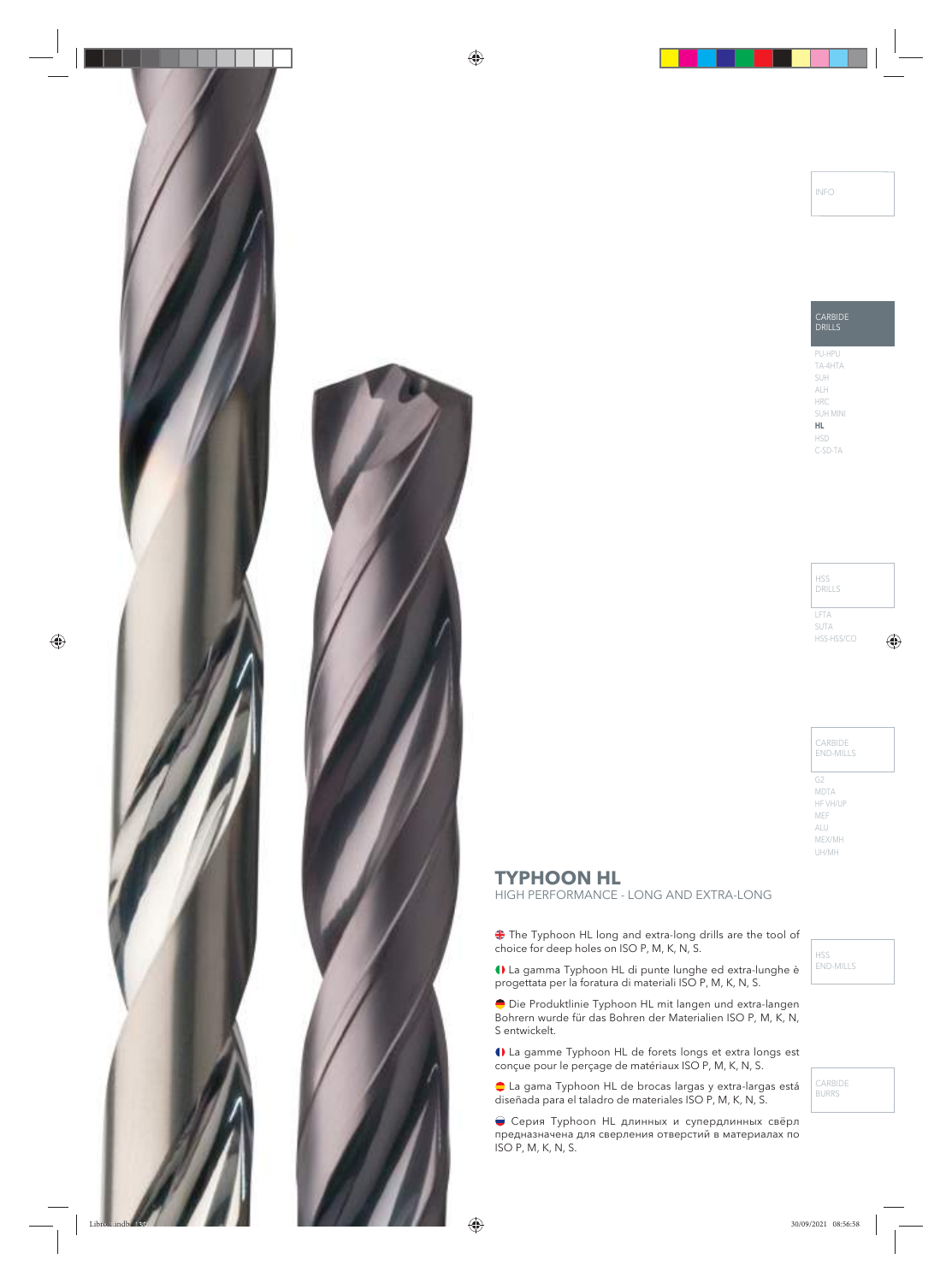





PU-HPU TA-4HTA SUH ALH HRC SUH MINI **HL** HSD C-SD-TA







ALU MEX/MH UH/MH



CARBIDE **BURRS** 

2

- Punte progettate per la foratura profonda di materiali ISO P, M, K, N, S

- Suitable for deep and extra-deep drilling

- Drilling process: no steps for reliable and

- Addressable industries: automotive, hydraulic component, mould and die, energy, general engineering - Available from Ø3.1\*mm to Ø10 mm - Different cutting length types, from long

(12xD) to extra-long (30xD).

on ISO P, M, K, N, S materials - Drill geometry  $\mathbb{O}$ : 4 margin lands for accurate and straight deep holes. Very stable and reliable even in case of workpieces with slant exit holes and cross holes - Chip pocket 2: highly polished to prevent welding and to improve the chip ejection - Wide gash 3 to protect the drill edge thanks to faster and smoother chip ejection - Substrate and coating: specifically selected for high wear resistance, long and reliable

- Geometria del tagliente: 4 Margini per esecuzione di fori profondi precisi e rettilinei. Garantisce stabilità e affidabilità anche nel caso di fori con uscita inclinata o fori intersecanti

- Finitura gole: lappate per ridurre il problema dell'incollaggio e facilitare l'evacuazione dei trucioli

- Ampio scarico frontale <sup>3</sup> per proteggere il tagliente grazie ad una rapida ed efficace evacuazione dei trucioli

- Substrato e rivestimento: specifici per garantire durata e affidabilità - Processo di foratura: la foratura senza step

garantisce un processo affidabile e veloce - Settori industriali: automotive,

oleodinamica, stampi, energia, meccanica generale

- Disponibili dal Ø3.1\*mm fino a Ø10 mm

- Differenti tipi di lunghezza, dalle lunghe

(12xD) alle extra-lunghe (30xD)

#### $\bullet$

- Forets conçus pour le perçage profond de matériaux ISO P, M, K, N, S

- Géométrie de l'arête : « 4 listels » pour

l'exécution de trous profonds précis et droits

- Elle garantit stabilité et fiabilité même en présence de trous avec sortie inclinée ou de trous croisés

- Large entaille <sup>3</sup> pour protéger l'arête de coupe du foret grâce à une meilleure évacuation des copeaux plus rapide et plus fluide - Finition des goujoures : polie pour réduire le

problème du collage et faciliter l'évacuation des copeaux

- Substrat et revêtement : spécifiques pour garantir durée et fiabilité

- Processus de perçage : le perçage sans step garantit un processus fiable et rapide

- Secteurs industriels : automotive,

oléohydraulique, moules, énergie, mécanique générale

- Disponibles du Ø3.1\*mm au Ø10 mm

- Différents types de longueur, de la longueur

12xD aux extra-longues 30xD

I, - Brocas proyectadas para el taladro profundo de materiales ISO P, M, K, N, S - Geometría del filo: 4 Márgenes para el mecanizado de agujeros profundos, precisos y rectilíneos. Garantiza estabilidad y fiabilidad incluso en caso de agujeros con salida inclinada o agujeros que se cruzan - Acabado ranuras: lapeadas para reducir el problema del encolado y facilitar la evacuación de las virutas

- corte frontal amplio 3 para proteger el filo de la broca gracias a una expulsión de viruta más rápida y suave

 - Sustrato y revestimiento: específicos para garantizar duración y fiabilidad

 - Proceso de taladro: el taladro sin step garantiza un proceso fiable y rápido

 - Sectores industriales: automoción, oleodinámico, moldes, energía, mecánica general

 - Disponibles de Ø3.1\*mm hasta Ø10 mm - Diferentes tipos de longitud, desde las

largas (12XD) hasta las extra-largas (30XD)

**140**



3

life

 $\bullet$ 

faster process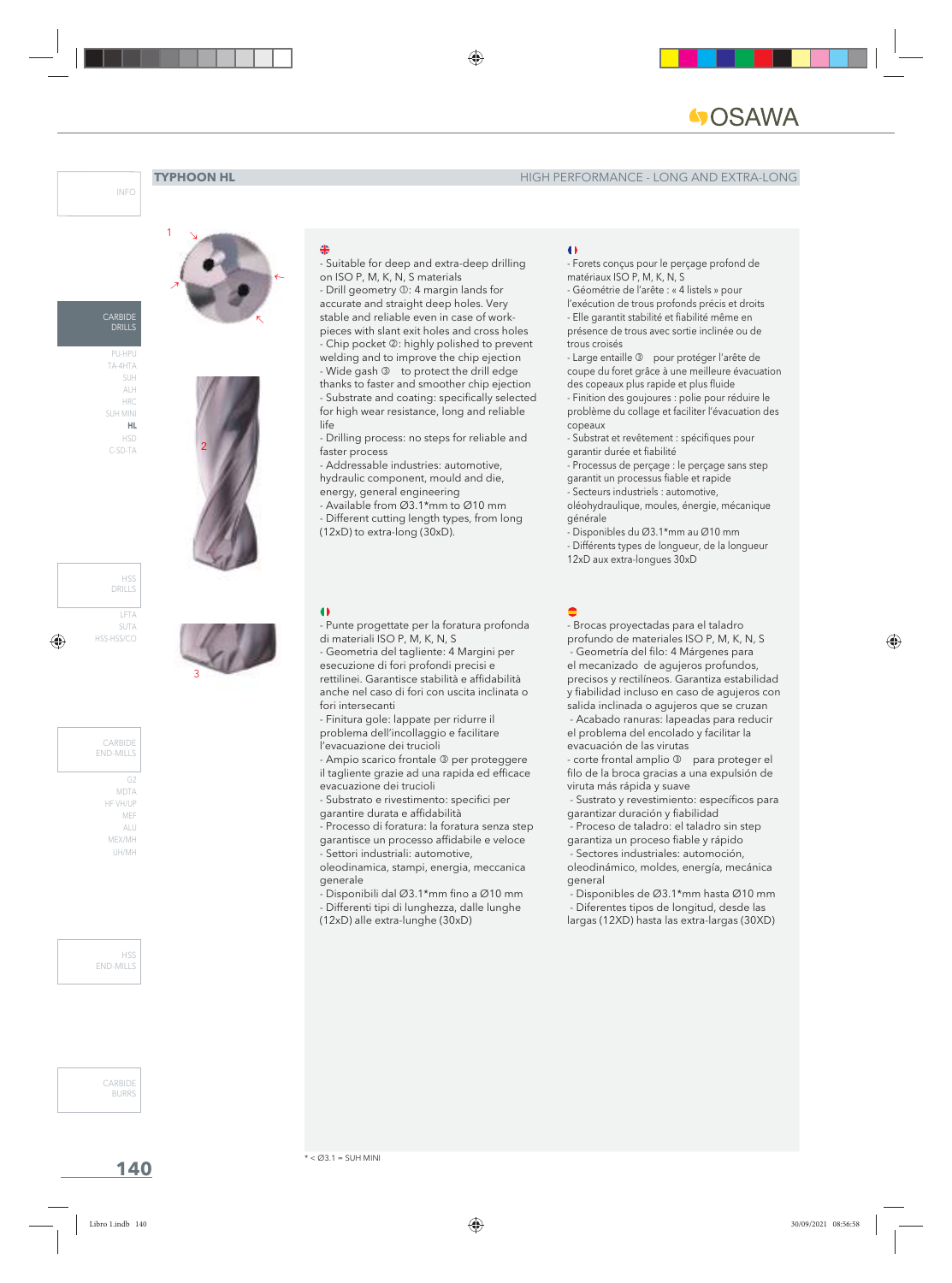



- Für das tiefe Bohren der Materialien ISO P, M, K, N, S entwickelte Bohrer

- Schneidkantengeometrie: 4 Fasen für die Herstellung von präzisen und geraden Tiefbohrungen. Zur Gewährleistung von Stabilität und Zuverlässigkeit, auch bei Bohrungen mit geneigtem Ausgang oder sich kreuzenden Bohrungen

- Schlichtbearbeitung der Nuten: geläppt, um Probleme durch Verkleben zu reduzieren und um die Späneabführung zu erleichtern

- Großer Raum 3 auf der Stirnseite um die Schneide zu schützen, weil dadurch ein gute Spanabfuhr ermöglicht wird

- Trägermaterial und Beschichtung: speziell zur Gewährleistung von Standzeit und Zuverlässigkeit

- Bohrverfahren: das stufenlose Bohren gewährleistet ein zuverlässiges und rasches Verfahren

- Industriesektoren: Automobilindustrie, Ölhydraulik, Formpressen, Energie, allgemeine Mechanik

- Erhältlich von Ø3.1\*mm bis Ø10 mm - Verschiedene Längen, von lang (12XD) bis

- 
- extra-lang (30XD)

#### I,

- Свёрла предназначены для сверления глубоких отверстий в материалах по ISO P, M, K, N, S

- Геометрия с 4 режущими кромками для выполнения точных и прямолинейных отверстий. Гарантирует стабильность и надёжность, даже, в случае обработки отверстий с выходом в наклонную плоскость или взаимопересекающихся отверстий

- Отполированные стружечные канавки: уменьшают вероятность приваривания стружки и облегчают ее вывод

- глубокая фронтальная подточка служит для защиты режущей кромки и

лучшему удалению стружки

- Специальное покрытие для повышения стойкости инструмента

- Процесс сверления отверстий:

сверление без ступенчатых отходов,

гарантирующее производительность

- Промышленные отрасли:

автомобилестроение, детали

гидравлики, пресс-формы, энергетика, общее машиностроение

- Доступны диаметром от Ø3.1\*мм до Ø10 мм

- Различные длины: от длинных (12XD) до супердлинных (30XD)

#### **CARBIDE DRILLS**

PU-HPU TA-4HTA SUH ALH HRC SUH MINI **HL** HSD C-SD-TA

LFTA SUTA HSS-HSS/CO HSS DRILLS

> CARBIDE END-MILLS

HSS END-MILLS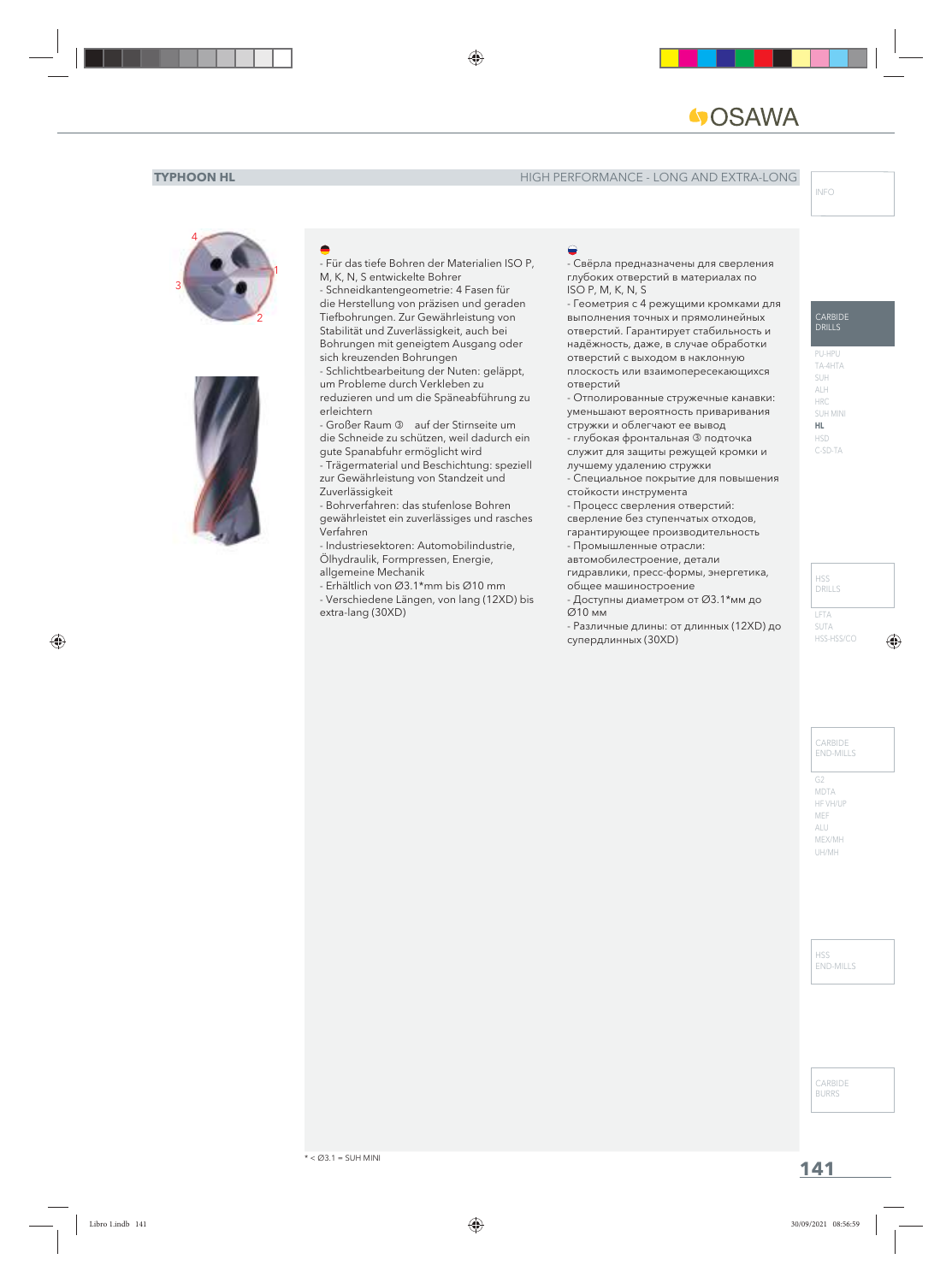**EXÉCUTION DE TROUS PROFONDS ORTHOGONAUX À LA SURFACE**

**ОБРАБАТЫВАЕМОЙ ПОВЕХНОСТИ**

**MECANIZADO DE AGUJEROS PROFUNDOS PERPENDICULARES A LA SUPERFÍCIE**

**СВЕРЛЕНИЕ ГЛУБОКИХ ОТВЕРСТИЙ ПЕРПЕНДИКУЛЯРНО** 

Utiliser un foret 353HTA ou 353HPU avec un angle en bout de 140° (HL=135°) et une tolérance m7 (HL=h7), pour effectuer un trou pilote (1xD÷1.5xD) très précis.

Utilice una broca 353HTA o 353HPU con ángulo punta de 140° (HL=135°) y tolerancia m7 (HL=h7), para realizar un agujero piloto (1xD÷1,5xD) muy preciso.

Для пилотного отверстия (1xD÷1.5xD) используйте сверло 353HTA или 353HPU с углом при вершине 140° (HL=135°) и допуском на диаметр m7 (HL=h7).

 $\bullet$ 

I,

I,

 $\bullet$ 

I,

I.

 $\triangle$ 

INFO





LFTA SUTA HSS-HSS/CO HSS DRILLS

MDT/ HF VH/UP MEF ALU MEX/MH UH/MH CARBIDE END-MILLS



CARBIDE **BURRS** 



**ESECUZIONE FORI PROFONDI ORTOGONALI ALLA SUPERFICIE**

**HERSTELLUNG TIEFER RECHTWINKLIGER BOHRUNGEN**

**MACHINING OF DEEP HOLES PERPENDICULAR TO THE SURFACE**

## STEP 1

As pilot drill (1xD,1.5xD), please use 353HTA or 353HPU with head angle 140° (HL=135°) and m7 tolerance (HL=h7).

Utilizzare una punta 353HTA o 353HPU con angolo in testa di 140° (HL=135°) e tolleranza m7 (HL=h7), per eseguire un foro pilota (1xD÷1.5xD) molto preciso.

Einen Bohrer 353HTA oder 353HPU mit einem Spitzenwinkel von 140° (HL=135°) und Toleranz m7 (HL=h7) für die Herstellung einer äußerst präzisen Richtbohrung (1xD÷1.5xD) verwenden.

## STEP 2

1.0mm

With coolant feed OFF, enter the pilot hole with HL drill at Vc=20 m/min and fn=0.3 mm/rev. Position the HL drill at 1 mm from the end of the pilot hole, then start supplying the coolant and start drilling.

#### $\bullet$

Senza azionare il refrigerante interno, entrare con la punta lunga serie HL all'interno del foro. Vc=20 m/min, fn=0.3 mm/rev. Posizionare la punta HL sino a 1 mm dal fondo del foro pilota. Azionare il refrigerante interno ad alta pressione e cominciare la foratura.

Ohne Aktivierung der internen Kühlung, einen langen Bohrer der Serie HL in die Bohrung einführen. Vc=20 m/min, fn=0.3 mm/U den Bohrer HL bis 1 mm vom Ende der Richtbohrung ansetzen. Die interne Kühlung mit Hochdruck aktivieren und mit der Bohrung beginnen.

#### $\bullet$

Sans actionner la lubrification interne, entrer avec le foret long série HL à l'intérieur du trou. Vc=20 m/min, fn=0.3 mm/rév. Placer le foret HL jusqu'à 1 mm du fond du trou pilote. Actionner la lubrification interne à haute pression et commencer le perçage.

I, Sin accionar el refrigerante interno, entre con la broca larga de la serie HL dentro del agujero. Vc=20 m/min, fn=0.3 mm/rev. Posicione la punta HL hasta 1 mm del fondo del agujero piloto. Accione el refrigerante interno a alta presión y comience el taladro.

## I.

Без включения СОЖ, введите длинное сверло серии HL внутрь пилотного отверстия с режимами Vc=20 м/мин и fn=0.3 мм/об. Спозиционируйте сверло HL на расстоянии 1 мм от дна отверстия. Включите подачу СОЖ и начните сверление.

# 1D÷1.5D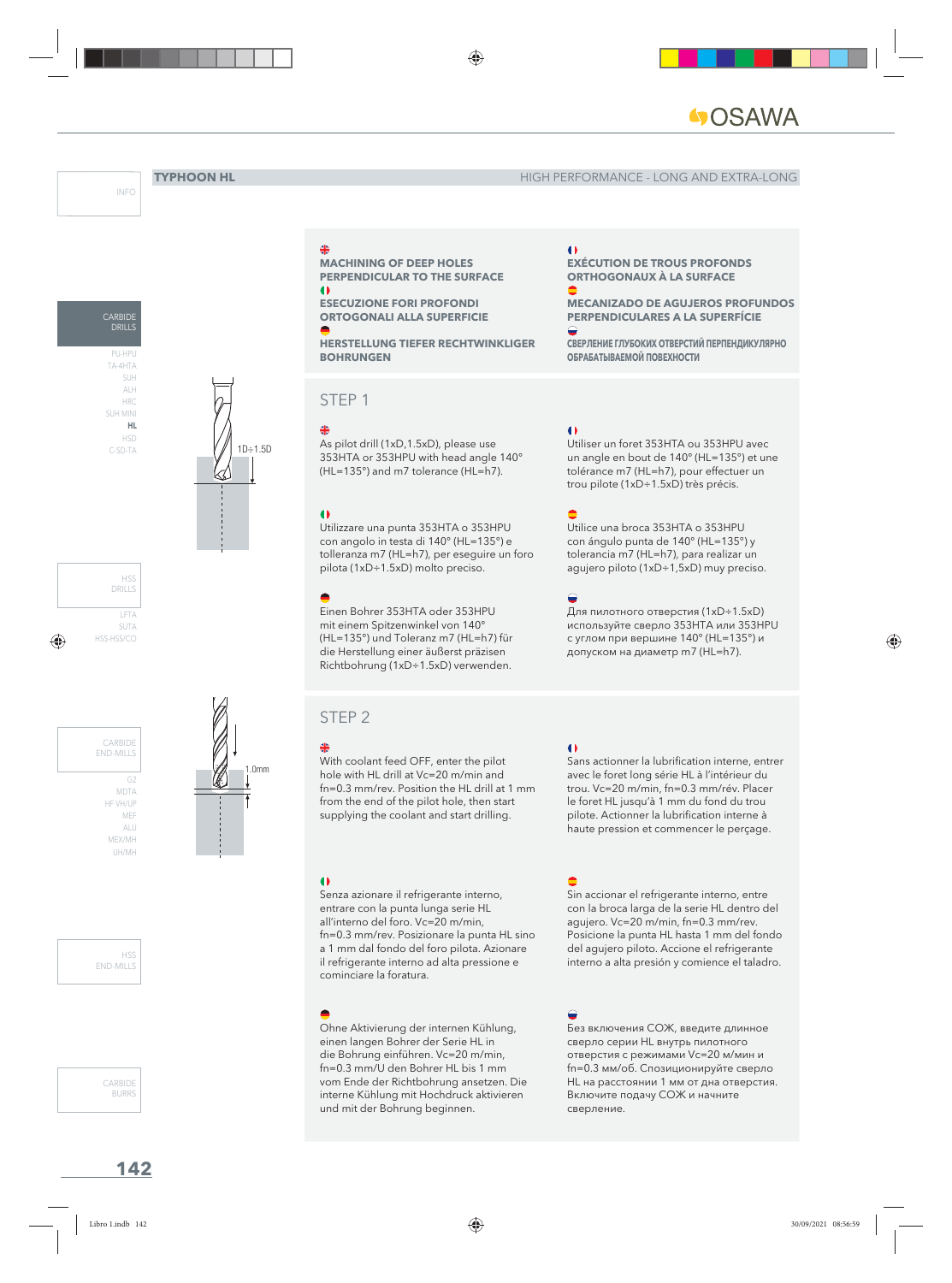# **AWASC**

#### **TYPHOON HL** HIGH PERFORMANCE - LONG AND EXTRA-LONG



## STEP 3

Make continue drilling operation without steps for chip ejection. In case of through holes, reduce the feed by 30% before the hole exit (approx. 1 mm). Stop the coolant feed.

#### $\bullet$

Forare senza step per scarico trucioli. Nel caso di fori passanti, 1 mm prima di aver completato il foro, ridurre l'avanzamento del 30%. Fermare il refrigerante.

Für die Späneabführung Stufenlos bohren. Bei Durchgangsbohrungen 1 mm vor Fertigstellung der Bohrung den Vorschub um 30% reduzieren. Die Kühlung deaktivieren.

# 2D÷2.5D

STEP 4

Withdraw the drill using max rpm and double fn, until 2xD from the hole entrance.

#### $\bullet$

Ritirare la punta utilizzando il massimo dei giri disponibili e il doppio dell'avanzamento consigliato sino ad una profondità 2xD.

Den Bohrer zurückziehen, dabei die maximal verfügbare Drehzahl und den doppelten Wert des empfohlenen Vorschubs bis zu einer Tiefe 2xD einsetzen.

## STEP 5

Completing the exit from the hole by using slow and constant speed.

Completare l'ultimo tratto di arretramento con velocità ridotta e costante.

Den letzten Abschnitt beim Zurückziehen mit reduzierter und konstanter Geschwindigkeit fertigstellen.

#### $\bullet$

Percer sans step pour l'évacuation des copeaux.

En présence de trous débouchants, 1 mm avant d'avoir terminé le trou, réduire l'avancement du 30 %. Arrêter la lubrification.

#### I,

Taladre sin step para la descarga de virutas. En el caso de agujeros pasantes, 1 mm antes de haber completado el agujero, reduzca el avance un 30%. Pare el refrigerante.

#### $\bigoplus$

Сверлите без остановок и выводов инструмента. В случае обработки сквозного отверстия, снизьте подачу на 30%, за 1 мм до выхода. Отключите подачу СОЖ.

#### $\bullet$

Retirer le foret en utilisant le maximum de tours disponibles et le double de l'avancement conseillé jusqu'à une profondeur 2xD.

#### I,

Retire la broca utilizando el máximo de rpm disponibles y el doble del avance aconsejado hasta una profundidad 2xD.

#### I.

Выньте сверло до уровня 2хD, используя максимальную частоту вращения и двойную подачу.

#### $\bullet$

Terminer la dernière partie du perçage avec une vitesse réduite et constante.

## I,

Complete el último tramo de retroceso con velocidad reducida y constante.

#### I.

Полностью выньте сверло на заниженных режимах.

## CARBIDE DRILLS

PU-HPU TA-4HTA SUH ALH HRC SUH MINI **HL** HSD C-SD-TA

LFTA SUTA HSS-HSS/CO HSS DRILLS

> CARBIDE END-MILLS

G2 MDTA HF VH/UP MEF ALU MEX/MH UH/MH

> HSS END-MILLS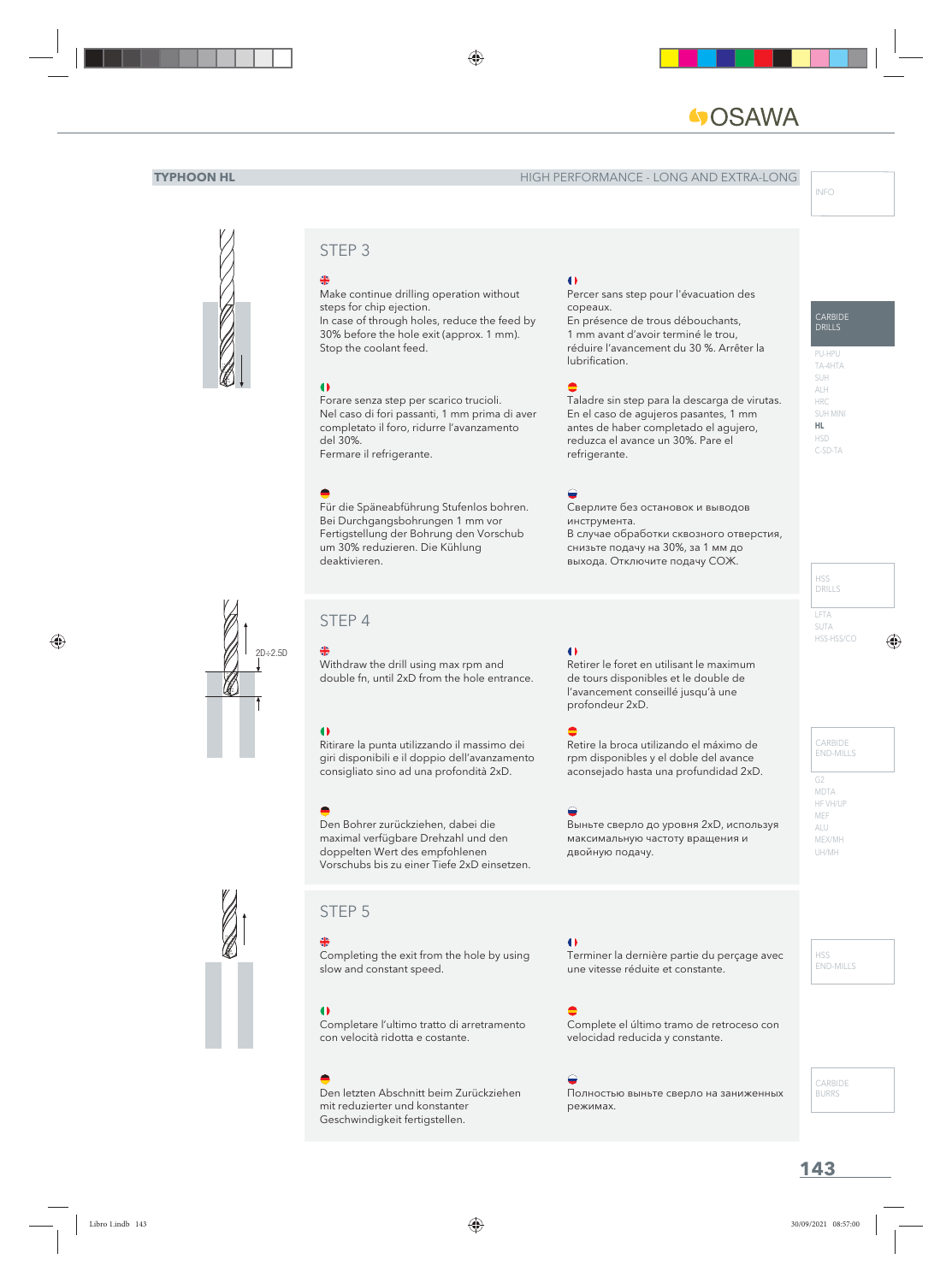**MECANIZADO DE AGUJEROS PROFUNDOS SOBRE SUPERFÍCIES IRREGULARES U OBLICUAS**

**EXÉCUTION DE TROUS PROFONDS SUR DES SURFACES IRRÉGULIÈRES OU OBLIQUES**

**ОБРАБОТКА ГЛУБОКИХ ОТВЕРСТИЙ НА НАКЛОННЫХ ИЛИ НЕРОВНЫХ** 

Réaliser une surface plane en utilisant une fraise avec une arête frontale. Le plan réalisé doit avoir les mêmes dimensions que

Realizar una superficie plana usando una fresa con filo frontal. El plano realizado tiene que tener las mismas dimensiones que el

le diamètre de perçage profond.

diámetro de taladro profundo.

INFO









MDTA HF VH/UP MEF ALU MEX/MH UH/MH

H<sub>SS</sub> END-MILLS

CARBIDE **BURRS** 

**MACHINING OF DEEP HOLES ON SLANTED OR IRREGULAR SURFACES**

**ESECUZIONE FORI PROFONDI SU SUPERFICI IRREGOLARI O OBLIQUE**

**HERSTELLUNG TIEFER BOHRUNGEN AUF SCHRÄGEN ODER UNREGELMÄSSIGEN OBERFLÄCHEN**

#### STEP 1

Prepare a flat surface of the same size as the drilling diameter.

#### $\bullet$

Realizzare una superficie piana utilizzando una fresa con tagliente frontale. Il piano realizzato deve avere le stesse dimensioni del diametro di foratura profonda.

Eine ebene Oberfläche, durch einen Fräser mit stirnseitiger Schneidkante, herstellen. Die hergestellte Oberfläche muss dieselben Abmessungen des Durchmessers der tiefen Bohrung aufweisen.

## STEP 2

As pilot drill (1xD,1.5xD), please use 353HTA or 353HPU with head angle 140° (HL=135°) and m7 tolerance (HL=h7).

con angolo in testa di 140° (HL=135°) e tolleranza m7 (HL=h7), per eseguire un foro pilota (1xD÷1.5xD) molto preciso.

Einen Bohrer 353HTA oder 353HPU mit einem Spitzenwinkel von 140° (HL=135°) und Toleranz m7 (HL=h7) für die Herstellung einer äußerst präzisen Richtbohrung (1xD÷1.5xD) verwenden.

## $\bullet$

Utiliser un foret 353HTA ou 353HPU avec un angle en bout de 140° (HL=135°) et une tolérance m7 (HL=h7), pour effectuer un trou pilote (1xD÷1.5xD) très précis.

## I,

Utilice una broca 353HTA o 353HPU con ángulo punta de 140° (HL=135°) y tolerancia m7 (HL=h7), para realizar un agujero piloto (1xD÷1,5xD) muy preciso.

#### $\mathbf{C}$ I,

Для пилотного отверстия (1xD÷1.5xD) используйте сверло 353HTA или 353HPU с углом при вершине 140° (HL=135°) и допуском на диаметр m7 (HL=h7).

CARBIDE DRILLS

1D÷1.5D

#### $\bullet$

Utilizzare una punta 353HTA o 353HPU

 $\bigodot$ 

I,

 $\bullet$ 

I,

I.

 $\bullet$ 

**ПЛОСКОСТЯХ**

Подготовьте ровную поверхность с помощью концевой фрезы. Эта поверхность должна быть того же размера, что и диаметр будущего глубокого отверстия.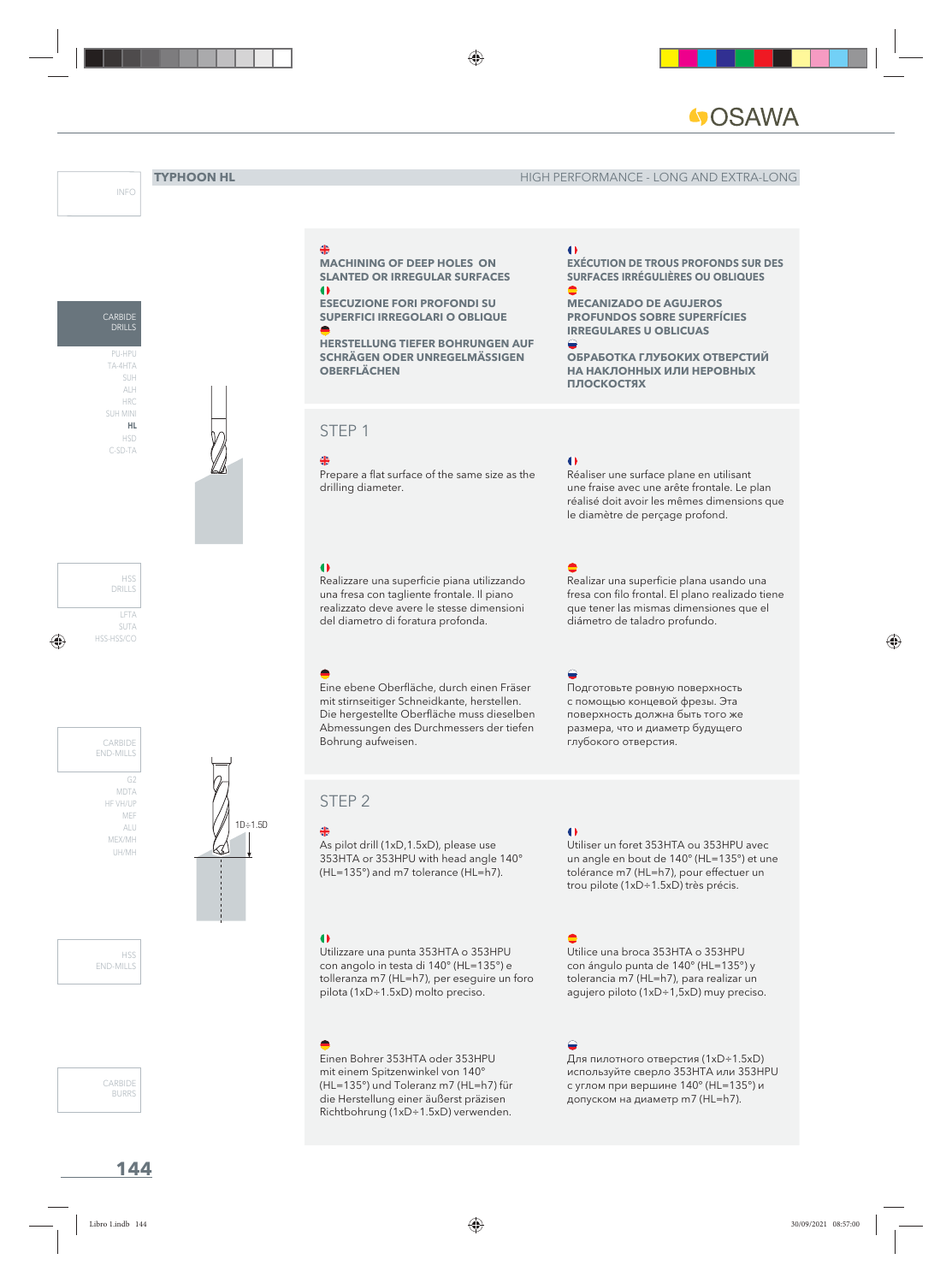# **OSAWA**

#### **TYPHOON HL HIGH PERFORMANCE - LONG AND EXTRA-LONG**

CARBIDE DRILLS

PU-HPU TA-4HTA SUH ALH HRC SUH MINI **HL** HSD C-SD-TA



## STEP 3

With coolant feed OFF, enter the pilot hole with HL drill at Vc=20 m/min and fn=0.3 mm/rev. Position the HL drill at 1 mm from the end of the pilot hole, then start supplying the coolant and start drilling.

#### $\bullet$

Sans actionner la lubrification interne, entrer avec le foret long série HL à l'intérieur du trou. Vc=20 m/min, fn=0.3 mm/rév. Placer le foret HL jusqu'à 1 mm du fond du trou pilote. Actionner la lubrification interne à haute pression et commencer le perçage.

#### $\bullet$

Senza azionare il refrigerante interno, entrare con la punta lunga serie HL all'interno del foro. Vc=20 m/min, fn=0.3 mm/rev. Posizionare la punta HL sino a 1 mm dal fondo del foro pilota. Azionare il refrigerante interno ad alta pressione e cominciare la foratura.

Ohne Aktivierung der internen Kühlung, einen langen Bohrer der Serie HL in die Bohrung einführen. Vc=20 m/min, fn=0.3 mm/Umdr. Den Bohrer HL bis 1 mm vom Ende der Richtbohrung ansetzen. Die interne Kühlung mit Hochdruck aktivieren und mit der Bohrung beginnen.

## I,

Sin accionar el refrigerante interno, entre con la broca larga de la serie HL dentro del agujero. Vc=20 m/min, fn=0.3 mm/rev. Posicione la broca HL hasta 1 mm del fondo del agujero piloto. Accione el refrigerante interno a alta presión y comience el taladro.

#### I.

Без включения СОЖ, введите длинное сверло серии HL внутрь пилотного отверстия с режимами Vc=20 м/мин и fn=0.3 мм/об. Спозиционируйте сверло HL на расстоянии 1 мм от дна отверстия. Включите подачу СОЖ и начните сверление.

#### LFTA SUTA HSS-HSS/CO HSS DRILLS

## STEP 4

Make continue drilling operation without steps for chip ejection. In case of through holes, reduce the feed by 30% before the hole exit (approx 1 mm).

#### $\bullet$

Forare senza step per scarico trucioli. Nel caso di fori passanti, 1 mm prima di aver completato il foro, ridurre l'avanzamento del 30% Fermare il refrigerante.

Stop the coolant feed.

Für die Späneabführung Stufenlos bohren. Bei Durchgangsbohrungen 1 mm vor Fertigstellung der Bohrung den Vorschub um 30% reduzieren. Die Kühlung deaktivieren.

## $\bullet$

Percer sans step pour l'évacuation des copeaux. En présence de trous débouchants, 1 mm avant d'avoir terminé le trou, réduire l'avancement du 30 %. Arrêter la lubrification.

#### $\bullet$

Taladre sin step para la descarga de virutas. En el caso de agujeros pasantes, 1 mm antes de haber completado el agujero, reduzca el avance un 30%. Pare el refrigerante.

#### $\sum_{i=1}^{n}$

Сверлите без остановок и выводов инструмента. В случае обработки сквозного отверстия, снизьте подачу на 30%, за 1 мм до выхода. Отключите подачу СОЖ.

#### CARBIDE END-MILLS

G2 MDTA HF VH/UP MEF ALU MEX/MH UH/MH

#### HSS END-MILLS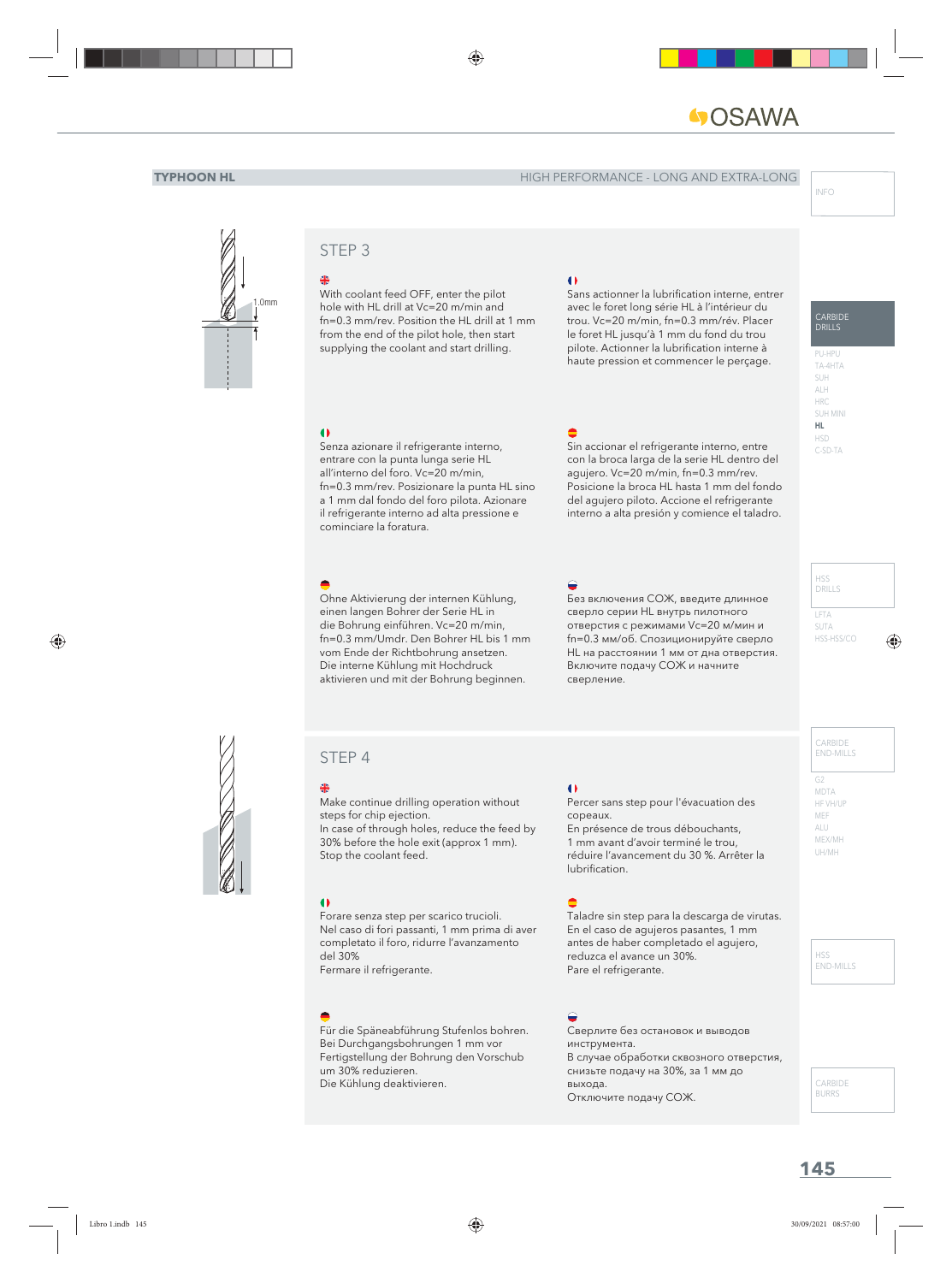



2D÷2.5D

STEP<sub>5</sub>

Withdraw the drill using max rpm and double fn, until 2xD÷2.5xD from the hole entrance.

#### $\bullet$

Ritirare la punta utilizzando il massimo dei giri disponibili e il doppio dell'avanzamento consigliato sino ad una profondità 2xD÷2.5xD.

Den Bohrer zurückziehen, dabei die maximal verfügbare Drehzahl und den doppelten Wert des empfohlenen Vorschubs bis zu einer Tiefe 2xD÷2.5xD einsetzen.

#### STEP 6

### 坐

Completing the exit from the hole by using slow and constant speed.

#### $\bullet$

Completare l'ultimo tratto di arretramento con velocità ridotta e costante.

Den letzten Abschnitt beim Zurückziehen mit reduzierter und konstanter Geschwindigkeit fertigstellen.

## $\bullet$

Retirer le foret en utilisant le maximum de tours disponibles et le double de l'avancement conseillé jusqu'à une profondeur 2xD÷2.5xD.

#### I,

Retire la broca utilizando el máximo de rpm disponibles y el doble del avance aconsejado hasta una profundidad de 2xD÷2.5xD.

#### $\bigodot$

Выньте сверло до уровня 2xD÷2.5xD, используя максимальную частоту вращения и двойную подачу.

#### $\bullet$

Terminer la dernière partie du perçage avec une vitesse réduite et constante.

#### I,

Complete el último tramo de retroceso con velocidad reducida y constante.

#### $\triangle$

Полностью выньте сверло на заниженных режимах.

LFTA SUTA HSS-HSS/CO HSS DRILLS

G2 MDTA HF VH/UP MEF ALU MEX/MH CARBIDE END-MILLS

UH/MH

H<sub>SS</sub> END-MILLS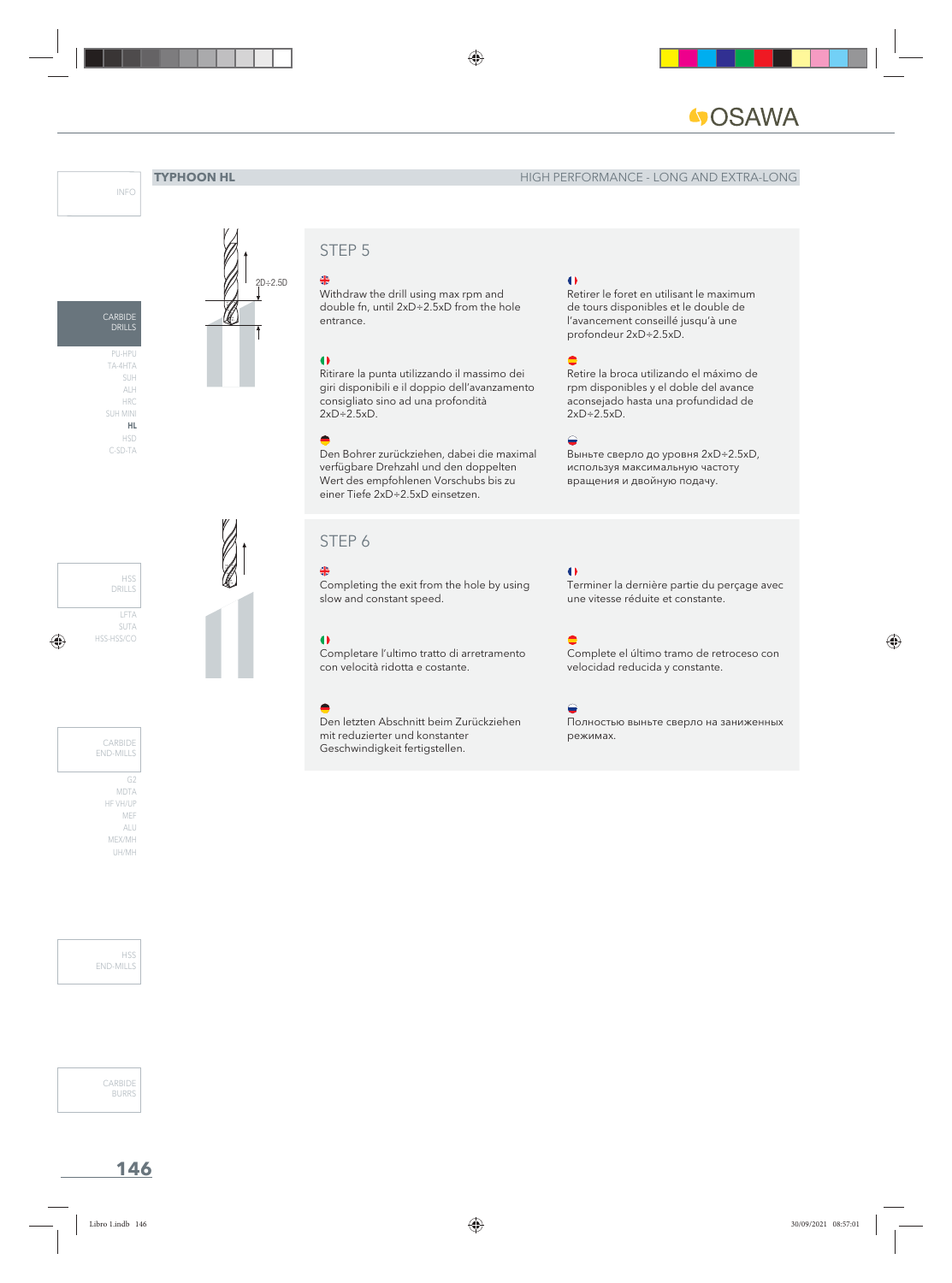

\* Ø1÷Ø3 = 3512 SUH MINI page 148

b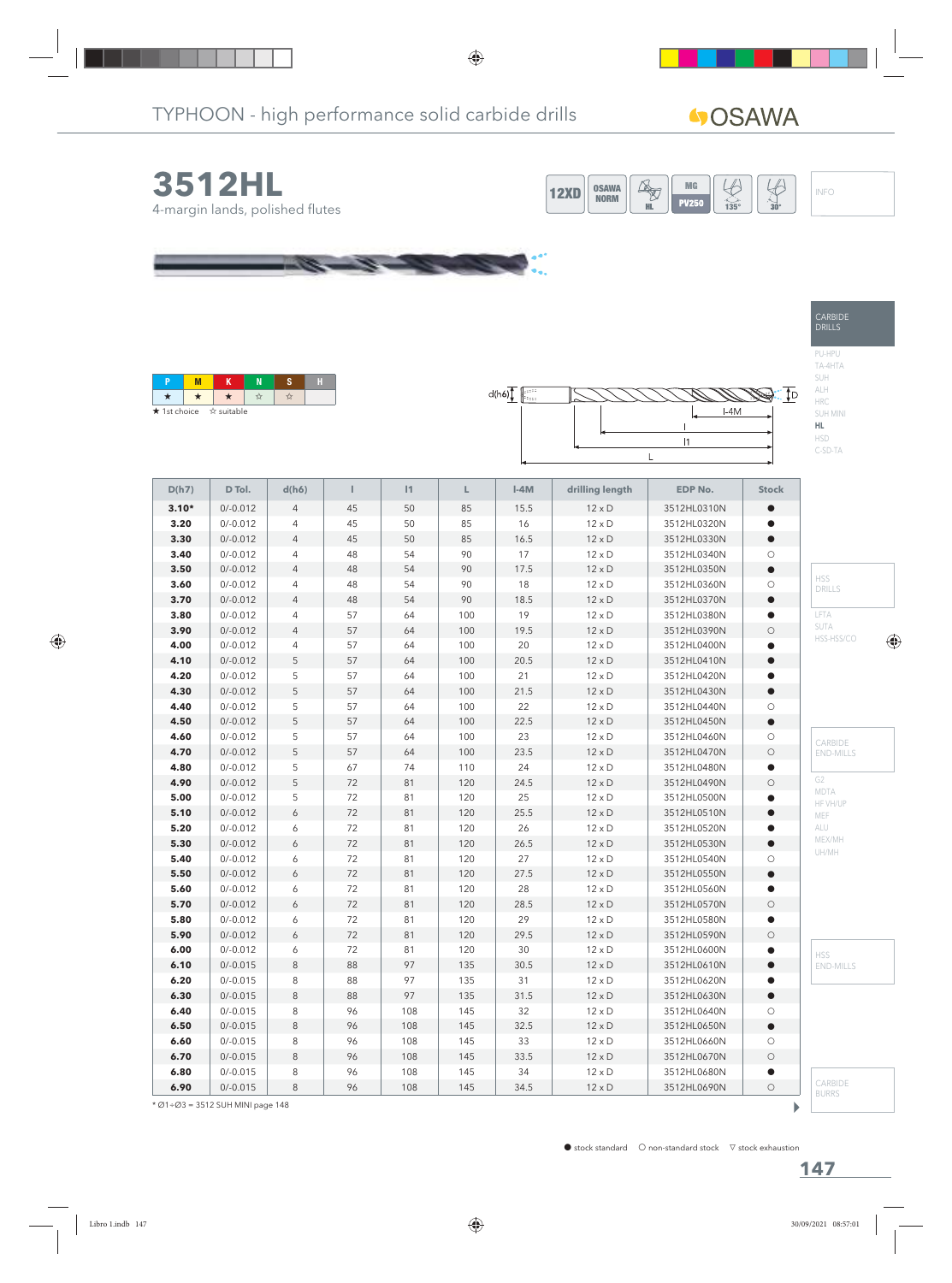

CARBIDE BURRS

 $\bullet$  stock standard  $\circ$  non-standard stock  $\triangledown$  stock exhaustion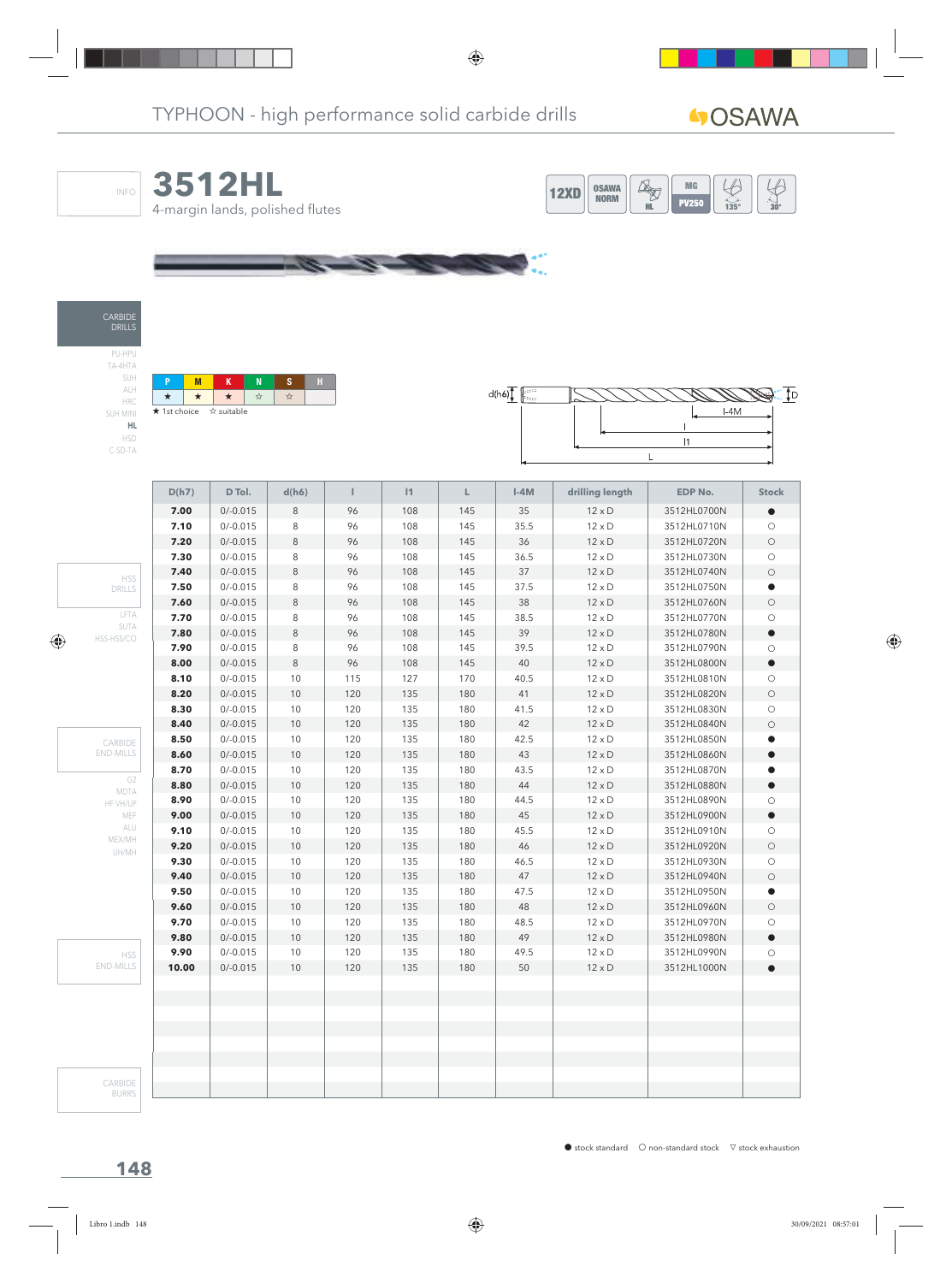**fn (mm/rev)**

# **40SAWA**

## **3512HL**

**Material Group**

**D (mm)**

Ø RUN OUT <0.02mm

## CUTTING PARAMETERS

**fn (mm/rev)**

**fn (mm/rev)** INFO

| (ːARBII)E<br><b>DRILLS</b> |
|----------------------------|
| PU-HPU                     |
| TA-4HTA                    |
| SUH                        |
| <b>ALH</b>                 |
| <b>HRC</b>                 |
| SUH MINI                   |
| HL.                        |
| HSD                        |
| C-SD-TA                    |

|                                                                                                 | <b>Material Group</b><br><b>ISO 513</b> | M1                         | M2                         | M3             |  | <b>HSS</b>                    |
|-------------------------------------------------------------------------------------------------|-----------------------------------------|----------------------------|----------------------------|----------------|--|-------------------------------|
|                                                                                                 | Hardness/Rm                             |                            |                            |                |  | <b>DRILLS</b>                 |
|                                                                                                 | $Vc$ (m/min)                            | $40 + 60$                  | $40 + 60$                  | $35 + 55$      |  | LFTA                          |
|                                                                                                 | D<br>(mm)                               | f <sub>n</sub><br>(mm/rev) | f <sub>n</sub><br>(mm/rev) | fn<br>(mm/rev) |  | <b>SUTA</b><br>HSS-HSS/CO     |
|                                                                                                 | 3.0                                     | 0.047                      | 0.042                      | 0.041          |  |                               |
|                                                                                                 | 3.5                                     | 0.056                      | 0.051                      | 0.048          |  |                               |
|                                                                                                 | 4.0                                     | 0.067                      | 0.060                      | 0.058          |  |                               |
|                                                                                                 | 4.5                                     | 0.077                      | 0.070                      | 0.067          |  |                               |
| $\left  \begin{smallmatrix} 0 & \text{RUN} \\ \text{<}0.02 \text{mm} \end{smallmatrix} \right $ | 5.0                                     | 0.087                      | 0.079                      | 0.075          |  |                               |
|                                                                                                 | 5.5                                     | 0.100                      | 0.091                      | 0.086          |  |                               |
|                                                                                                 | 6.0                                     | 0.113                      | 0.103                      | 0.096          |  |                               |
|                                                                                                 | 6.5                                     | 0.123                      | 0.113                      | 0.108          |  | CARBIDE                       |
|                                                                                                 | 7.0                                     | 0.136                      | 0.125                      | 0.122          |  | <b>END-MILLS</b>              |
|                                                                                                 | 7.5                                     | 0.150                      | 0.135                      | 0.127          |  |                               |
|                                                                                                 | 8.0                                     | 0.167                      | 0.150                      | 0.145          |  | G <sub>2</sub><br><b>MDTA</b> |
|                                                                                                 | 8.5                                     | 0.172                      | 0.157                      | 0.147          |  | HF VH/UP                      |
|                                                                                                 | 9.0                                     | 0.177                      | 0.159                      | 0.156          |  | MEF                           |
|                                                                                                 | 9.5                                     | 0.181                      | 0.162                      | 0.159          |  | ALU                           |
|                                                                                                 | 10.0                                    | 0.185                      | 0.170                      | 0.169          |  | MEX/MH                        |

**ISO 513 P1 P2 P3 P4 P5 P5 P6 P7 P7 P8** 

**Vc (m/min) 70÷90 60÷80 50÷70 45÷65 40÷60 35÷40**

**fn (mm/rev)**

**3.0** | 0.047 | 0.046 | 0.046 | 0.045 | 0.047 | 0.044 **3.5** | 0.057 | 0.055 | 0.054 | 0.053 | 0.056 | 0.053 **4.0** 0.068 0.066 0.064 0.063 0.067 0.063 **4.5** 0.079 0.076 0.076 0.075 0.077 0.071 **5.0** | 0.090 | 0.088 | 0.087 | 0.086 | 0.087 | 0.081 **5.5** 1 0.102 1 0.098 1 0.099 1 0.097 1 0.100 1 0.092 **6.0** | 0.117 | 0.109 | 0.110 | 0.109 | 0.113 | 0.105 **6.5** | 0.128 | 0.121 | 0.125 | 0.123 | 0.123 | 0.118 **7.0** | 0.144 | 0.135 | 0.138 | 0.137 | 0.136 | 0.126 **7.5** 0.156 0.151 0.152 0.150 0.150 0.144 **8.0** | 0.175 | 0.166 | 0.167 | 0.165 | 0.167 | 0.156 **8.5** 0.184 0.173 0.170 0.168 0.172 0.163 **9.0** | 0.194 | 0.176 | 0.180 | 0.178 | 0.177 | 0.160 **9.5** 0.198 0.185 0.186 0.184 0.181 0.168 **10.0** | 0.210 | 0.188 | 0.192 | 0.190 | 0.185 | 0.177

**fn (mm/rev)**

**Hardness/Rm** 500÷700 N/mm<sup>2</sup> 600÷1000 N/mm<sup>2</sup> 900÷1200 N/mm<sup>2</sup> 1200÷1400 N/mm<sup>2</sup>

**fn (mm/rev)**

> HSS END-MILLS

UH/MH

CARBIDE BURRS

**149**

 $\blacktriangleright$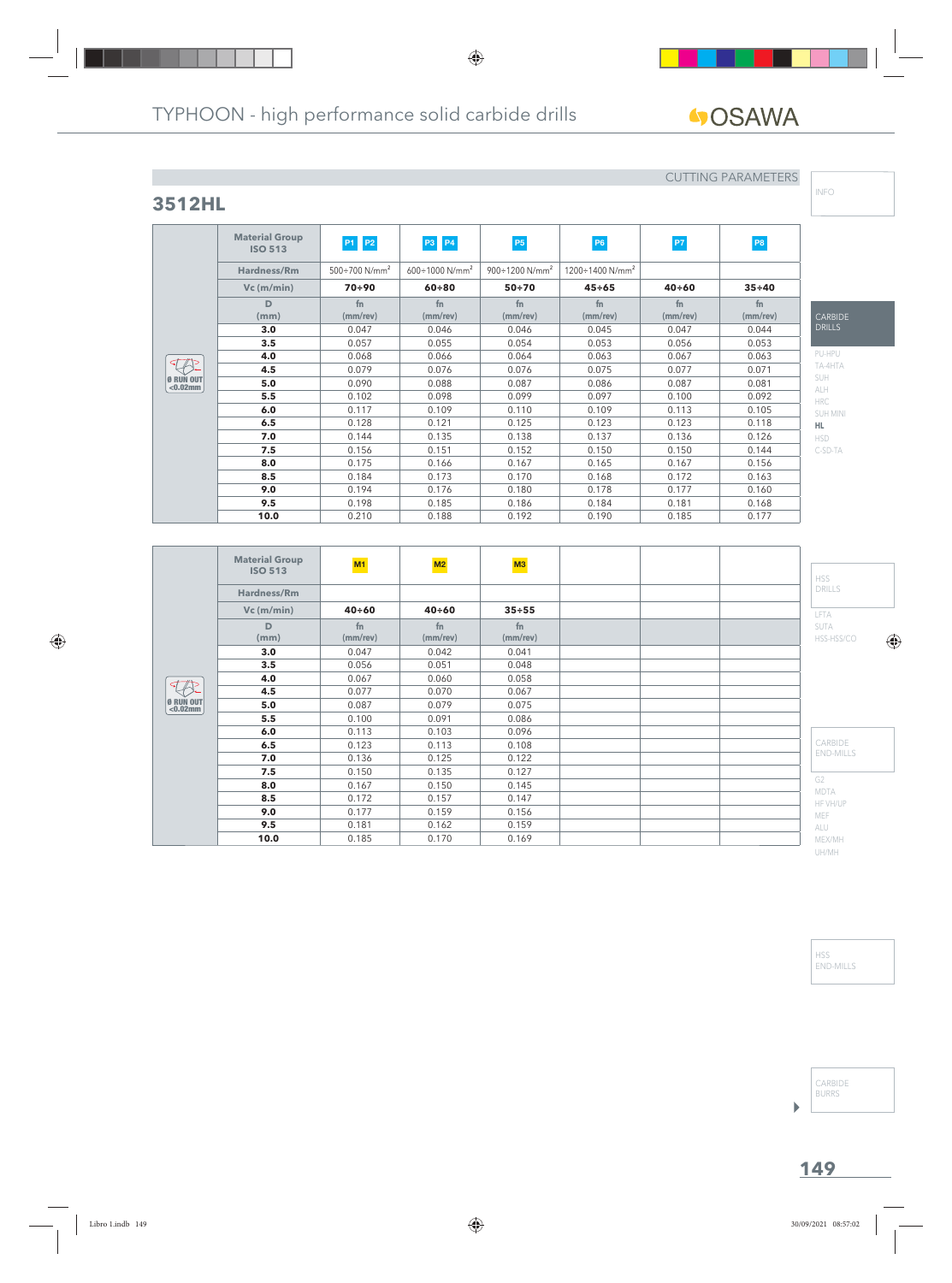**3512HL**

CARBIDE DRILLS

INFO

PU-HPU TA-4HTA SUH ALH HRC SUH MINI **HL** HSD C-SD-TA

### CUTTING PARAMETERS

 $\begin{array}{c} \hline \end{array}$ 

|                                 | <b>Material Group</b><br><b>ISO 513</b> | K1                   | K2             | K <sub>3</sub> | K4             |  |
|---------------------------------|-----------------------------------------|----------------------|----------------|----------------|----------------|--|
|                                 | Hardness/Rm                             | 150÷250 HB           | 150÷350 HB     | 120÷260 HB     | 250÷500 HB     |  |
|                                 | $Vc$ (m/min)                            | $65 + 85$            | $60 + 80$      | $45 \div 65$   | $45 \div 65$   |  |
|                                 | D<br>(mm)                               | fn<br>$(mm$ /rev $)$ | fn<br>(mm/rev) | fn<br>(mm/rev) | fn<br>(mm/rev) |  |
|                                 | 3.0                                     | 0.048                | 0.045          | 0.048          | 0.047          |  |
|                                 | 3.5                                     | 0.058                | 0.055          | 0.057          | 0.056          |  |
|                                 | 4.0                                     | 0.069                | 0.064          | 0.067          | 0.066          |  |
|                                 | 4.5                                     | 0.080                | 0.075          | 0.079          | 0.078          |  |
| <b>Ø RUN OUT</b><br>$< 0.02$ mm | 5.0                                     | 0.093                | 0.087          | 0.090          | 0.089          |  |
|                                 | 5.5                                     | 0.105                | 0.097          | 0.103          | 0.101          |  |
|                                 | 6.0                                     | 0.117                | 0.109          | 0.114          | 0.113          |  |
|                                 | 6.5                                     | 0.133                | 0.122          | 0.130          | 0.128          |  |
|                                 | 7.0                                     | 0.149                | 0.136          | 0.143          | 0.142          |  |
|                                 | 7.5                                     | 0.161                | 0.152          | 0.157          | 0.155          |  |
|                                 | 8.0                                     | 0.179                | 0.166          | 0.173          | 0.171          |  |
|                                 | 8.5                                     | 0.186                | 0.173          | 0.176          | 0.174          |  |
|                                 | 9.0                                     | 0.187                | 0.174          | 0.187          | 0.185          |  |
|                                 | 9.5                                     | 0.197                | 0.183          | 0.191          | 0.189          |  |
|                                 | 10.0                                    | 0.200                | 0.187          | 0.195          | 0.194          |  |

LFTA SUTA HSS-HSS/CO HSS DRILLS G2 MDTA HF VH/UP MEF ALU MEX/MH UH/MH CARBIDE END-MILLS Ø RUN OUT <0.02mm **Material Group ISO 513 N1 N2 N3 N4 Hardness/Rm Vc (m/min) 125÷145 110÷130 100÷120 D (mm) fn (mm/rev) fn (mm/rev) fn (mm/rev) 3.0** 0.060 0.059 0.058 **3.5**  $\vert$  0.073  $\vert$  0.071  $\vert$  0.070 **4.0** 0.086 0.085 0.083 **4.5** 0.100 0.099 0.096 **5.0** 0.115 0.114 0.111 **5.5** 0.132 0.129 0.126 **6.0** 0.149 0.145 0.140 **6.5** 0.167 0.161 0.158<br>**7.0** 0.185 0.181 0.175 **7.0** 0.185 0.181 0.175 **7.5** 0.202 0.196 0.195 **8.0** 0.222 0.218 0.213 **8.5** 0.229 0.227 0.218<br>**9.0** 0.237 0.231 0.229 **9.0**  $0.237$   $0.231$   $0.229$ **9.5** 0.246 0.243 0.236 **10.0** 0.251 0.250 0.243

HSS END-MILLS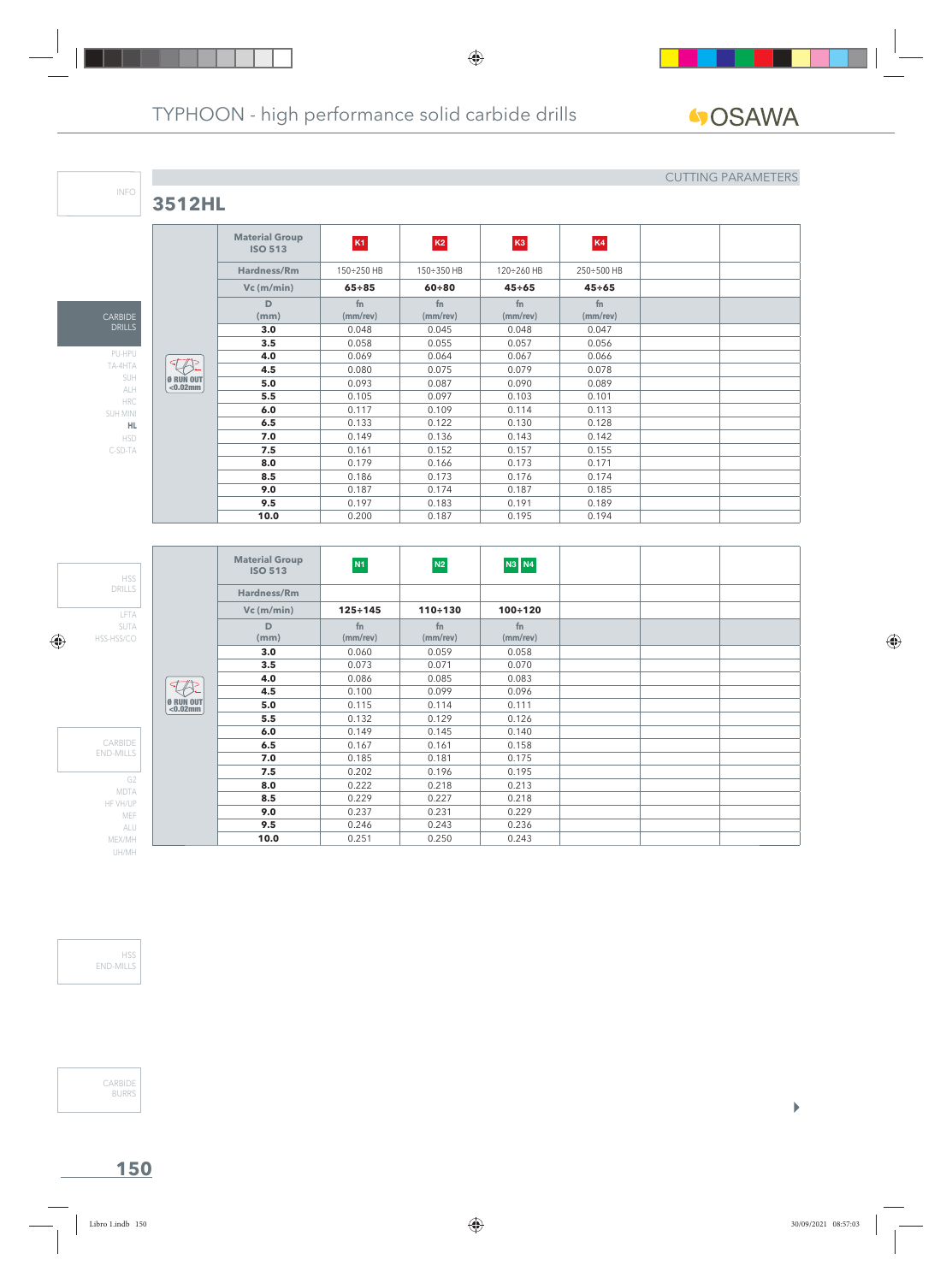# **GOSAWA**

#### CUTTING PARAMETERS

## **3512HL**

|                          | <b>Material Group</b><br><b>ISO 513</b> | S1 S2                | S3                   | <b>S4</b>            | <b>S5</b>            |  |
|--------------------------|-----------------------------------------|----------------------|----------------------|----------------------|----------------------|--|
|                          | Hardness/Rm                             | $<$ 35 HRC           | $35 \div 45$ HRC     |                      |                      |  |
|                          | $Vc$ (m/min)                            | $24 \div 28$         | $20 + 25$            | $28 + 32$            | $25 + 30$            |  |
|                          | D<br>(mm)                               | fn<br>$(mm$ /rev $)$ | fn<br>$(mm$ /rev $)$ | fn<br>$(mm$ /rev $)$ | fn<br>$(mm$ /rev $)$ |  |
|                          | 3.0                                     | 0.040                | 0.037                | 0.047                | 0.044                |  |
|                          | 3.5                                     | 0.048                | 0.046                | 0.055                | 0.052                |  |
|                          | 4.0                                     | 0.057                | 0.055                | 0.065                | 0.063                |  |
|                          | 4.5                                     | 0.067                | 0.061                | 0.077                | 0.070                |  |
| Ø RUN OUT<br>$< 0.02$ mm | 5.0                                     | 0.075                | 0.069                | 0.088                | 0.080                |  |
|                          | 5.5                                     | 0.084                | 0.077                | 0.104                | 0.094                |  |
|                          | 6.0                                     | 0.100                | 0.086                | 0.124                | 0.113                |  |
|                          | 6.5                                     | 0.109                | 0.092                | 0.136                | 0.123                |  |
|                          | 7.0                                     | 0.119                | 0.100                | 0.150                | 0.136                |  |
|                          | 7.5                                     | 0.133                | 0.114                | 0.164                | 0.150                |  |
|                          | 8.0                                     | 0.138                | 0.130                | 0.181                | 0.167                |  |
|                          | 8.5                                     | 0.148                | 0.130                | 0.189                | 0.163                |  |
|                          | 9.0                                     | 0.160                | 0.144                | 0.183                | 0.173                |  |
|                          | 9.5                                     | 0.155                | 0.139                | 0.195                | 0.168                |  |
|                          | 10.0                                    | 0.167                | 0.150                | 0.191                | 0.180                |  |

 \*during the exit phase the use of external coolant supply is recommended to keep the tool and the workpiece cooled and lubricated to avoid failures due to overheating.

\*nella fase di uscita, per evitare il grippaggio causa surriscaldamento, è necessario usare l'adduzione esterna del refrigerante per mantenere raffreddati e lubrificati l'utensile ed il pezzo in lavorazione.

\*beim Herausfahren des Bohrers aus der Bohrung, muss beachtet werden, um das Einklemmen wegen Überhitzung zu verhindern, dass von Aussen Kühlmittel zugeführt wird um das Werkzeug und das Teil zu Kühlen und zu Schmieren.

() \*en phase de sortie, pour éviter le grippage dû à une surchauffe, il est nécessaire d'utiliser l'arrosage externe pour maintenir l'outil et la pièce refroidis et lubrifiés.

\*en la fase de salida, para evitar el bloqueo debido al sobrecalentamiento, es necesario usar la aducción externa del refrigerante para mantener enfriadas y lubricadas la herramienta y la pieza.

 \*hа этапе выхода, чтобы избежать заклинивания из-за перегрева, необходимо использовать внешний подвод СОЖ, чтобы инструмент и заготовка охлаждались и смазывались.

INFO

C-SD-TA

LFTA SUTA HSS-HSS/CO

HSS DRILLS

CARBIDE END-MILLS

G2 MDTA HF VH/UP MEF ALU MEX/MH UH/MH

> HSS END-MILLS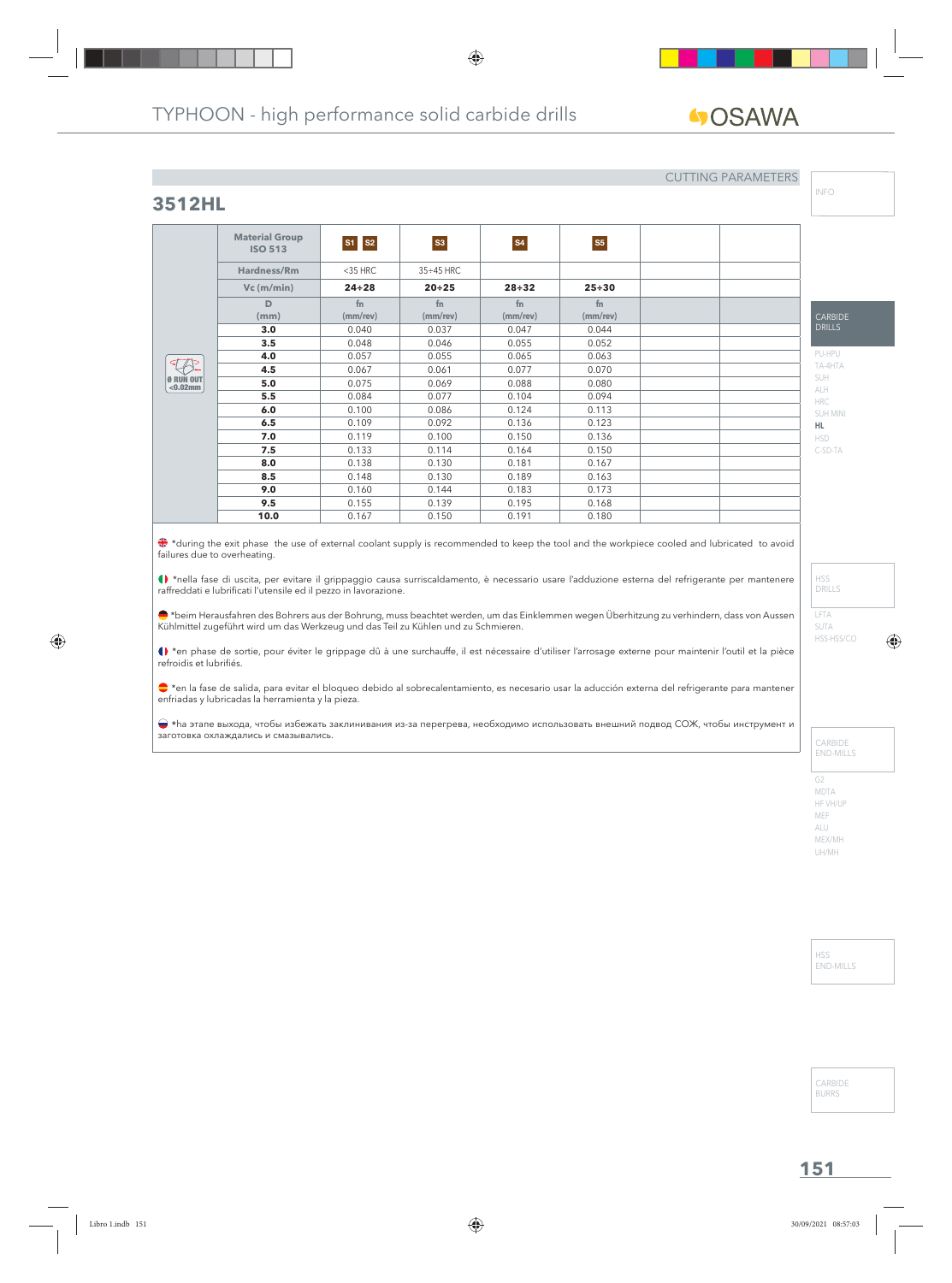

١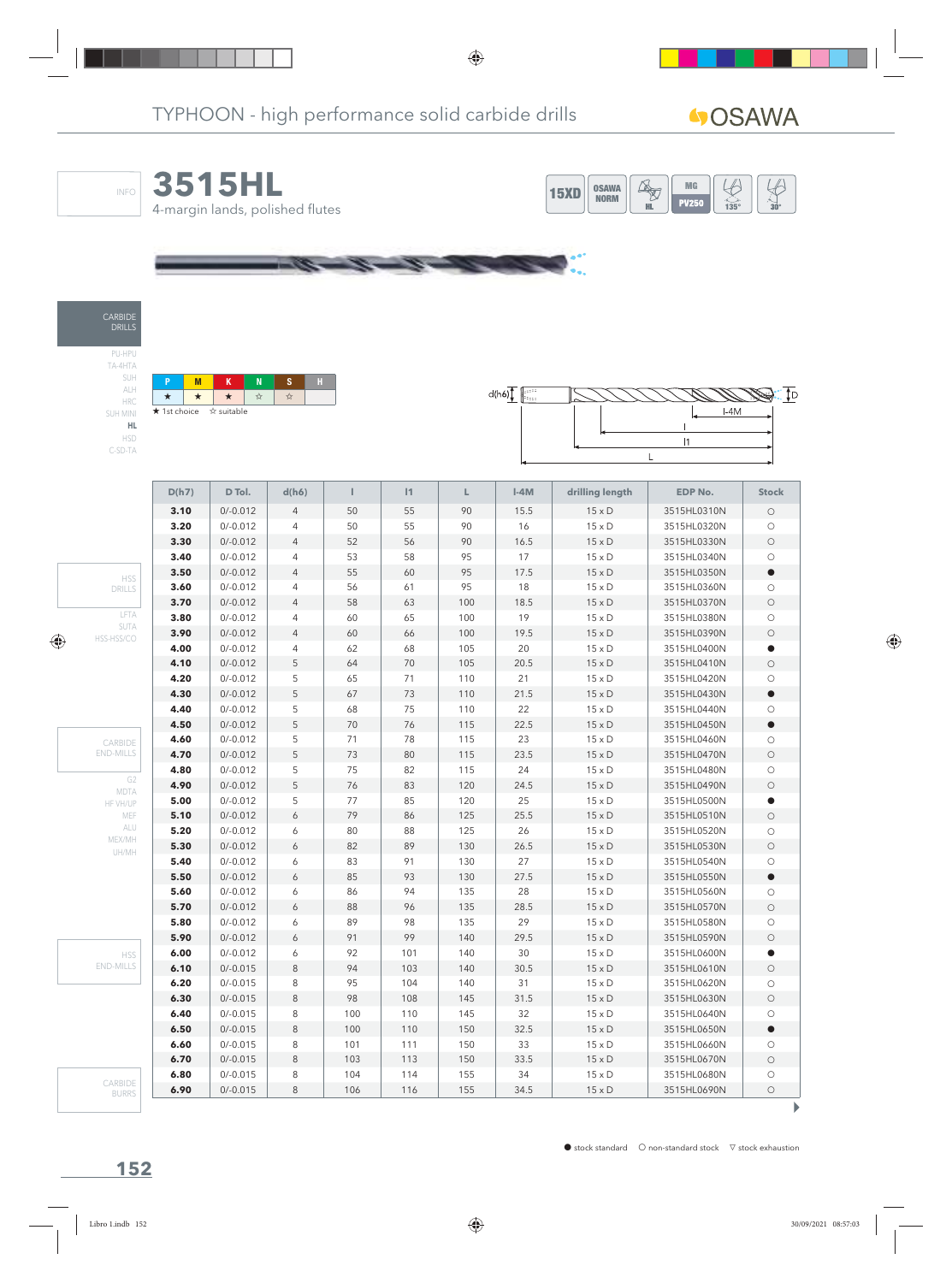# **40SAWA**



| <b>★</b> 1st choice ☆ suitable |  |  |  |
|--------------------------------|--|--|--|



| D(h7) | D Tol.     | d(h6)   | Т   | 1   | L   | $I-4M$ | drilling length | <b>EDP No.</b> | <b>Stock</b> |                         |
|-------|------------|---------|-----|-----|-----|--------|-----------------|----------------|--------------|-------------------------|
| 7.00  | $0/-0.015$ | 8       | 107 | 118 | 160 | 35     | $15 \times D$   | 3515HL0700N    | $\bullet$    |                         |
| 7.10  | $0/-0.015$ | 8       | 109 | 119 | 160 | 35.5   | $15 \times D$   | 3515HL0710N    | $\bigcirc$   |                         |
| 7.20  | $0/-0.015$ | 8       | 110 | 121 | 160 | 36     | $15 \times D$   | 3515HL0720N    | $\circ$      |                         |
| 7.30  | $0/-0.015$ | 8       | 112 | 122 | 165 | 36.5   | $15 \times D$   | 3515HL0730N    | $\circ$      |                         |
| 7.40  | $0/-0.015$ | 8       | 113 | 124 | 165 | 37     | $15 \times D$   | 3515HL0740N    | $\bigcirc$   | <b>HSS</b>              |
| 7.50  | $0/-0.015$ | $\,8\,$ | 115 | 126 | 165 | 37.5   | $15 \times D$   | 3515HL0750N    |              | DRILLS                  |
| 7.60  | $0/-0.015$ | 8       | 116 | 127 | 170 | 38     | $15 \times D$   | 3515HL0760N    | $\circ$      |                         |
| 7.70  | $0/-0.015$ | 8       | 118 | 129 | 170 | 38.5   | $15 \times D$   | 3515HL0770N    | $\circ$      | LFTA                    |
| 7.80  | $0/-0.015$ | 8       | 119 | 131 | 170 | 39     | $15 \times D$   | 3515HL0780N    | $\circ$      | SUTA<br>HSS-HSS/CO      |
| 7.90  | $0/-0.015$ | 8       | 121 | 132 | 175 | 39.5   | $15 \times D$   | 3515HL0790N    | $\circ$      |                         |
| 8.00  | $0/-0.015$ | 8       | 122 | 134 | 175 | 40     | $15 \times D$   | 3515HL0800N    | $\bullet$    |                         |
| 8.10  | $0/-0.015$ | 10      | 125 | 137 | 180 | 40.5   | $15 \times D$   | 3515HL0810N    | $\circ$      |                         |
| 8.20  | $0/-0.015$ | 10      | 125 | 137 | 180 | 41     | $15 \times D$   | 3515HL0820N    | $\circ$      |                         |
| 8.30  | $0/-0.015$ | 10      | 127 | 139 | 180 | 41.5   | $15 \times D$   | 3515HL0830N    | $\circ$      |                         |
| 8.40  | $0/-0.015$ | 10      | 128 | 141 | 185 | 42     | $15 \times D$   | 3515HL0840N    | $\circ$      |                         |
| 8.50  | $0/-0.015$ | 10      | 130 | 142 | 185 | 42.5   | $15 \times D$   | 3515HL0850N    | $\bullet$    | CARBIDE                 |
| 8.60  | $0/-0.015$ | 10      | 131 | 144 | 185 | 43     | $15 \times D$   | 3515HL0860N    | $\circ$      | <b>END-MILLS</b>        |
| 8.70  | $0/-0.015$ | 10      | 133 | 146 | 190 | 43.5   | $15 \times D$   | 3515HL0870N    | $\bigcirc$   |                         |
| 8.80  | $0/-0.015$ | 10      | 134 | 147 | 190 | 44     | $15 \times D$   | 3515HL0880N    | $\circ$      | G <sub>2</sub>          |
| 8.90  | $0/-0.015$ | 10      | 136 | 149 | 190 | 44.5   | $15 \times D$   | 3515HL0890N    | $\circ$      | MDTA<br>HF VH/UP        |
| 9.00  | $0/-0.015$ | 10      | 137 | 151 | 195 | 45     | $15 \times D$   | 3515HL0900N    | $\bullet$    | MEF                     |
| 9.10  | $0/-0.015$ | 10      | 139 | 152 | 195 | 45.5   | $15 \times D$   | 3515HL0910N    | $\circ$      | ALU                     |
| 9.20  | $0/-0.015$ | 10      | 140 | 154 | 195 | 46     | $15 \times D$   | 3515HL0920N    | $\circ$      | MEX/MH                  |
| 9.30  | $0/-0.015$ | 10      | 142 | 155 | 200 | 46.5   | $15 \times D$   | 3515HL0930N    | $\circ$      | UH/MH                   |
| 9.40  | $0/-0.015$ | 10      | 143 | 157 | 200 | 47     | $15 \times D$   | 3515HL0940N    | $\circ$      |                         |
| 9.50  | $0/-0.015$ | 10      | 145 | 159 | 200 | 47.5   | $15 \times D$   | 3515HL0950N    | $\bullet$    |                         |
| 9.60  | $0/-0.015$ | 10      | 146 | 160 | 205 | 48     | $15 \times D$   | 3515HL0960N    | $\circ$      |                         |
| 9.70  | $0/-0.015$ | 10      | 148 | 162 | 205 | 48.5   | $15 \times D$   | 3515HL0970N    | $\circ$      |                         |
| 9.80  | $0/-0.015$ | 10      | 149 | 164 | 205 | 49     | $15 \times D$   | 3515HL0980N    | $\circ$      |                         |
| 9.90  | $0/-0.015$ | 10      | 151 | 165 | 210 | 49.5   | $15\times D$    | 3515HL0990N    | $\bigcirc$   | <b>HSS</b>              |
| 10.00 | $0/-0.015$ | 10      | 152 | 167 | 210 | 50     | $15 \times D$   | 3515HL1000N    | $\bullet$    | <b>END-MILLS</b>        |
|       |            |         |     |     |     |        |                 |                |              |                         |
|       |            |         |     |     |     |        |                 |                |              | CARBIDE<br><b>BURRS</b> |

CARBIDE DRILLS

PU-HPU TA-4HTA SUH ALH HRC SUH MINI **HL** HSD C-SD-TA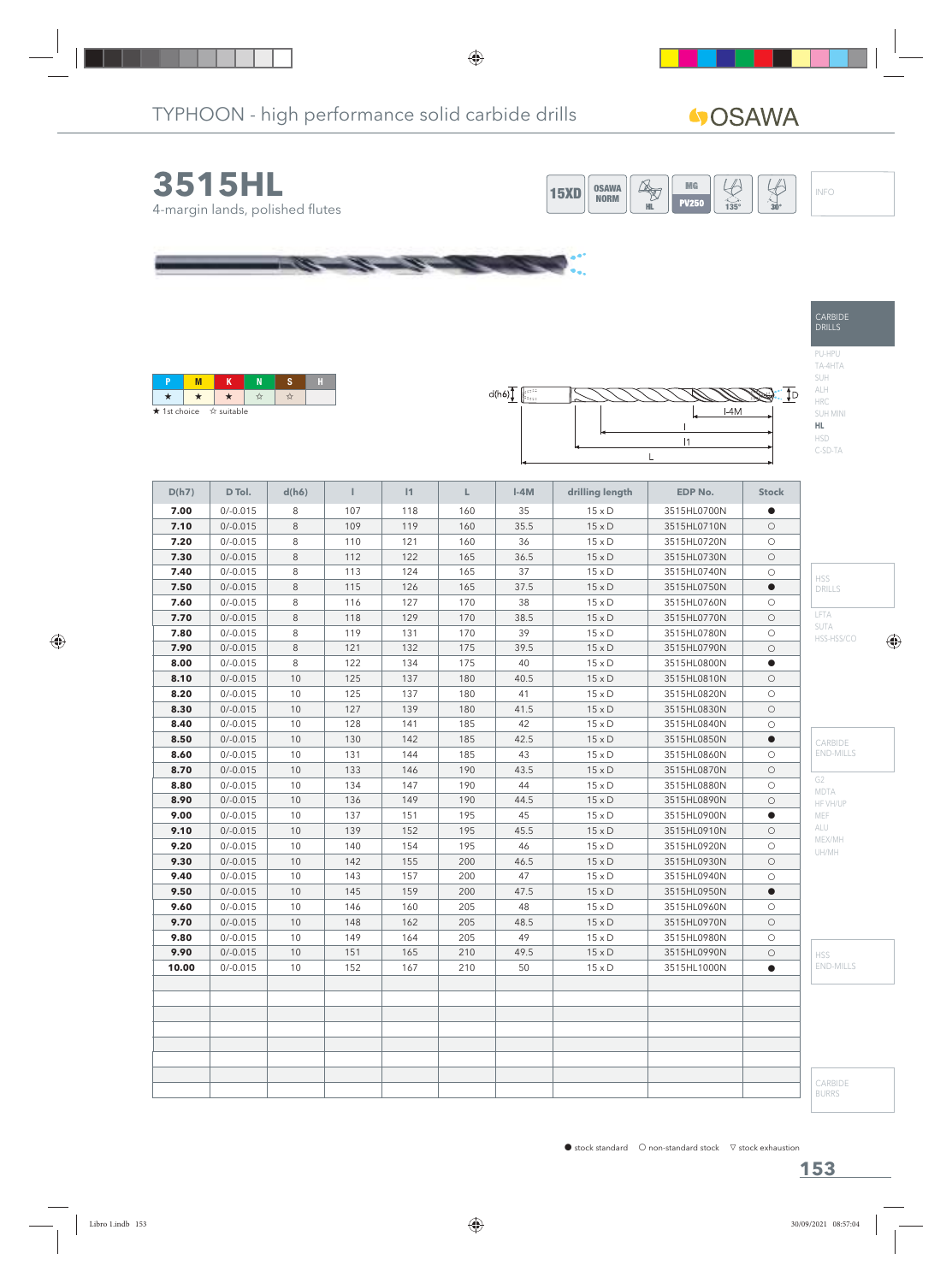## **3515HL**

CAR DRILLS PU-HPU TA-4HTA SUH ALH HRC SUH MINI **HL** HSD C-SD-TA

INFO

#### CUTTING PARAMETERS

|                          | <b>Material Group</b><br><b>ISO 513</b> | P1 P2                            | <b>P3 P4</b>                   | P <sub>5</sub>                    | P <sub>6</sub>                     | P7             | P <sub>8</sub> |
|--------------------------|-----------------------------------------|----------------------------------|--------------------------------|-----------------------------------|------------------------------------|----------------|----------------|
|                          | <b>Hardness/Rm</b>                      | $500 \div 700$ N/mm <sup>2</sup> | $600 \div 1000 \text{ N/mm}^2$ | $900 \div 1200$ N/mm <sup>2</sup> | $1200 \div 1400$ N/mm <sup>2</sup> |                |                |
|                          | $Vc$ (m/min)                            | $65 + 85$                        | $50 + 70$                      | $40 + 60$                         | $35 + 55$                          | $40 + 50$      | $30 + 40$      |
|                          | D                                       | fn                               | fn                             | fn.                               | fn                                 | fn             | fn             |
|                          | (mm)                                    | $(mm$ /rev $)$                   | $(mm$ /rev $)$                 | (mm/rev)                          | $(mm$ /rev $)$                     | $(mm$ /rev $)$ | (mm/rev)       |
|                          | 3.0                                     | 0.044                            | 0.043                          | 0.045                             | 0.044                              | 0.043          | 0.035          |
|                          | 3.5                                     | 0.054                            | 0.053                          | 0.054                             | 0.053                              | 0.052          | 0.042          |
| ⊲7                       | 4.0                                     | 0.065                            | 0.063                          | 0.065                             | 0.064                              | 0.063          | 0.050          |
|                          | 4.5                                     | 0.075                            | 0.075                          | 0.077                             | 0.076                              | 0.072          | 0.057          |
| Ø RUN OUT<br>$< 0.02$ mm | 5.0                                     | 0.085                            | 0.086                          | 0.088                             | 0.086                              | 0.084          | 0.065          |
|                          | 5.5                                     | 0.098                            | 0.097                          | 0.102                             | 0.100                              | 0.097          | 0.075          |
|                          | 6.0                                     | 0.111                            | 0.109                          | 0.112                             | 0.110                              | 0.107          | 0.086          |
|                          | 6.5                                     | 0.125                            | 0.123                          | 0.130                             | 0.128                              | 0.120          | 0.098          |
|                          | 7.0                                     | 0.138                            | 0.137                          | 0.140                             | 0.138                              | 0.135          | 0.105          |
|                          | 7.5                                     | 0.151                            | 0.152                          | 0.156                             | 0.154                              | 0.145          | 0.121          |
|                          | 8.0                                     | 0.171                            | 0.169                          | 0.175                             | 0.173                              | 0.165          | 0.131          |
|                          | 8.5                                     | 0.177                            | 0.172                          | 0.179                             | 0.176                              | 0.171          | 0.137          |
|                          | 9.0                                     | 0.177                            | 0.183                          | 0.183                             | 0.180                              | 0.178          | 0.133          |
|                          | 9.5                                     | 0.186                            | 0.186                          | 0.189                             | 0.187                              | 0.182          | 0.139          |
|                          | 10.0                                    | 0.189                            | 0.190                          | 0.196                             | 0.194                              | 0.188          | 0.146          |

**Material Group ISO 513 M1 M2 M3 Hardness/Rm Vc (m/min) 40÷50 40÷50 35÷45 D fn fn fn (mm) (mm/rev) (mm/rev) (mm/rev) 3.0** 0.043 0.039 0.031 **3.5** 0.052 0.048 0.038 **4.0** 0.063 0.057 0.046  $\overline{\mathcal{L}}$ **4.5** 0.072 0.066 0.053 Ø RUN OUT <0.02mm **5.0** 0.084 0.077 0.061 **5.5** 0.097 0.088 0.071 **6.0** 0.107 0.098 0.080 **6.5** 0.120 0.110 0.088 **7.0** 0.135 0.123 0.099 **7.5** 0.145 0.132 0.106 **8.0** | 0.165 | 0.150 | 0.120 **8.5** 0.171 0.155 0.124 **9.0** 0.178 0.161 0.128 **9.5** 0.182 0.165 0.132 **10.0** 0.188 0.171 0.136

\*during the exit phase the use of external coolant supply is recommended to keep the tool and the workpiece cooled and lubricated to avoid failures due to overheating.

\*nella fase di uscita, per evitare il grippaggio causa surriscaldamento, è necessario usare l'adduzione esterna del refrigerante per mantenere raffreddati e lubrificati l'utensile ed il pezzo in lavorazione.

\*beim Herausfahren des Bohrers aus der Bohrung, muss beachtet werden, um das Einklemmen wegen Überhitzung zu verhindern, dass von Aussen Kühlmittel zugeführt wird um das Werkzeug und das Teil zu Kühlen und zu Schmieren.

() \*en phase de sortie, pour éviter le grippage dû à une surchauffe, il est nécessaire d'utiliser l'arrosage externe pour maintenir l'outil et la pièce refroidis et lubrifiés.

\*en la fase de salida, para evitar el bloqueo debido al sobrecalentamiento, es necesario usar la aducción externa del refrigerante para mantener enfriadas y lubricadas la herramienta y la pieza.

 \*hа этапе выхода, чтобы избежать заклинивания из-за перегрева, необходимо использовать внешний подвод СОЖ, чтобы инструмент и заготовка охлаждались и смазывались.

CARBIDE BURRS

UH/MH

HSS END-MILLS

LFTA SUTA HSS-HSS/CO

HSS DRILLS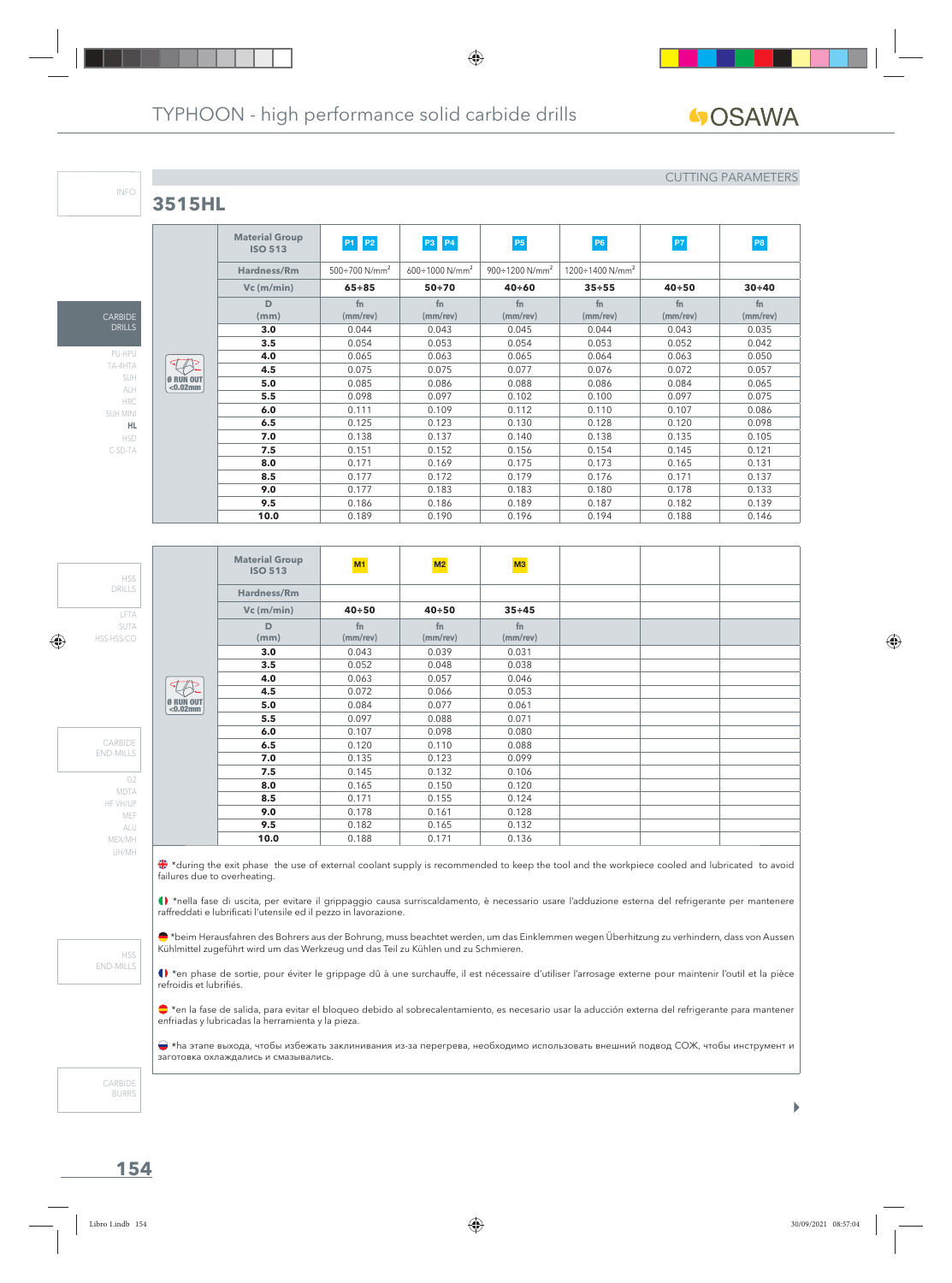**fn (mm/rev)**

**ISO 513 K1 K2 K3 K4 Hardness/Rm** 150÷250 HB 150÷350 HB 120÷260 HB 250÷500 HB **Vc (m/min) 60÷80 55÷75 40÷60 40÷60**

> **fn (mm/rev)**

**3.0** | 0.047 | 0.045 | 0.047 | 0.047 **3.5** 1 0.057 0.055 0.057 0.056 **4.0** 0.067 0.065 0.068 0.067 **4.5**  $\begin{array}{|c|c|c|c|c|c|} \hline \textbf{0.079} & \textbf{0.077} & \textbf{0.081} & \textbf{0.079} \hline \end{array}$ **5.0**  $\begin{array}{|c|c|c|c|c|} \hline \textbf{5.0} & \textbf{0.092} & \textbf{0.092} & \textbf{0.090} \ \hline \end{array}$ **5.5** 1 0.103 1 0.101 0.106 1 0.105 **6.0** | 0.116 | 0.112 | 0.117 | 0.115 **6.5** | 0.130 | 0.127 | 0.135 | 0.133 **7.0** 10.146 10.144 0.146 0.144 **7.5** | 0.163 | 0.158 | 0.163 | 0.160 **8.0** | 0.178 | 0.173 | 0.182 | 0.180 **8.5** | 0.185 | 0.175 | 0.186 | 0.183 **9.0**  $\begin{array}{|c|c|c|c|c|c|} \hline \textbf{9.186} & \textbf{0.184} & \textbf{0.190} & \textbf{0.188} \ \hline \end{array}$ **9.5** 0.196 0.188 0.195 0.193 **10.0** 0.200 0.191 0.200 0.199

**fn (mm/rev)**

**fn (mm/rev)**

# GOSAWA

## **3515HL**

**Material Group**

**D (mm)**

Ø RUN OUT <0.02mm

## CUTTING PARAMETERS

INFO

#### CARBIDE DRILLS PU-HPU TA-4HTA SUH ALH HRC SUH MINI **HL** HSD

C-SD-TA

|                             | <b>Material Group</b><br><b>ISO 513</b> | N1             | N2                   | <b>N3 N4</b>         |  | <b>HSS</b>                    |
|-----------------------------|-----------------------------------------|----------------|----------------------|----------------------|--|-------------------------------|
|                             | Hardness/Rm                             |                |                      |                      |  | <b>DRILLS</b>                 |
|                             | $Vc$ (m/min)                            | $115 \div 135$ | $95 \div 115$        | $85 + 105$           |  | LFTA                          |
|                             | D<br>(mm)                               | fn<br>(mm/rev) | fn<br>$(mm$ /rev $)$ | fn<br>$(mm$ /rev $)$ |  | <b>SUTA</b><br>HSS-HSS/CO     |
|                             | 3.0                                     | 0.058          | 0.057                | 0.056                |  |                               |
|                             | 3.5                                     | 0.071          | 0.070                | 0.068                |  |                               |
|                             | 4.0                                     | 0.084          | 0.083                | 0.081                |  |                               |
| TAP                         | 4.5                                     | 0.098          | 0.096                | 0.095                |  |                               |
| $\theta$ RUN OUT<br><0.02mm | 5.0                                     | 0.114          | 0.111                | 0.110                |  |                               |
|                             | 5.5                                     | 0.129          | 0.127                | 0.125                |  |                               |
|                             | 6.0                                     | 0.147          | 0.142                | 0.141                |  |                               |
|                             | 6.5                                     | 0.163          | 0.160                | 0.158                |  | CARBIDE                       |
|                             | 7.0                                     | 0.182          | 0.177                | 0.177                |  | <b>END-MILLS</b>              |
|                             | 7.5                                     | 0.201          | 0.198                | 0.194                |  |                               |
|                             | 8.0                                     | 0.222          | 0.217                | 0.214                |  | G <sub>2</sub><br><b>MDTA</b> |
|                             | 8.5                                     | 0.229          | 0.222                | 0.220                |  | HF VH/UP                      |
|                             | 9.0                                     | 0.238          | 0.232                | 0.226                |  | MEF                           |
|                             | 9.5                                     | 0.242          | 0.238                | 0.233                |  | ALU                           |
|                             | 10.0                                    | 0.253          | 0.246                | 0.241                |  | MEX/MH                        |

\*during the exit phase the use of external coolant supply is recommended to keep the tool and the workpiece cooled and lubricated to avoid failures due to overheating.

\*nella fase di uscita, per evitare il grippaggio causa surriscaldamento, è necessario usare l'adduzione esterna del refrigerante per mantenere raffreddati e lubrificati l'utensile ed il pezzo in lavorazione.

\*beim Herausfahren des Bohrers aus der Bohrung, muss beachtet werden, um das Einklemmen wegen Überhitzung zu verhindern, dass von Aussen Kühlmittel zugeführt wird um das Werkzeug und das Teil zu Kühlen und zu Schmieren.

() \*en phase de sortie, pour éviter le grippage dû à une surchauffe, il est nécessaire d'utiliser l'arrosage externe pour maintenir l'outil et la pièce refroidis et lubrifiés.

\*en la fase de salida, para evitar el bloqueo debido al sobrecalentamiento, es necesario usar la aducción externa del refrigerante para mantener enfriadas y lubricadas la herramienta y la pieza.

 \*hа этапе выхода, чтобы избежать заклинивания из-за перегрева, необходимо использовать внешний подвод СОЖ, чтобы инструмент и заготовка охлаждались и смазывались.

UH/MH

CARBIDE BURRS

b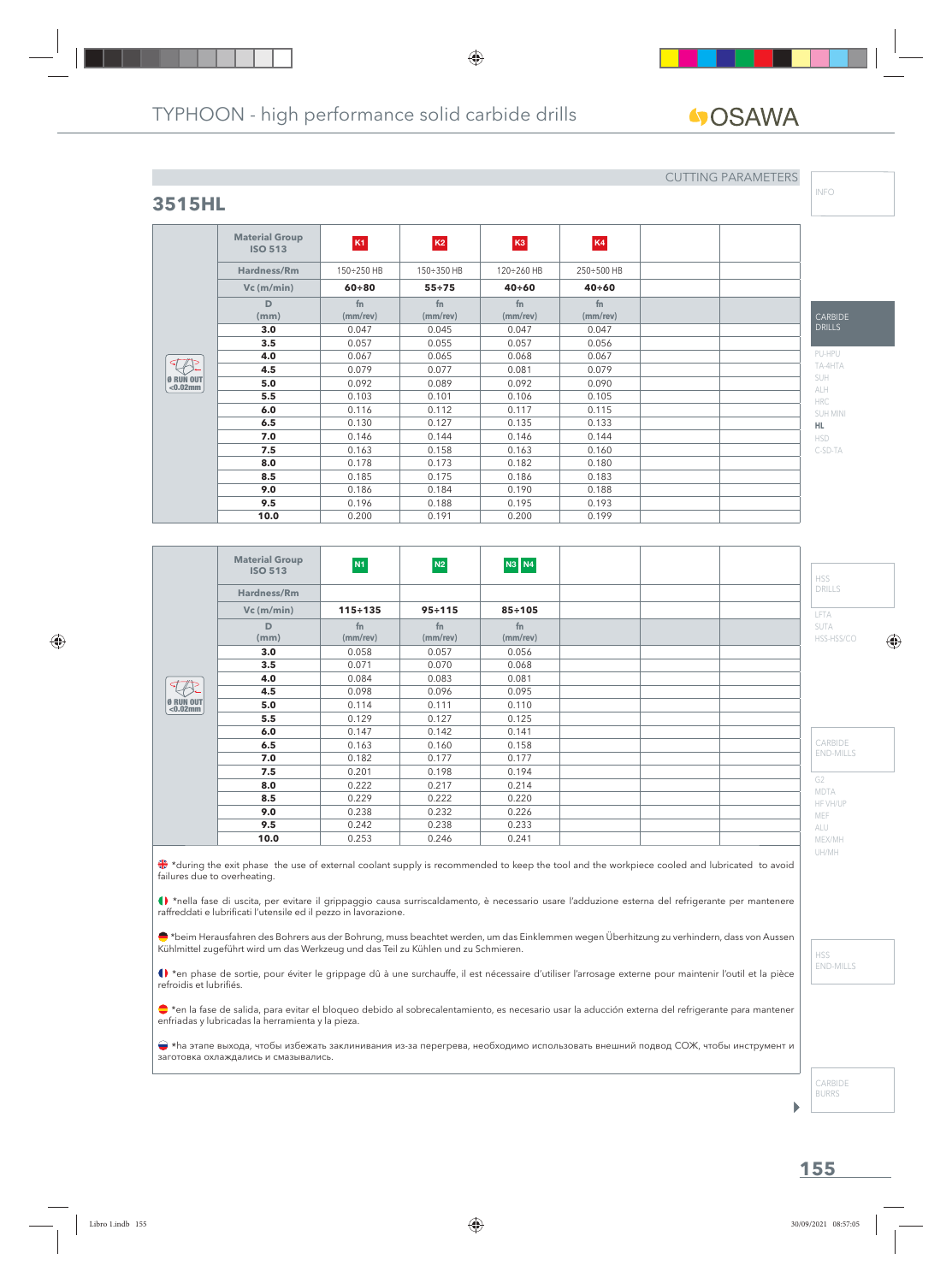## **3515HL**

CARBIDE DRILLS

INFO

PU-HPU TA-4HTA SUH ALH HRC SUH MINI **HL** HSD C-SD-TA

#### CUTTING PARAMETERS

|                                 | <b>Material Group</b><br><b>ISO 513</b> | S1 S2                | S3                               | <b>S4</b>            | <b>S5</b>            |  |
|---------------------------------|-----------------------------------------|----------------------|----------------------------------|----------------------|----------------------|--|
|                                 | Hardness/Rm                             | $<$ 35 HRC           | $35 \div 45$ HRC                 |                      |                      |  |
|                                 | $Vc$ (m/min)                            | $24 \div 28$         | $20 + 25$                        | $28 + 32$            | $25 + 30$            |  |
|                                 | D<br>(mm)                               | fn<br>$(mm$ /rev $)$ | f <sub>n</sub><br>$(mm$ /rev $)$ | fn<br>$(mm$ /rev $)$ | fn<br>$(mm$ /rev $)$ |  |
|                                 | 3.0                                     | 0.037                | 0.030                            | 0.050                | 0.044                |  |
|                                 | 3.5                                     | 0.044                | 0.037                            | 0.058                | 0.052                |  |
|                                 | 4.0                                     | 0.052                | 0.045                            | 0.069                | 0.063                |  |
|                                 | 4.5                                     | 0.062                | 0.050                            | 0.081                | 0.070                |  |
| <b>Ø RUN OUT</b><br>$< 0.02$ mm | 5.0                                     | 0.069                | 0.056                            | 0.093                | 0.080                |  |
|                                 | 5.5                                     | 0.078                | 0.063                            | 0.109                | 0.094                |  |
|                                 | 6.0                                     | 0.093                | 0.071                            | 0.129                | 0.113                |  |
|                                 | 6.5                                     | 0.102                | 0.077                            | 0.142                | 0.123                |  |
|                                 | 7.0                                     | 0.112                | 0.083                            | 0.157                | 0.136                |  |
|                                 | 7.5                                     | 0.125                | 0.095                            | 0.171                | 0.150                |  |
|                                 | 8.0                                     | 0.129                | 0.110                            | 0.188                | 0.167                |  |
|                                 | 8.5                                     | 0.139                | 0.110                            | 0.198                | 0.163                |  |
|                                 | 9.0                                     | 0.150                | 0.122                            | 0.192                | 0.173                |  |
|                                 | 9.5                                     | 0.145                | 0.117                            | 0.205                | 0.168                |  |
|                                 | 10.0                                    | 0.156                | 0.125                            | 0.200                | 0.180                |  |
|                                 |                                         |                      |                                  |                      |                      |  |

\*during the exit phase the use of external coolant supply is recommended to keep the tool and the workpiece cooled and lubricated to avoid failures due to overheating.

\*nella fase di uscita, per evitare il grippaggio causa surriscaldamento, è necessario usare l'adduzione esterna del refrigerante per mantenere raffreddati e lubrificati l'utensile ed il pezzo in lavorazione.

\*beim Herausfahren des Bohrers aus der Bohrung, muss beachtet werden, um das Einklemmen wegen Überhitzung zu verhindern, dass von Aussen Kühlmittel zugeführt wird um das Werkzeug und das Teil zu Kühlen und zu Schmieren.

() \*en phase de sortie, pour éviter le grippage dû à une surchauffe, il est nécessaire d'utiliser l'arrosage externe pour maintenir l'outil et la pièce refroidis et lubrifiés.

\*en la fase de salida, para evitar el bloqueo debido al sobrecalentamiento, es necesario usar la aducción externa del refrigerante para mantener enfriadas y lubricadas la herramienta y la pieza.

 \*hа этапе выхода, чтобы избежать заклинивания из-за перегрева, необходимо использовать внешний подвод СОЖ, чтобы инструмент и заготовка охлаждались и смазывались.

CARBIDE END-MILLS

LFTA SUTA HSS-HSS/CO

HSS DRILLS

MDTA HF VH/UP MEF ALU MEX/MH UH/MH

H<sub>SS</sub> END-MILLS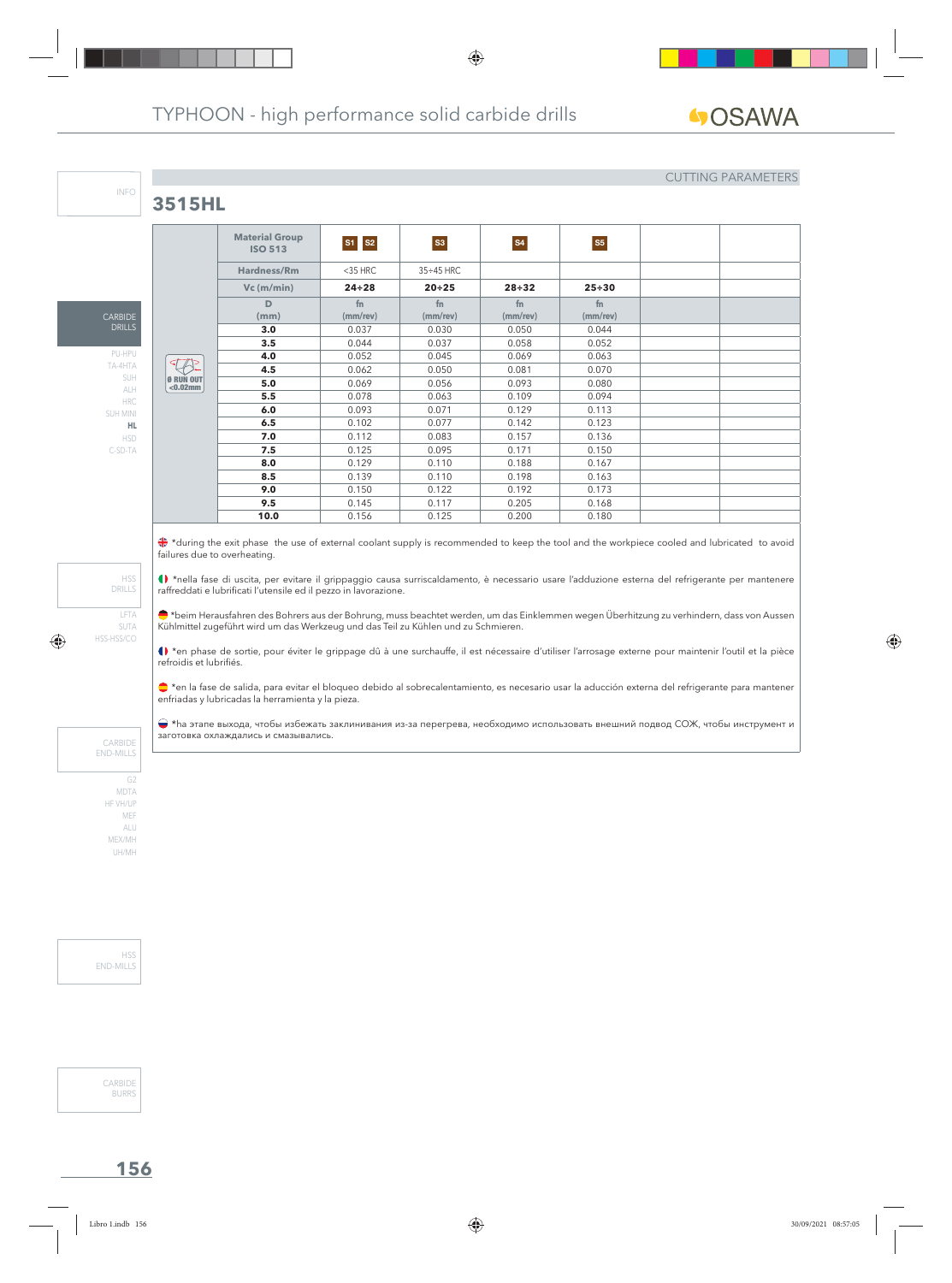# **4**OSAWA

CARBIDE DRILLS

PU-HPU TA-4HTA SUH ALH HRC SUH MINI **HL** HSD C-SD-TA





œ



| D(h7)   | D Tol.     | d(h6)          | т      | 1      | L   | $\ensuremath{\mathsf{I}}\text{-4M}$ | drilling length | <b>EDP No.</b> | <b>Stock</b>        |                         |
|---------|------------|----------------|--------|--------|-----|-------------------------------------|-----------------|----------------|---------------------|-------------------------|
| $3.10*$ | $0/-0.012$ | $\overline{4}$ | 64     | 69     | 105 | 15.5                                | $20 \times D$   | 3520HL0310N    | $\bigcirc$          |                         |
| 3.20    | $0/-0.012$ | $\overline{4}$ | 66     | 71     | 105 | 16                                  | $20 \times D$   | 3520HL0320N    | $\bullet$           |                         |
| 3.30    | $0/-0.012$ | $\overline{4}$ | 68     | 73     | 110 | 16.5                                | $20 \times D$   | 3520HL0330N    | $\bullet$           |                         |
| 3.40    | $0/-0.012$ | $\overline{4}$ | 70     | 75     | 110 | 17                                  | $20 \times D$   | 3520HL0340N    | $\circ$             |                         |
| 3.50    | $0/-0.012$ | $\overline{4}$ | $72\,$ | $77\,$ | 110 | 17.5                                | $20 \times D$   | 3520HL0350N    | $\bullet$           | <b>HSS</b>              |
| 3.60    | $0/-0.012$ | $\overline{4}$ | 74     | 79     | 115 | $18\,$                              | $20\times D$    | 3520HL0360N    | $\bigcirc$          | DRILLS                  |
| 3.70    | $0/-0.012$ | $\overline{4}$ | 76     | 82     | 115 | 18.5                                | $20\times D$    | 3520HL0370N    | $\bigcirc$          |                         |
| 3.80    | $0/-0.012$ | $\overline{4}$ | 78     | 84     | 120 | 19                                  | $20 \times D$   | 3520HL0380N    | $\bigcirc$          | LFTA                    |
| 3.90    | $0/-0.012$ | $\overline{4}$ | 80     | 86     | 120 | 19.5                                | $20 \times D$   | 3520HL0390N    | $\bigcirc$          | SUTA<br>HSS-HSS/CO      |
| 4.00    | $0/-0.012$ | $\overline{4}$ | 82     | 88     | 125 | 20                                  | $20 \times D$   | 3520HL0400N    | $\bullet$           |                         |
| 4.10    | $0/-0.012$ | 5              | 84     | 90     | 125 | 20.5                                | $20 \times D$   | 3520HL0410N    | $\bigcirc$          |                         |
| 4.20    | $0/-0.012$ | 5              | 86     | 92     | 130 | 21                                  | $20 \times D$   | 3520HL0420N    | $\bigcirc$          |                         |
| 4.30    | $0/-0.012$ | $\sqrt{5}$     | 88     | 94     | 130 | 21.5                                | $20\times D$    | 3520HL0430N    | $\bigcirc$          |                         |
| 4.40    | $0/-0.012$ | 5              | 90     | 97     | 135 | 22                                  | $20 \times D$   | 3520HL0440N    | $\bigcirc$          |                         |
| 4.50    | $0/-0.012$ | 5              | 92     | 99     | 135 | 22.5                                | $20 \times D$   | 3520HL0450N    | $\bullet$           |                         |
| 4.60    | $0/-0.012$ | 5              | 94     | 101    | 140 | 23                                  | $20 \times D$   | 3520HL0460N    | $\bigcirc$          | CARBIDE                 |
| 4.70    | $0/-0.012$ | 5              | 96     | 103    | 140 | 23.5                                | $20 \times D$   | 3520HL0470N    | $\bigcirc$          | <b>END-MILLS</b>        |
| 4.80    | $0/-0.012$ | 5              | 98     | 105    | 140 | 24                                  | $20 \times D$   | 3520HL0480N    | $\bigcirc$          |                         |
| 4.90    | $0/-0.012$ | $\sqrt{5}$     | 100    | 107    | 145 | 24.5                                | $20\times D$    | 3520HL0490N    | $\bigcirc$          | G <sub>2</sub>          |
| 5.00    | $0/-0.012$ | 5              | 102    | 110    | 145 | 25                                  | $20 \times D$   | 3520HL0500N    | $\bullet$           | <b>MDTA</b><br>HF VH/UP |
| 5.10    | $0/-0.012$ | 6              | 104    | 112    | 150 | 25.5                                | $20 \times D$   | 3520HL0510N    | $\circ$             | MEF                     |
| 5.20    | $0/-0.012$ | 6              | 106    | 114    | 155 | 26                                  | $20 \times D$   | 3520HL0520N    | $\bigcirc$          | ALU                     |
| 5.30    | $0/-0.012$ | 6              | 108    | 116    | 155 | 26.5                                | $20 \times D$   | 3520HL0530N    | $\bigcirc$          | MEX/MH                  |
| 5.40    | $0/-0.012$ | 6              | 110    | 118    | 155 | 27                                  | $20 \times D$   | 3520HL0540N    | $\bigcirc$          | UH/MH                   |
| 5.50    | $0/-0.012$ | 6              | 112    | 120    | 160 | 27.5                                | $20\times D$    | 3520HL0550N    | $\bullet$           |                         |
| 5.60    | $0/-0.012$ | 6              | 114    | 122    | 160 | 28                                  | $20 \times D$   | 3520HL0560N    | $\bigcirc$          |                         |
| 5.70    | $0/-0.012$ | 6              | 116    | 125    | 165 | 28.5                                | $20 \times D$   | 3520HL0570N    | $\bigcirc$          |                         |
| 5.80    | $0/-0.012$ | 6              | 118    | 127    | 165 | 29                                  | $20 \times D$   | 3520HL0580N    | $\bigcirc$          |                         |
| 5.90    | $0/-0.012$ | 6              | 120    | 129    | 170 | 29.5                                | $20 \times D$   | 3520HL0590N    | $\bigcirc$          |                         |
| 6.00    | $0/-0.012$ | 6              | 122    | 131    | 170 | 30                                  | $20 \times D$   | 3520HL0600N    | $\bullet$           | <b>HSS</b>              |
| 6.10    | $0/-0.015$ | $\,8\,$        | 124    | 133    | 170 | 30.5                                | $20 \times D$   | 3520HL0610N    | $\bigcirc$          | <b>END-MILLS</b>        |
| 6.20    | $0/-0.015$ | 8              | 126    | 135    | 175 | 31                                  | $20 \times D$   | 3520HL0620N    | $\bigcirc$          |                         |
| 6.30    | $0/-0.015$ | 8              | 128    | 137    | 175 | 31.5                                | $20 \times D$   | 3520HL0630N    | $\circlearrowright$ |                         |
| 6.40    | $0/-0.015$ | 8              | 130    | 140    | 180 | 32                                  | $20 \times D$   | 3520HL0640N    | $\bigcirc$          |                         |
| 6.50    | $0/-0.015$ | 8              | 132    | 142    | 180 | 32.5                                | $20 \times D$   | 3520HL0650N    | $\bullet$           |                         |
| 6.60    | $0/-0.015$ | 8              | 134    | 144    | 185 | 33                                  | $20 \times D$   | 3520HL0660N    | $\bigcirc$          |                         |
| 6.70    | $0/-0.015$ | $\,8\,$        | 136    | 146    | 185 | 33.5                                | $20\times D$    | 3520HL0670N    | $\bigcirc$          |                         |
| 6.80    | $0/-0.015$ | 8              | 138    | 148    | 185 | 34                                  | $20 \times D$   | 3520HL0680N    | $\bigcirc$          |                         |
| 6.90    | $0/-0.015$ | 8              | 140    | 150    | 190 | 34.5                                | $20 \times D$   | 3520HL0690N    | $\bigcirc$          | CARBIDE<br><b>BURRS</b> |

 $\overline{\text{MSE}$  \* Ø1÷Ø3 = 3520 SUH MINI page 152

 $\mathbf{r}$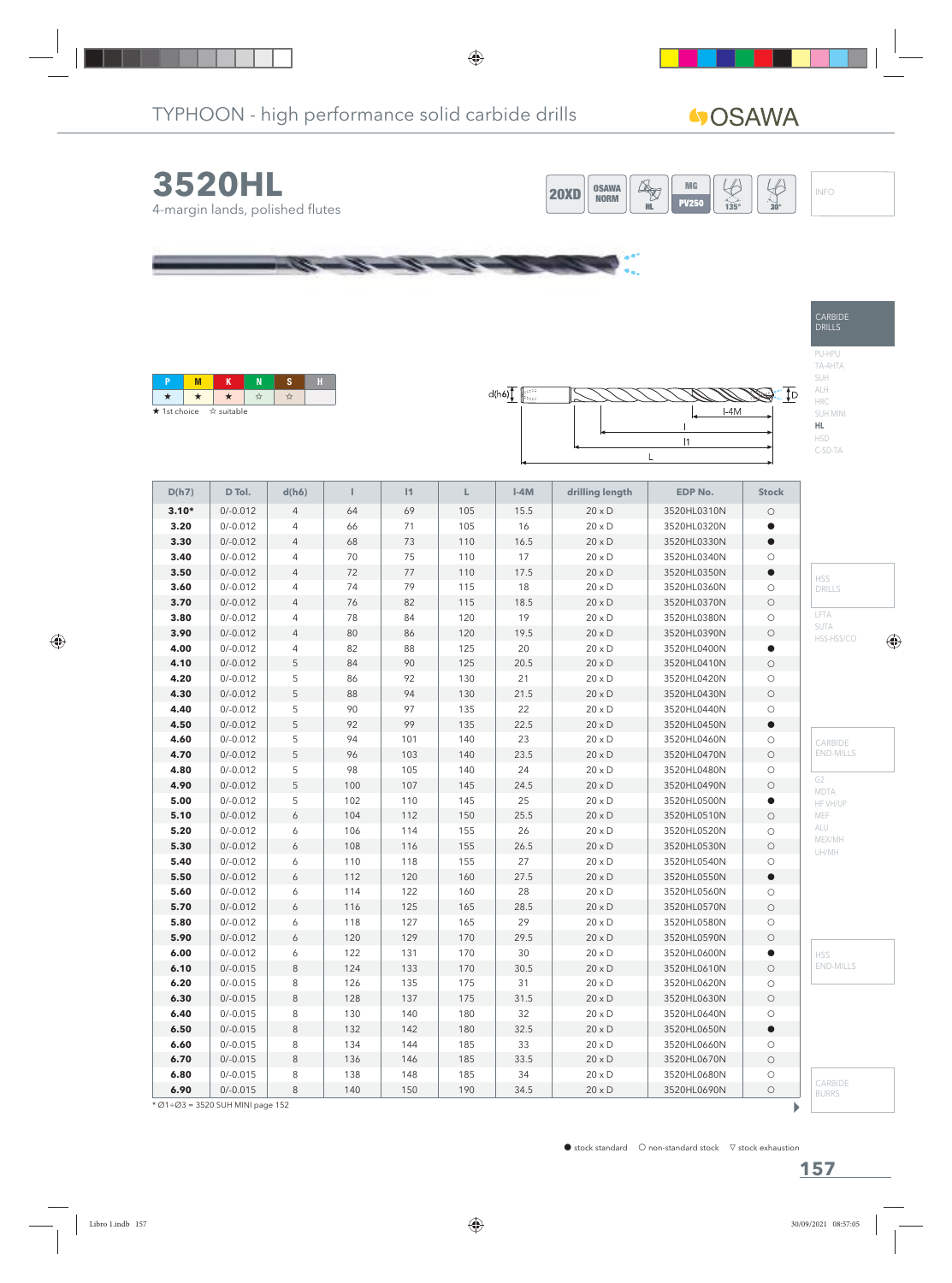$\frac{\sqrt{2}}{30}$ 



| <b>HRC</b> |           |  |
|------------|-----------|--|
| SUH MINI   | $\star$ 1 |  |
| HL.        |           |  |

HSD C-SD-TA

CARBIDE DRILLS

INFO

PU-HPU TA-4HTA SUH ALH

\* \* \* \* \* Ist choice  $\vec{X}$  suitable



|                        | D(h7) | D Tol.     | d(h6)   | т   | 1   | L.  | $I-4M$ | drilling length | <b>EDP No.</b> | <b>Stock</b> |
|------------------------|-------|------------|---------|-----|-----|-----|--------|-----------------|----------------|--------------|
|                        | 7.00  | $0/-0.015$ | 8       | 142 | 153 | 195 | 35     | $20 \times D$   | 3520HL0700N    |              |
|                        | 7.10  | $0/-0.015$ | 8       | 144 | 155 | 195 | 35.5   | $20 \times D$   | 3520HL0710N    | $\circ$      |
|                        | 7.20  | $0/-0.015$ | $\,8\,$ | 146 | 157 | 200 | 36     | $20 \times D$   | 3520HL0720N    | $\bigcirc$   |
|                        | 7.30  | $0/-0.015$ | $\,8\,$ | 148 | 159 | 200 | 36.5   | $20 \times D$   | 3520HL0730N    | $\bigcirc$   |
| <b>HSS</b>             | 7.40  | $0/-0.015$ | $\,8\,$ | 150 | 161 | 200 | 37     | $20 \times D$   | 3520HL0740N    | $\bigcirc$   |
| DRILLS                 | 7.50  | $0/-0.015$ | $\,8\,$ | 152 | 163 | 205 | 37.5   | $20 \times D$   | 3520HL0750N    | $\bullet$    |
|                        | 7.60  | $0/-0.015$ | 8       | 154 | 165 | 205 | 38     | $20 \times D$   | 3520HL0760N    | $\bigcirc$   |
| LFTA                   | 7.70  | $0/-0.015$ | 8       | 156 | 168 | 210 | 38.5   | $20 \times D$   | 3520HL0770N    | $\bigcirc$   |
| SUTA<br>HSS-HSS/CO     | 7.80  | $0/-0.015$ | $\,8\,$ | 158 | 170 | 210 | 39     | $20 \times D$   | 3520HL0780N    | $\bigcirc$   |
|                        | 7.90  | $0/-0.015$ | $\,8\,$ | 160 | 172 | 215 | 39.5   | $20 \times D$   | 3520HL0790N    | $\bigcirc$   |
|                        | 8.00  | $0/-0.015$ | $\,8\,$ | 162 | 174 | 215 | 40     | $20 \times D$   | 3520HL0800N    | $\bullet$    |
|                        | 8.10  | $0/-0.015$ | 10      | 164 | 176 | 220 | 40.5   | $20 \times D$   | 3520HL0810N    | $\bigcirc$   |
|                        | 8.20  | $0/-0.015$ | 10      | 166 | 178 | 220 | 41     | $20 \times D$   | 3520HL0820N    | $\bigcirc$   |
|                        | 8.30  | $0/-0.015$ | 10      | 168 | 180 | 225 | 41.5   | $20 \times D$   | 3520HL0830N    | $\bigcirc$   |
|                        | 8.40  | $0/-0.015$ | 10      | 170 | 183 | 225 | 42     | $20 \times D$   | 3520HL0840N    | $\bigcirc$   |
| CARBIDE                | 8.50  | $0/-0.015$ | 10      | 172 | 185 | 230 | 42.5   | $20 \times D$   | 3520HL0850N    | $\bullet$    |
| <b>END-MILLS</b>       | 8.60  | $0/-0.015$ | 10      | 174 | 187 | 230 | 43     | $20 \times D$   | 3520HL0860N    | $\bigcirc$   |
|                        | 8.70  | $0/-0.015$ | 10      | 176 | 189 | 230 | 43.5   | $20 \times D$   | 3520HL0870N    | $\bigcirc$   |
| G <sub>2</sub><br>MDTA | 8.80  | $0/-0.015$ | 10      | 178 | 191 | 235 | 44     | $20 \times D$   | 3520HL0880N    | $\bigcirc$   |
| HF VH/UP               | 8.90  | $0/-0.015$ | 10      | 180 | 193 | 235 | 44.5   | $20 \times D$   | 3520HL0890N    | $\bigcirc$   |
| MEF                    | 9.00  | $0/-0.015$ | 10      | 182 | 196 | 240 | 45     | $20 \times D$   | 3520HL0900N    | $\bullet$    |
| ALU                    | 9.10  | $0/-0.015$ | 10      | 184 | 198 | 240 | 45.5   | $20 \times D$   | 3520HL0910N    | $\bigcirc$   |
| MEX/MH<br>UH/MH        | 9.20  | $0/-0.015$ | 10      | 186 | 200 | 245 | 46     | $20 \times D$   | 3520HL0920N    | $\circ$      |
|                        | 9.30  | $0/-0.015$ | 10      | 188 | 202 | 245 | 46.5   | $20 \times D$   | 3520HL0930N    | $\bigcirc$   |
|                        | 9.40  | $0/-0.015$ | $10$    | 190 | 204 | 245 | 47     | $20 \times D$   | 3520HL0940N    | $\bigcirc$   |
|                        | 9.50  | $0/-0.015$ | 10      | 192 | 206 | 250 | 47.5   | $20 \times D$   | 3520HL0950N    | $\bullet$    |
|                        | 9.60  | $0/-0.015$ | 10      | 194 | 208 | 250 | 48     | $20 \times D$   | 3520HL0960N    | $\bigcirc$   |
|                        | 9.70  | $0/-0.015$ | 10      | 196 | 211 | 255 | 48.5   | $20 \times D$   | 3520HL0970N    | $\bigcirc$   |
|                        | 9.80  | $0/-0.015$ | 10      | 198 | 213 | 255 | 49     | $20 \times D$   | 3520HL0980N    | $\bigcirc$   |
| <b>HSS</b>             | 9.90  | $0/-0.015$ | 10      | 200 | 215 | 260 | 49.5   | $20 \times D$   | 3520HL0990N    | $\bigcirc$   |
| <b>END-MILLS</b>       | 10.00 | $0/-0.015$ | 10      | 202 | 217 | 260 | 50     | $20\times D$    | 3520HL1000N    | $\bullet$    |
|                        |       |            |         |     |     |     |        |                 |                |              |
|                        |       |            |         |     |     |     |        |                 |                |              |
|                        |       |            |         |     |     |     |        |                 |                |              |
|                        |       |            |         |     |     |     |        |                 |                |              |
|                        |       |            |         |     |     |     |        |                 |                |              |
|                        |       |            |         |     |     |     |        |                 |                |              |
| CARBIDE                |       |            |         |     |     |     |        |                 |                |              |
| <b>BURRS</b>           |       |            |         |     |     |     |        |                 |                |              |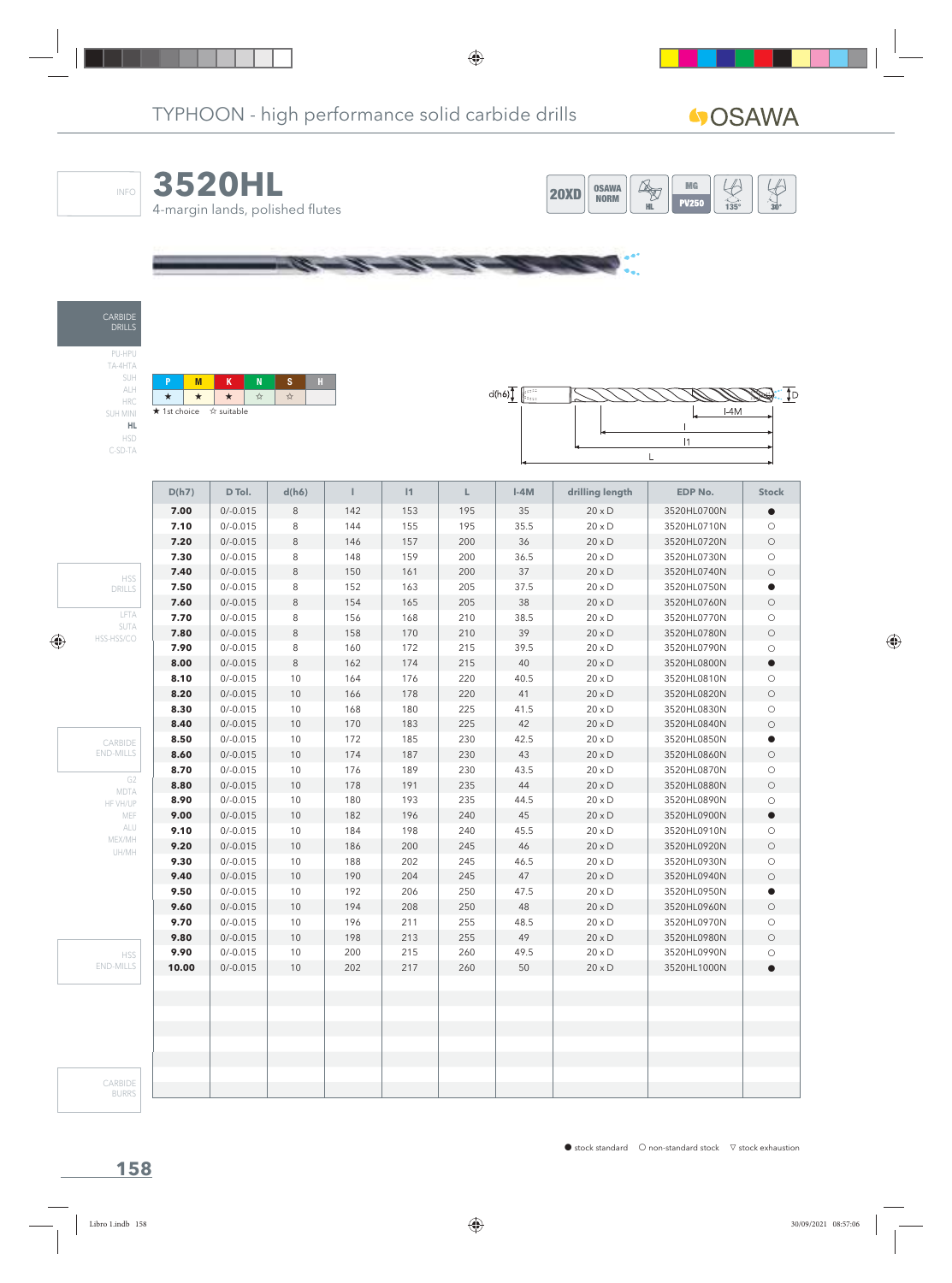**fn (mm/rev)**

# GOSAWA

# **3520HL**

**Material Group**

**D (mm)**

Ø RUN OUT <0.02mm

 $\overline{\textcircled{1}}$ 

#### CUTTING PARAMETERS

**fn (mm/rev)**

**fn (mm/rev)** INFO

| PU-HPU     |
|------------|
| TA-4HTA    |
| SUH        |
| <b>ALH</b> |
| <b>HRC</b> |
| SUH MINI   |
| HL.        |
| HSD        |

C-SD-TA

**CARBIDE** DRILLS

|                                                                               | <b>Material Group</b><br><b>ISO 513</b> | M1             | M2                         | M3             |  |  | <b>HSS</b>                |  |
|-------------------------------------------------------------------------------|-----------------------------------------|----------------|----------------------------|----------------|--|--|---------------------------|--|
|                                                                               | Hardness/Rm                             |                |                            |                |  |  | <b>DRILLS</b>             |  |
|                                                                               | $Vc$ (m/min)                            | $40 + 50$      | $40 + 50$                  | $35 + 45$      |  |  | LFTA                      |  |
|                                                                               | D<br>(mm)                               | fn<br>(mm/rev) | f <sub>n</sub><br>(mm/rev) | fn<br>(mm/rev) |  |  | <b>SUTA</b><br>HSS-HSS/CO |  |
|                                                                               | 3.0                                     | 0.043          | 0.039                      | 0.031          |  |  |                           |  |
|                                                                               | 3.5                                     | 0.052          | 0.048                      | 0.038          |  |  |                           |  |
|                                                                               | 4.0                                     | 0.063          | 0.057                      | 0.046          |  |  |                           |  |
|                                                                               | 4.5                                     | 0.072          | 0.066                      | 0.053          |  |  |                           |  |
| $\left[ \begin{matrix} 0 & \text{RUN} \\ \text{&0.02mm} \end{matrix} \right]$ | 5.0                                     | 0.084          | 0.077                      | 0.061          |  |  |                           |  |
|                                                                               | 5.5                                     | 0.097          | 0.088                      | 0.071          |  |  |                           |  |
|                                                                               | 6.0                                     | 0.107          | 0.098                      | 0.080          |  |  |                           |  |
|                                                                               | 6.5                                     | 0.120          | 0.110                      | 0.088          |  |  | CARBIDE                   |  |
|                                                                               | 7.0                                     | 0.135          | 0.123                      | 0.099          |  |  | <b>END-MILLS</b>          |  |
|                                                                               | 7.5                                     | 0.145          | 0.132                      | 0.106          |  |  |                           |  |
|                                                                               | 8.0                                     | 0.165          | 0.150                      | 0.120          |  |  | G <sub>2</sub>            |  |
|                                                                               | 8.5                                     | 0.171          | 0.155                      | 0.124          |  |  | <b>MDTA</b><br>HF VH/UP   |  |
|                                                                               | 9.0                                     | 0.178          | 0.161                      | 0.128          |  |  | MEF                       |  |
|                                                                               | 9.5                                     | 0.182          | 0.165                      | 0.132          |  |  | ALU                       |  |
|                                                                               | 10.0                                    | 0.188          | 0.171                      | 0.136          |  |  | MEX/MH                    |  |

**ISO 513 P1 P2 P3 P4 P5 P5 P6 P7 P7 P8** 

**Vc (m/min) 65÷85 50÷70 40÷60 35÷55 40÷50 30÷40**

**fn (mm/rev)**

**3.0** | 0.044 | 0.043 | 0.045 | 0.044 | 0.043 | 0.035 **3.5** 0.054 0.053 0.054 0.053 0.052 0.042 **4.0** 0.065 0.063 0.065 0.064 0.063 0.050 **4.5** 0.075 0.075 0.077 0.076 0.072 0.057 **5.0** 0.085 0.086 0.088 0.086 0.084 0.065 **5.5** 1 0.098 0.097 0.102 0.100 0.097 0.097 **6.0** | 0.111 | 0.109 | 0.112 | 0.110 | 0.107 | 0.086 **6.5** | 0.125 | 0.123 | 0.130 | 0.128 | 0.120 | 0.098 **7.0** 0.138 0.137 0.140 0.138 0.135 0.105 **7.5** | 0.151 | 0.152 | 0.156 | 0.154 | 0.145 | 0.121 **8.0** | 0.171 | 0.169 | 0.175 | 0.173 | 0.165 | 0.131 **8.5** 1 0.177 1 0.172 1 0.179 1 0.176 1 0.171 1 0.137 **9.0** | 0.177 | 0.183 | 0.183 | 0.180 | 0.178 | 0.133 **9.5** 0.186 0.186 0.189 0.187 0.182 0.139 **10.0** | 0.189 | 0.190 | 0.196 | 0.194 | 0.188 | 0.146

**fn (mm/rev)**

**Hardness/Rm** 500÷700 N/mm<sup>2</sup> 600÷1000 N/mm<sup>2</sup> 900÷1200 N/mm<sup>2</sup> 1200÷1400 N/mm<sup>2</sup>

**fn (mm/rev)**

\*during the exit phase the use of external coolant supply is recommended to keep the tool and the workpiece cooled and lubricated to avoid failures due to overheating.

\*nella fase di uscita, per evitare il grippaggio causa surriscaldamento, è necessario usare l'adduzione esterna del refrigerante per mantenere raffreddati e lubrificati l'utensile ed il pezzo in lavorazione.

 $\blacklozenge$ \*beim Herausfahren des Bohrers aus der Bohrung, muss beachtet werden, um das Einklemmen wegen Überhitzung zu verhindern, dass von Aussen Kühlmittel zugeführt wird um das Werkzeug und das Teil zu Kühlen und zu Schmieren.

() \*en phase de sortie, pour éviter le grippage dû à une surchauffe, il est nécessaire d'utiliser l'arrosage externe pour maintenir l'outil et la pièce refroidis et lubrifiés.

\*en la fase de salida, para evitar el bloqueo debido al sobrecalentamiento, es necesario usar la aducción externa del refrigerante para mantener enfriadas y lubricadas la herramienta y la pieza.

 \*hа этапе выхода, чтобы избежать заклинивания из-за перегрева, необходимо использовать внешний подвод СОЖ, чтобы инструмент и заготовка охлаждались и смазывались.

UH/MH

CARBIDE BURRS

١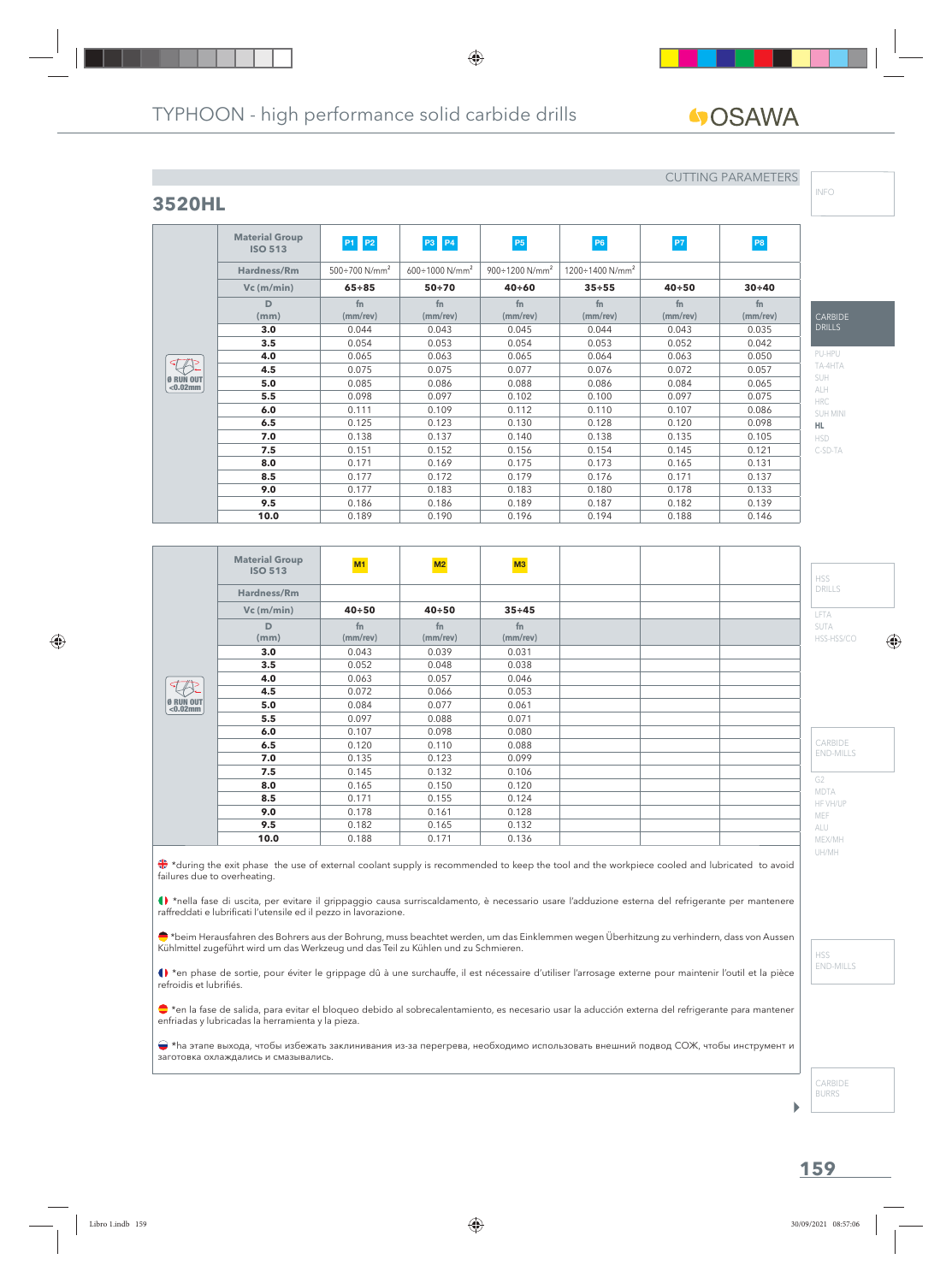**3520HL**

CARBIDE DRILLS

INFO

PU-HPU TA-4HTA SUH ALH HRC SUH MINI **HL** HSD C-SD-TA

#### CUTTING PARAMETERS

 $\begin{array}{c} \hline \end{array}$ 

|                          | <b>Material Group</b><br><b>ISO 513</b> | K1             | K2                   | K <sub>3</sub>             | K4             |  |
|--------------------------|-----------------------------------------|----------------|----------------------|----------------------------|----------------|--|
|                          | Hardness/Rm                             | 150÷250 HB     | 150÷350 HB           | 120÷260 HB                 | 250÷500 HB     |  |
|                          | $Vc$ (m/min)                            | $60 + 80$      | $55 + 75$            | $40 + 60$                  | $40 + 60$      |  |
|                          | D<br>(mm)                               | fn<br>(mm/rev) | fn<br>$(mm$ /rev $)$ | f <sub>n</sub><br>(mm/rev) | fn<br>(mm/rev) |  |
|                          | 3.0                                     | 0.047          | 0.045                | 0.047                      | 0.047          |  |
|                          | 3.5                                     | 0.057          | 0.055                | 0.057                      | 0.056          |  |
|                          | 4.0                                     | 0.067          | 0.065                | 0.068                      | 0.067          |  |
|                          | 4.5                                     | 0.079          | 0.077                | 0.081                      | 0.079          |  |
| Ø RUN OUT<br>$< 0.02$ mm | 5.0                                     | 0.092          | 0.089                | 0.092                      | 0.090          |  |
|                          | 5.5                                     | 0.103          | 0.101                | 0.106                      | 0.105          |  |
|                          | 6.0                                     | 0.116          | 0.112                | 0.117                      | 0.115          |  |
|                          | 6.5                                     | 0.130          | 0.127                | 0.135                      | 0.133          |  |
|                          | 7.0                                     | 0.146          | 0.144                | 0.146                      | 0.144          |  |
|                          | 7.5                                     | 0.163          | 0.158                | 0.163                      | 0.160          |  |
|                          | 8.0                                     | 0.178          | 0.173                | 0.182                      | 0.180          |  |
|                          | 8.5                                     | 0.185          | 0.175                | 0.186                      | 0.183          |  |
|                          | 9.0                                     | 0.186          | 0.184                | 0.190                      | 0.188          |  |
|                          | 9.5                                     | 0.196          | 0.188                | 0.195                      | 0.193          |  |
|                          | 10.0                                    | 0.200          | 0.191                | 0.200                      | 0.199          |  |

LFTA SUTA HSS-HSS/CO HSS DRILLS G2 MDTA HF VH/UP MEF ALU MEX/MH UH/MH CARBIDE END-MILLS Ø RUN OUT <0.02mm **Material Group ISO 513 N1 N2 N3 N4 Hardness/Rm Vc (m/min) 115÷135 95÷115 85÷105 D (mm) fn (mm/rev) fn (mm/rev) fn (mm/rev) 3.0** 0.058 0.057 0.056 **3.5** 0.071 0.070 0.068 **4.0** 0.084 0.083 0.081 **4.5** 0.098 0.096 0.095 **5.0** 0.114 0.111 0.110 **5.5** 0.129 0.127 0.125 **6.0** 0.147 0.142 0.141 **6.5** 0.163 0.160 0.158<br>**7.0** 0.182 0.177 0.177 **7.0** 0.182 0.177 0.177 **7.5** 0.201 0.198 0.194 **8.0** 0.222 0.217 0.214 **8.5** 0.229 0.222 0.220<br>**9.0** 0.238 0.232 0.226 **9.0** 0.238 0.232 0.226 **9.5** 0.242 0.238 0.233 **10.0** 0.253 0.246 0.241

HSS END-MILLS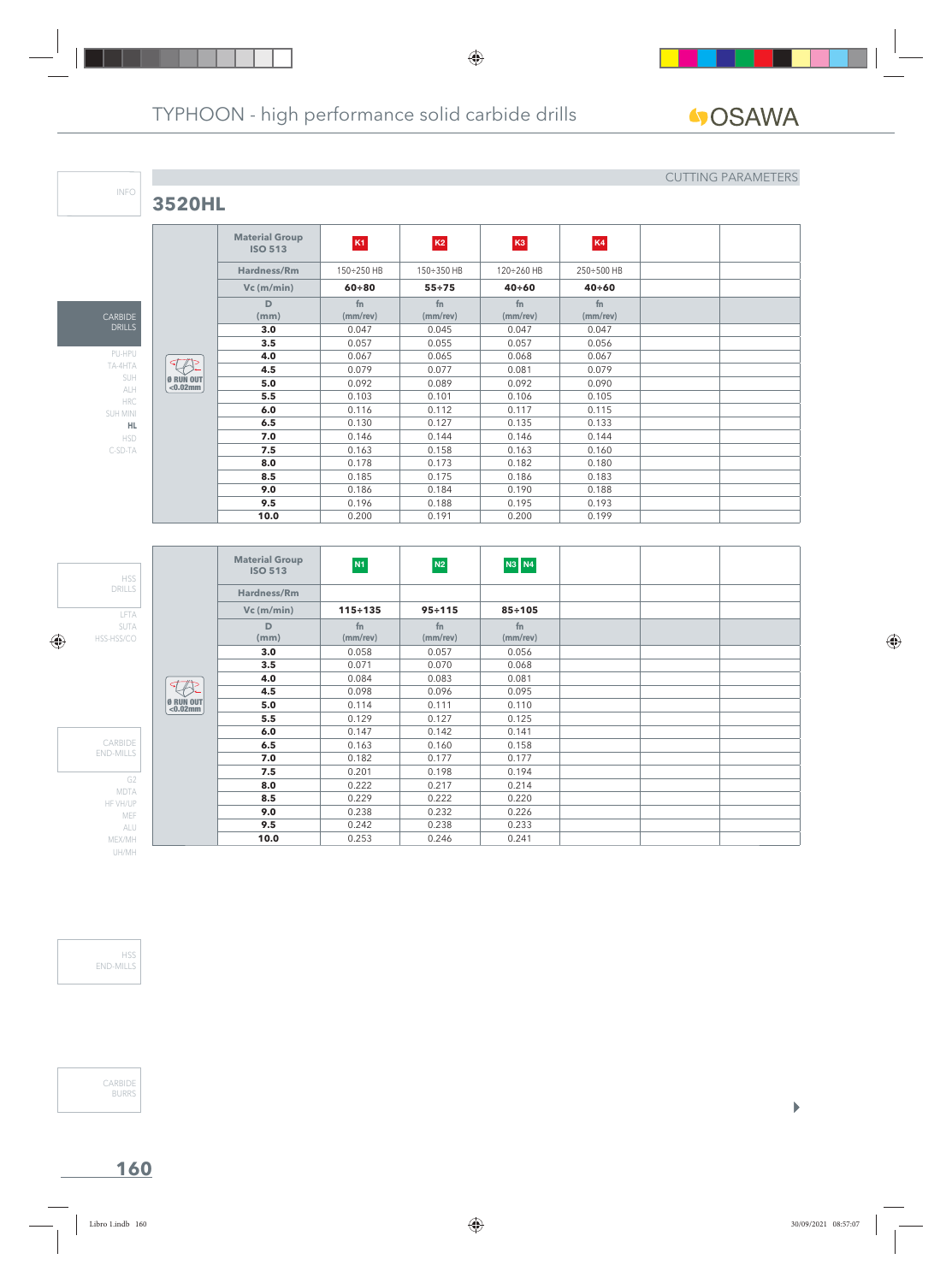# **GOSAWA**

#### CUTTING PARAMETERS

**3520HL**

|                                 | <b>Material Group</b><br><b>ISO 513</b> | $S1$ $S2$      | S3               | <b>S4</b>      | S <sub>5</sub> |  |
|---------------------------------|-----------------------------------------|----------------|------------------|----------------|----------------|--|
|                                 | Hardness/Rm                             | $<$ 35 HRC     | $35 \div 45$ HRC |                |                |  |
|                                 | $Vc$ (m/min)                            | $24 \div 28$   | $20 + 25$        | $28 + 32$      | $25 + 30$      |  |
|                                 | D<br>(mm)                               | fn<br>(mm/rev) | fn<br>(mm/rev)   | fn<br>(mm/rev) | fn<br>(mm/rev) |  |
|                                 | 3.0                                     | 0.037          | 0.030            | 0.050          | 0.044          |  |
|                                 | 3.5                                     | 0.044          | 0.037            | 0.058          | 0.052          |  |
|                                 | 4.0                                     | 0.052          | 0.045            | 0.069          | 0.063          |  |
|                                 | 4.5                                     | 0.062          | 0.050            | 0.081          | 0.070          |  |
| <b>Ø RUN OUT</b><br>$< 0.02$ mm | 5.0                                     | 0.069          | 0.056            | 0.093          | 0.080          |  |
|                                 | 5.5                                     | 0.078          | 0.063            | 0.109          | 0.094          |  |
|                                 | 6.0                                     | 0.093          | 0.071            | 0.129          | 0.113          |  |
|                                 | 6.5                                     | 0.102          | 0.077            | 0.142          | 0.123          |  |
|                                 | 7.0                                     | 0.112          | 0.083            | 0.157          | 0.136          |  |
|                                 | 7.5                                     | 0.125          | 0.095            | 0.171          | 0.150          |  |
|                                 | 8.0                                     | 0.129          | 0.110            | 0.188          | 0.167          |  |
|                                 | 8.5                                     | 0.139          | 0.110            | 0.198          | 0.163          |  |
|                                 | 9.0                                     | 0.150          | 0.122            | 0.192          | 0.173          |  |
|                                 | 9.5                                     | 0.145          | 0.117            | 0.205          | 0.168          |  |
|                                 | 10.0                                    | 0.156          | 0.125            | 0.200          | 0.180          |  |

\*during the exit phase the use of external coolant supply is recommended to keep the tool and the workpiece cooled and lubricated to avoid failures due to overheating.

\*nella fase di uscita, per evitare il grippaggio causa surriscaldamento, è necessario usare l'adduzione esterna del refrigerante per mantenere raffreddati e lubrificati l'utensile ed il pezzo in lavorazione.

\*beim Herausfahren des Bohrers aus der Bohrung, muss beachtet werden, um das Einklemmen wegen Überhitzung zu verhindern, dass von Aussen Kühlmittel zugeführt wird um das Werkzeug und das Teil zu Kühlen und zu Schmieren.

() \*en phase de sortie, pour éviter le grippage dû à une surchauffe, il est nécessaire d'utiliser l'arrosage externe pour maintenir l'outil et la pièce refroidis et lubrifiés.

\*en la fase de salida, para evitar el bloqueo debido al sobrecalentamiento, es necesario usar la aducción externa del refrigerante para mantener enfriadas y lubricadas la herramienta y la pieza.

 \*hа этапе выхода, чтобы избежать заклинивания из-за перегрева, необходимо использовать внешний подвод СОЖ, чтобы инструмент и заготовка охлаждались и смазывались.

INFO

HSD C-SD-TA

LFTA SUTA HSS-HSS/CO

HSS DRILLS

CARBIDE END-MILLS

G2 MDTA HF VH/UP MEF ALU MEX/MH UH/MH

> HSS END-MILLS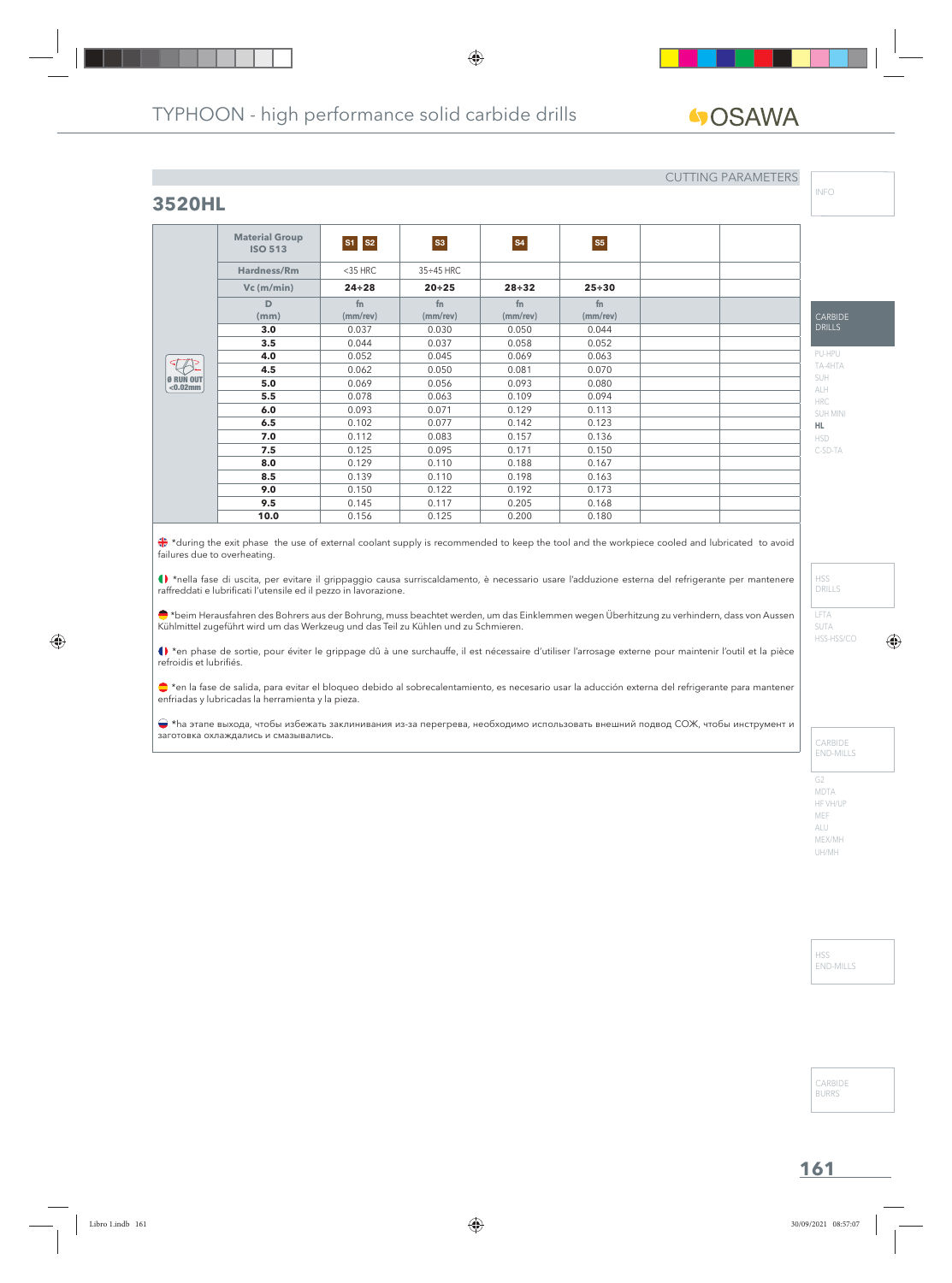







TA-4HTA SUH ALH HRC SUH MINI **HL** HSD C-SD-TA

| <b>★</b> 1st choice ☆ suitable |  |  |  |  |  |  |  |  |  |  |
|--------------------------------|--|--|--|--|--|--|--|--|--|--|



|                        | D(h7)   | D Tol.     | d(h6)          | т   | 1   | Г   | $I-4M$ | drilling length | <b>EDP No.</b> | <b>Stock</b> |
|------------------------|---------|------------|----------------|-----|-----|-----|--------|-----------------|----------------|--------------|
|                        | $3.10*$ | $0/-0.012$ | $\overline{4}$ | 79  | 83  | 120 | 15.5   | $25 \times D$   | 3525HL0310N    | $\circ$      |
|                        | 3.20    | $0/-0.012$ | $\overline{4}$ | 81  | 86  | 120 | 16     | $25 \times D$   | 3525HL0320N    | $\circ$      |
|                        | 3.30    | $0/-0.012$ | $\overline{4}$ | 84  | 88  | 125 | 16.5   | $25 \times D$   | 3525HL0330N    | $\bigcirc$   |
|                        | 3.40    | $0/-0.012$ | $\overline{4}$ | 86  | 91  | 125 | $17$   | $25 \times D$   | 3525HL0340N    | $\circ$      |
| <b>HSS</b>             | 3.50    | $0/-0.012$ | $\overline{4}$ | 89  | 94  | 130 | 17.5   | $25 \times D$   | 3525HL0350N    | $\bullet$    |
| <b>DRILLS</b>          | 3.60    | $0/-0.012$ | $\overline{4}$ | 91  | 96  | 130 | 18     | $25 \times D$   | 3525HL0360N    | $\bigcirc$   |
|                        | 3.70    | $0/-0.012$ | $\overline{4}$ | 94  | 99  | 135 | 18.5   | $25 \times D$   | 3525HL0370N    | $\bigcirc$   |
| LFTA                   | 3.80    | $0/-0.012$ | $\overline{4}$ | 96  | 102 | 135 | 19     | $25 \times D$   | 3525HL0380N    | $\bigcirc$   |
| SUTA<br>HSS-HSS/CO     | 3.90    | $0/-0.012$ | $\overline{4}$ | 99  | 104 | 140 | 19.5   | $25 \times D$   | 3525HL0390N    | $\bigcirc$   |
|                        | 4.00    | $0/-0.012$ | $\overline{4}$ | 101 | 107 | 140 | 20     | $25 \times D$   | 3525HL0400N    | $\bullet$    |
|                        | 4.10    | $0/-0.012$ | 5              | 104 | 110 | 145 | 20.5   | $25 \times D$   | 3525HL0410N    | $\bigcirc$   |
|                        | 4.20    | $0/-0.012$ | 5              | 106 | 112 | 150 | 21     | $25 \times D$   | 3525HL0420N    | $\bigcirc$   |
|                        | 4.30    | $0/-0.012$ | 5              | 109 | 115 | 150 | 21.5   | $25 \times D$   | 3525HL0430N    | $\bigcirc$   |
|                        | 4.40    | $0/-0.012$ | 5              | 111 | 118 | 155 | 22     | $25 \times D$   | 3525HL0440N    | $\bigcirc$   |
|                        | 4.50    | $0/-0.012$ | 5              | 114 | 120 | 155 | 22.5   | $25 \times D$   | 3525HL0450N    | $\bullet$    |
| CARBIDE                | 4.60    | $0/-0.012$ | 5              | 116 | 123 | 160 | 23     | $25 \times D$   | 3525HL0460N    | $\circ$      |
| <b>END-MILLS</b>       | 4.70    | $0/-0.012$ | 5              | 119 | 126 | 165 | 23.5   | $25 \times D$   | 3525HL0470N    | $\bigcirc$   |
|                        | 4.80    | $0/-0.012$ | 5              | 121 | 128 | 165 | 24     | $25 \times D$   | 3525HL0480N    | $\bigcirc$   |
| G <sub>2</sub><br>MDTA | 4.90    | $0/-0.012$ | 5              | 124 | 131 | 170 | 24.5   | $25 \times D$   | 3525HL0490N    | $\bigcirc$   |
| HF VH/UP               | 5.00    | $0/-0.012$ | 5              | 126 | 134 | 170 | 25     | $25 \times D$   | 3525HL0500N    | $\bullet$    |
| MEF                    | 5.10    | $0/-0.012$ | 6              | 129 | 136 | 175 | 25.5   | $25 \times D$   | 3525HL0510N    | $\bigcirc$   |
| ALU<br>MEX/MH          | 5.20    | $0/-0.012$ | 6              | 131 | 139 | 180 | 26     | $25 \times D$   | 3525HL0520N    | $\bigcirc$   |
| UH/MH                  | 5.30    | $0/-0.012$ | 6              | 134 | 141 | 180 | 26.5   | $25 \times D$   | 3525HL0530N    | $\bigcirc$   |
|                        | 5.40    | $0/-0.012$ | 6              | 136 | 144 | 185 | 27     | $25 \times D$   | 3525HL0540N    | $\bigcirc$   |
|                        | 5.50    | $0/-0.012$ | 6              | 139 | 147 | 185 | 27.5   | $25 \times D$   | 3525HL0550N    | $\bullet$    |
|                        | 5.60    | $0/-0.012$ | 6              | 141 | 149 | 190 | 28     | $25 \times D$   | 3525HL0560N    | $\circ$      |
|                        | 5.70    | $0/-0.012$ | 6              | 144 | 152 | 190 | 28.5   | $25 \times D$   | 3525HL0570N    | $\bigcirc$   |
|                        | 5.80    | $0/-0.012$ | 6              | 146 | 155 | 195 | 29     | $25 \times D$   | 3525HL0580N    | $\bigcirc$   |
|                        | 5.90    | $0/-0.012$ | 6              | 149 | 157 | 195 | 29.5   | $25 \times D$   | 3525HL0590N    | $\bigcirc$   |
| <b>HSS</b>             | 6.00    | $0/-0.012$ | 6              | 151 | 160 | 200 | 30     | $25 \times D$   | 3525HL0600N    | $\bullet$    |
| <b>END-MILLS</b>       | 6.10    | $0/-0.015$ | 8              | 154 | 163 | 200 | 30.5   | $25 \times D$   | 3525HL0610N    | $\bigcirc$   |
|                        | 6.20    | $0/-0.015$ | 8              | 156 | 165 | 205 | 31     | $25 \times D$   | 3525HL0620N    | $\bigcirc$   |
|                        | 6.30    | $0/-0.015$ | 8              | 159 | 168 | 205 | 31.5   | $25 \times D$   | 3525HL0630N    | $\circ$      |
|                        | 6.40    | $0/-0.015$ | 8              | 161 | 171 | 210 | 32     | $25 \times D$   | 3525HL0640N    | $\circ$      |
|                        | 6.50    | $0/-0.015$ | 8              | 164 | 173 | 210 | 32.5   | $25 \times D$   | 3525HL0650N    | $\bullet$    |
|                        | 6.60    | $0/-0.015$ | 8              | 166 | 176 | 215 | 33     | $25 \times D$   | 3525HL0660N    | $\circ$      |
|                        | 6.70    | $0/-0.015$ | 8              | 169 | 179 | 220 | 33.5   | $25 \times D$   | 3525HL0670N    | $\bigcirc$   |
| CARBIDE                | 6.80    | $0/-0.015$ | 8              | 171 | 181 | 220 | 34     | $25 \times D$   | 3525HL0680N    | $\circ$      |
| <b>BURRS</b>           | 6.90    | $0/-0.015$ | 8              | 174 | 184 | 225 | 34.5   | $25 \times D$   | 3525HL0690N    | $\bigcirc$   |

\* Ø1÷Ø3 = 3525 SUH MINI page 156

 $\begin{array}{c} \hline \end{array}$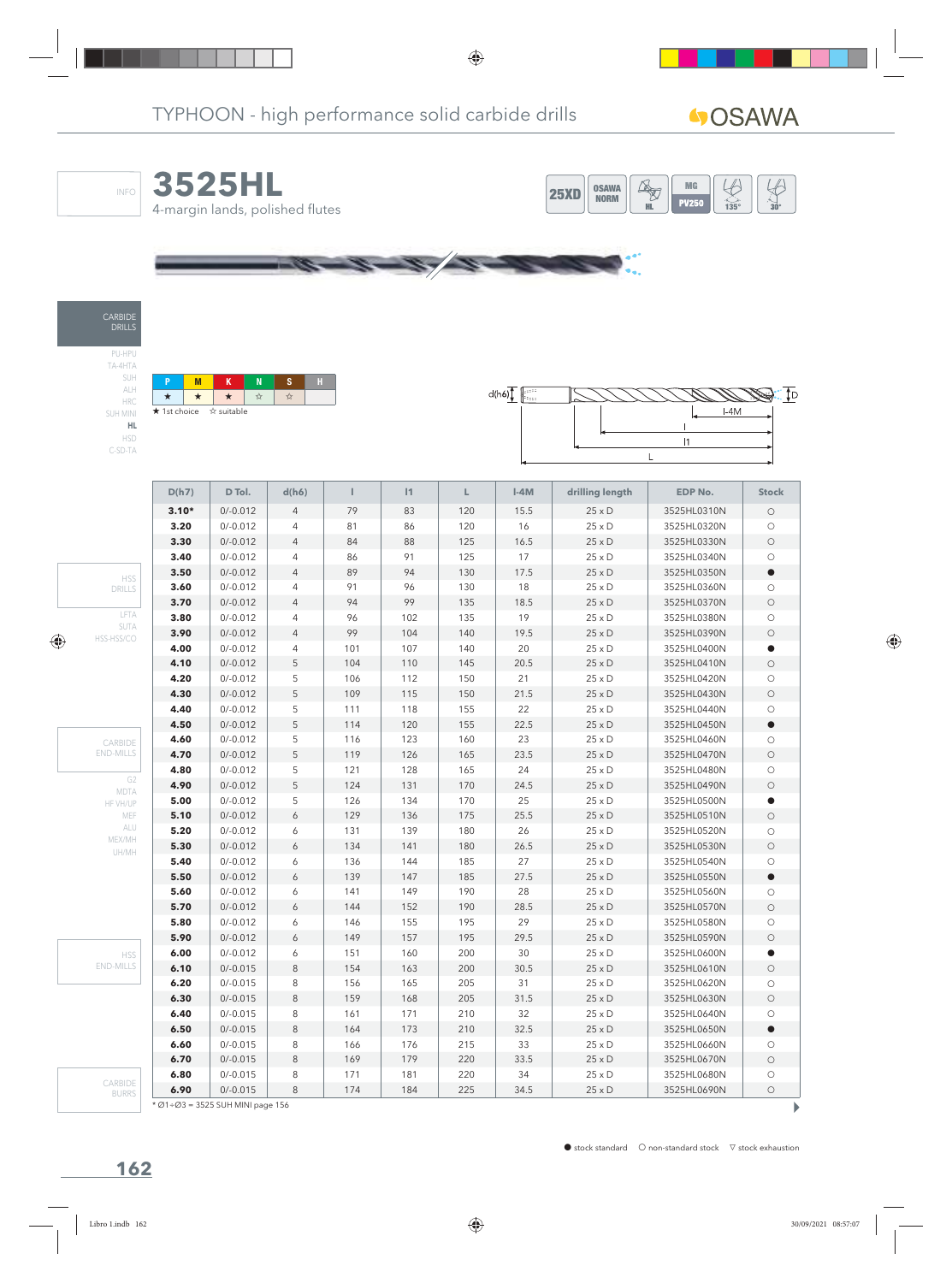**40SAWA** 

CARBIDE DRILLS

PU-HPU TA-4HTA SUH ALH HRC SUH MINI **HL** HSD C-SD-TA





| <b>★</b> 1st choice ☆ suitable |  |  |  |
|--------------------------------|--|--|--|



| D(h7) | D Tol.     | d(h6)   | Т   | 1   | L.  | $I-4M$ | drilling length | <b>EDP No.</b> | <b>Stock</b> |                    |
|-------|------------|---------|-----|-----|-----|--------|-----------------|----------------|--------------|--------------------|
| 7.00  | $0/-0.015$ | $\,8\,$ | 176 | 187 | 230 | 35     | $25 \times D$   | 3525HL0700N    | $\bullet$    |                    |
| 7.10  | $0/-0.015$ | $\,8\,$ | 179 | 189 | 230 | 35.5   | $25 \times D$   | 3525HL0710N    | $\bigcirc$   |                    |
| 7.20  | $0/-0.015$ | 8       | 181 | 192 | 235 | 36     | $25\times D$    | 3525HL0720N    | $\bigcirc$   |                    |
| 7.30  | $0/-0.015$ | $\,8\,$ | 184 | 194 | 235 | 36.5   | $25 \times D$   | 3525HL0730N    | $\bigcirc$   |                    |
| 7.40  | $0/-0.015$ | $\,8\,$ | 186 | 197 | 240 | 37     | $25 \times D$   | 3525HL0740N    | $\bigcirc$   | <b>HSS</b>         |
| 7.50  | $0/-0.015$ | $\,8\,$ | 189 | 200 | 240 | 37.5   | $25 \times D$   | 3525HL0750N    | $\bullet$    | DRILLS             |
| 7.60  | $0/-0.015$ | $\,8\,$ | 191 | 202 | 245 | 38     | $25\times D$    | 3525HL0760N    | $\bigcirc$   |                    |
| 7.70  | $0/-0.015$ | $\,8\,$ | 194 | 205 | 245 | 38.5   | $25 \times D$   | 3525HL0770N    | $\bigcirc$   | LFTA               |
| 7.80  | $0/-0.015$ | 8       | 196 | 208 | 250 | 39     | $25\times D$    | 3525HL0780N    | $\bigcirc$   | SUTA<br>HSS-HSS/CO |
| 7.90  | $0/-0.015$ | $\,8\,$ | 199 | 210 | 250 | 39.5   | $25\times D$    | 3525HL0790N    | $\bigcirc$   |                    |
| 8.00  | $0/-0.015$ | 8       | 201 | 213 | 255 | 40     | $25\times D$    | 3525HL0800N    | $\bullet$    |                    |
| 8.10  | $0/-0.015$ | $10$    | 204 | 216 | 260 | 40.5   | $25 \times D$   | 3525HL0810N    | $\bigcirc$   |                    |
| 8.20  | $0/-0.015$ | $10$    | 206 | 218 | 260 | 41     | $25\times D$    | 3525HL0820N    | $\bigcirc$   |                    |
| 8.30  | $0/-0.015$ | 10      | 209 | 221 | 265 | 41.5   | $25 \times D$   | 3525HL0830N    | $\bigcirc$   |                    |
| 8.40  | $0/-0.015$ | 10      | 211 | 224 | 265 | 42     | $25\times D$    | 3525HL0840N    | $\bigcirc$   |                    |
| 8.50  | $0/-0.015$ | 10      | 214 | 226 | 270 | 42.5   | $25\times D$    | 3525HL0850N    | $\bigcirc$   | CARBIDE            |
| 8.60  | $0/-0.015$ | $10$    | 216 | 229 | 270 | 43     | $25\times D$    | 3525HL0860N    | $\bullet$    | <b>END-MILLS</b>   |
| 8.70  | $0/-0.015$ | 10      | 219 | 232 | 275 | 43.5   | $25 \times D$   | 3525HL0870N    | $\bigcirc$   |                    |
| 8.80  | $0/-0.015$ | 10      | 221 | 234 | 275 | $44\,$ | $25 \times D$   | 3525HL0880N    | $\bigcirc$   | G2<br>MDTA         |
| 8.90  | $0/-0.015$ | 10      | 224 | 237 | 280 | 44.5   | $25 \times D$   | 3525HL0890N    | $\bigcirc$   | HF VH/UP           |
| 9.00  | $0/-0.015$ | $10$    | 226 | 240 | 285 | 45     | $25\times D$    | 3525HL0900N    | $\bullet$    | MEF                |
| 9.10  | $0/-0.015$ | $10$    | 229 | 242 | 285 | 45.5   | $25\times D$    | 3525HL0910N    | $\bigcirc$   | ALU                |
| 9.20  | $0/-0.015$ | $10$    | 231 | 245 | 290 | 46     | $25\times D$    | 3525HL0920N    | $\bigcirc$   | MEX/MH<br>UH/MH    |
| 9.30  | $0/-0.015$ | 10      | 234 | 247 | 290 | 46.5   | $25\times D$    | 3525HL0930N    | $\bigcirc$   |                    |
| 9.40  | $0/-0.015$ | $10$    | 236 | 250 | 295 | 47     | $25 \times D$   | 3525HL0940N    | $\bigcirc$   |                    |
| 9.50  | $0/-0.015$ | $10$    | 239 | 253 | 295 | 47.5   | $25 \times D$   | 3525HL0950N    | $\bullet$    |                    |
|       |            |         |     |     |     |        |                 |                |              |                    |
|       |            |         |     |     |     |        |                 |                |              |                    |
|       |            |         |     |     |     |        |                 |                |              |                    |
|       |            |         |     |     |     |        |                 |                |              | <b>HSS</b>         |
|       |            |         |     |     |     |        |                 |                |              | <b>END-MILLS</b>   |
|       |            |         |     |     |     |        |                 |                |              |                    |
|       |            |         |     |     |     |        |                 |                |              |                    |
|       |            |         |     |     |     |        |                 |                |              |                    |
|       |            |         |     |     |     |        |                 |                |              |                    |
|       |            |         |     |     |     |        |                 |                |              |                    |
|       |            |         |     |     |     |        |                 |                |              |                    |
|       |            |         |     |     |     |        |                 |                |              | CARBIDE            |
|       |            |         |     |     |     |        |                 |                |              | <b>BURRS</b>       |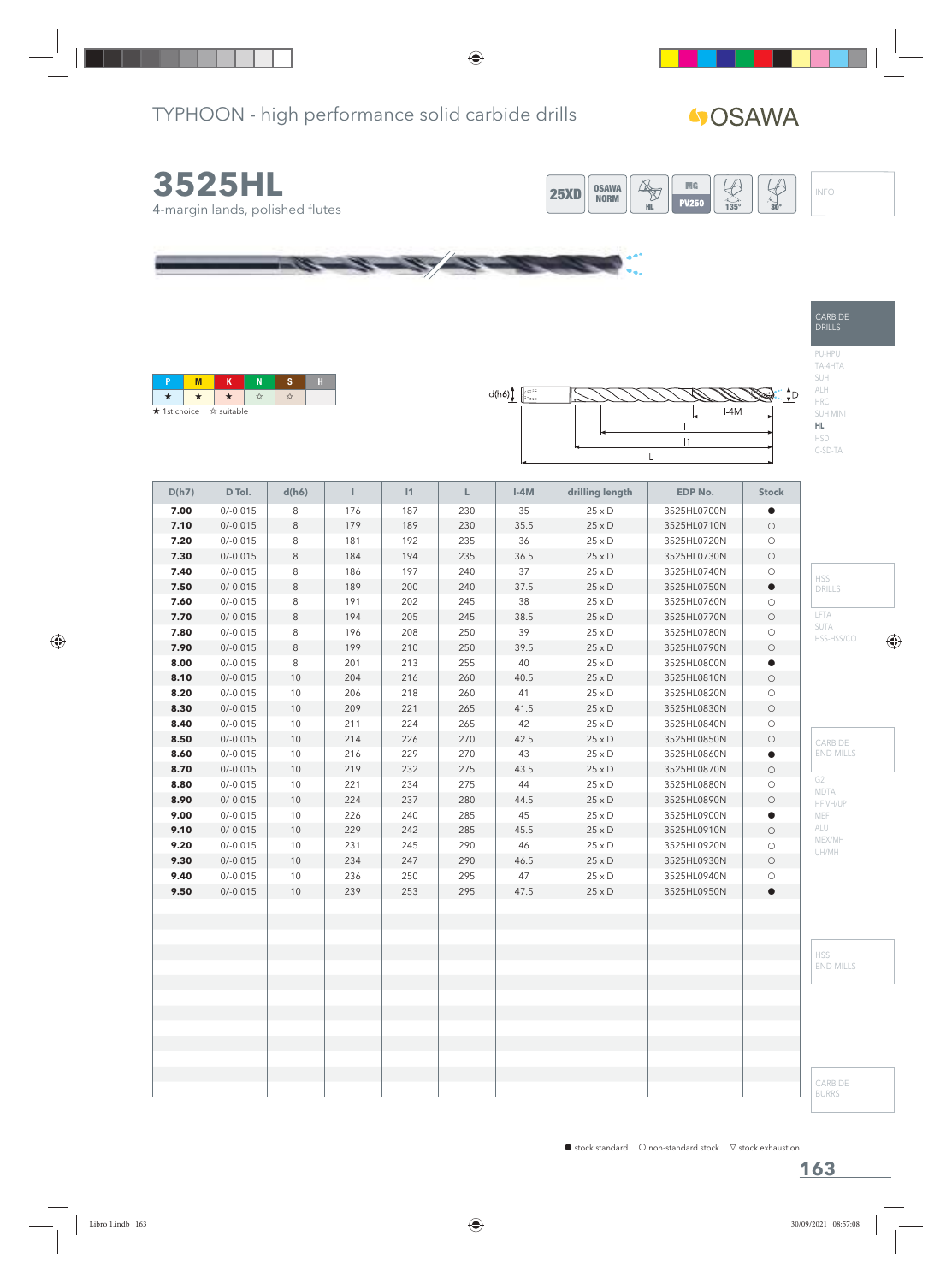## **3525HL**

#### CUTTING PARAMETERS

|                 |             | <b>Material Group</b><br><b>ISO 513</b> | P1 P2                            | <b>P3</b> P4                   | P <sub>5</sub>                    | P6                                 | P7             | P <sub>8</sub>       |
|-----------------|-------------|-----------------------------------------|----------------------------------|--------------------------------|-----------------------------------|------------------------------------|----------------|----------------------|
|                 |             | Hardness/Rm                             | $500 \div 700$ N/mm <sup>2</sup> | $600 \div 1000 \text{ N/mm}^2$ | $900 \div 1200$ N/mm <sup>2</sup> | $1200 \div 1400$ N/mm <sup>2</sup> |                |                      |
|                 |             | $Vc$ (m/min)                            | $60 + 80$                        | $45 \div 65$                   | $40 + 55$                         | $35 + 50$                          | $35 + 45$      | $25 + 35$            |
| <b>CARBIDE</b>  |             | D<br>(mm)                               | fn<br>$(mm$ /rev $)$             | fn<br>$(mm$ /rev $)$           | f <sub>n</sub><br>$(mm$ /rev $)$  | fn<br>$(mm$ /rev $)$               | fn<br>(mm/rev) | fn<br>$(mm$ /rev $)$ |
| <b>DRILLS</b>   |             | 3.0                                     | 0.040                            | 0.041                          | 0.042                             | 0.041                              | 0.035          | 0.037                |
| PU-HPU          |             | 3.5                                     | 0.049                            | 0.050                          | 0.051                             | 0.050                              | 0.044          | 0.045                |
|                 | বা          | 4.0                                     | 0.059                            | 0.060                          | 0.061                             | 0.060                              | 0.053          | 0.054                |
| TA-4HTA         | Ø RUN OUT   | 4.5                                     | 0.070                            | 0.071                          | 0.072                             | 0.071                              | 0.063          | 0.062                |
| SUH<br>ALH      | $< 0.02$ mm | 5.0                                     | 0.082                            | 0.082                          | 0.086                             | 0.084                              | 0.072          | 0.070                |
| <b>HRC</b>      |             | 5.5                                     | 0.094                            | 0.094                          | 0.098                             | 0.097                              | 0.081          | 0.081                |
| <b>SUH MINI</b> |             | 6.0                                     | 0.107                            | 0.106                          | 0.109                             | 0.107                              | 0.096          | 0.095                |
| HL.             |             | 6.5                                     | 0.120                            | 0.118                          | 0.124                             | 0.122                              | 0.104          | 0.103                |
| <b>HSD</b>      |             | 7.0                                     | 0.135                            | 0.132                          | 0.141                             | 0.139                              | 0.119          | 0.119                |
| C-SD-TA         |             | 7.5                                     | 0.153                            | 0.148                          | 0.152                             | 0.150                              | 0.130          | 0.130                |
|                 |             | 8.0                                     | 0.169                            | 0.167                          | 0.173                             | 0.170                              | 0.150          | 0.143                |
|                 |             | 8.5                                     | 0.177                            | 0.167                          | 0.174                             | 0.171                              | 0.153          | 0.139                |
|                 |             | 9.0                                     | 0.179                            | 0.168                          | 0.175                             | 0.172                              | 0.156          | 0.146                |
|                 |             | 9.5                                     | 0.187                            | 0.167                          | 0.176                             | 0.174                              | 0.147          | 0.150                |

LFTA SUTA HSS-HSS/CO DRILLS

HSS

G2 MDTA HF VH/UP MEF ALU MEX/MH UH/MH

CARBIDE END-MILLS

INFO

|            | <b>Material Group</b><br><b>ISO 513</b> | M1             | M2                               | M3                         |  |  |
|------------|-----------------------------------------|----------------|----------------------------------|----------------------------|--|--|
|            | Hardness/Rm                             |                |                                  |                            |  |  |
|            | $Vc$ (m/min)                            | $35 + 45$      | $35 + 45$                        | $25 + 35$                  |  |  |
|            | D<br>(mm)                               | fn<br>(mm/rev) | f <sub>n</sub><br>$(mm$ /rev $)$ | f <sub>n</sub><br>(mm/rev) |  |  |
|            | 3.0                                     | 0.035          | 0.035                            | 0.036                      |  |  |
|            | 3.5                                     | 0.044          | 0.043                            | 0.044                      |  |  |
| $\sqrt{2}$ | 4.0                                     | 0.053          | 0.051                            | 0.052                      |  |  |
| Ø RUN OUT  | 4.5                                     | 0.063          | 0.061                            | 0.061                      |  |  |
| $0.02mm$   | 5.0                                     | 0.072          | 0.071                            | 0.069                      |  |  |
|            | 5.5                                     | 0.081          | 0.083                            | 0.083                      |  |  |
|            | 6.0                                     | 0.096          | 0.095                            | 0.092                      |  |  |
|            | 6.5                                     | 0.104          | 0.103                            | 0.105                      |  |  |
|            | 7.0                                     | 0.119          | 0.118                            | 0.114                      |  |  |
|            | 7.5                                     | 0.130          | 0.128                            | 0.124                      |  |  |
|            | 8.0                                     | 0.150          | 0.141                            | 0.136                      |  |  |
|            | 8.5                                     | 0.153          | 0.144                            | 0.141                      |  |  |
|            | 9.0                                     | 0.156          | 0.147                            | 0.146                      |  |  |
|            | 9.5                                     | 0.147          | 0.147                            | 0.149                      |  |  |

**<sup>₩</sup>** \*during the exit phase the use of external coolant supply is recommended to keep the tool and the workpiece cooled and lubricated to avoid failures due to overheating.

\*nella fase di uscita, per evitare il grippaggio causa surriscaldamento, è necessario usare l'adduzione esterna del refrigerante per mantenere raffreddati e lubrificati l'utensile ed il pezzo in lavorazione.

\*beim Herausfahren des Bohrers aus der Bohrung, muss beachtet werden, um das Einklemmen wegen Überhitzung zu verhindern, dass von Aussen Kühlmittel zugeführt wird um das Werkzeug und das Teil zu Kühlen und zu Schmieren.

() \*en phase de sortie, pour éviter le grippage dû à une surchauffe, il est nécessaire d'utiliser l'arrosage externe pour maintenir l'outil et la pièce refroidis et lubrifiés.

\*en la fase de salida, para evitar el bloqueo debido al sobrecalentamiento, es necesario usar la aducción externa del refrigerante para mantener enfriadas y lubricadas la herramienta y la pieza.

 \*hа этапе выхода, чтобы избежать заклинивания из-за перегрева, необходимо использовать внешний подвод СОЖ, чтобы инструмент и заготовка охлаждались и смазывались.

CARBIDE BURRS

HSS END-MILLS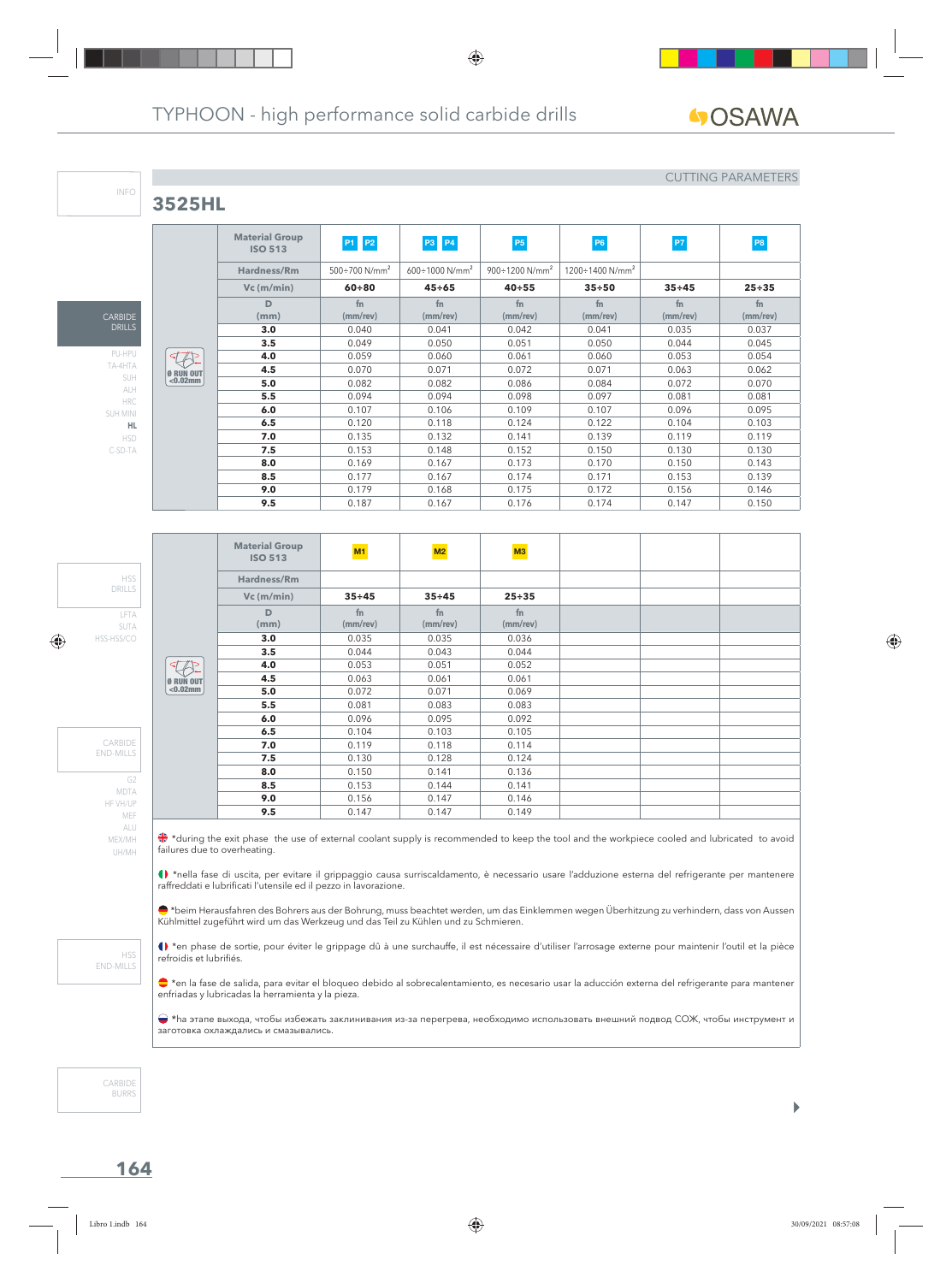**fn (mm/rev)**

**ISO 513 K1 K2 K3 K4 Hardness/Rm** 150÷250 HB 150÷350 HB 120÷260 HB 250÷500 HB **Vc (m/min) 55÷75 45÷65 35÷55 35÷55**

> **fn (mm/rev)**

**3.0** | 0.044 | 0.046 | 0.044 | 0.044 **3.5** 1 0.053 1 0.056 0.054 0.053 **4.0** 0.063 0.067 0.065 0.064 **4.5**  $\begin{array}{|c|c|c|c|c|} \hline \textbf{0.074} & \textbf{0.079} & \textbf{0.076} & \textbf{0.075} \ \hline \end{array}$ **5.0**  $\begin{array}{|c|c|c|c|c|c|} \hline \textbf{5.0} & \textbf{0.088} & \textbf{0.091} & \textbf{0.091} & \textbf{0.089} \ \hline \end{array}$ **5.5** 1 0.099 0.105 0.103 0.102 **6.0** | 0.113 | 0.119 | 0.115 | 0.113 **6.5**  $\begin{array}{|c|c|c|c|c|} \hline \textbf{0.127} & \textbf{0.133} & \textbf{0.130} & \textbf{0.128} \ \hline \end{array}$ **7.0** 10.140 10.148 0.148 0.148 0.146 **7.5** 1 0.158 1 0.165 1 0.159 1 0.157 **8.0** 1 0.173 1 0.183 0.180 10.178 **8.5** 1 0.172 1 0.184 1 0.182 1 0.179 **9.0** | 0.178 | 0.184 | 0.183 | 0.181 **9.5** 0.177 0.185 0.185 0.182

**fn (mm/rev)**

**fn (mm/rev)**

# **4**OSAWA

## **3525HL**

**Material Group**

**D (mm)**

Ø RUN OUT <0.02mm

## CUTTING PARAMETERS

INFO

| DRILLS     |
|------------|
| PU-HPU     |
| TA-4HTA    |
| <b>SUH</b> |
| AI H       |
| <b>HRC</b> |
| SUH MINI   |
| HL.        |
| <b>HSD</b> |

C-SD-TA

CARBIDE

|                            | <b>Material Group</b><br><b>ISO 513</b> | N1                         | N2             | <b>N3 N4</b>               |                               |  |  |  |  |
|----------------------------|-----------------------------------------|----------------------------|----------------|----------------------------|-------------------------------|--|--|--|--|
| $\lhd$<br><b>Ø RUN OUT</b> | Hardness/Rm                             |                            |                |                            | <b>HSS</b>                    |  |  |  |  |
|                            | $Vc$ (m/min)                            | $105 \div 125$             | $85 \div 105$  | $75 \div 95$               | <b>DRILLS</b>                 |  |  |  |  |
|                            | D<br>(mm)                               | f <sub>n</sub><br>(mm/rev) | fn<br>(mm/rev) | f <sub>n</sub><br>(mm/rev) | LFTA<br><b>SUTA</b>           |  |  |  |  |
|                            | 3.0                                     | 0.057                      | 0.055          | 0.054                      | HSS-HSS/CO                    |  |  |  |  |
|                            | 3.5                                     | 0.070                      | 0.068          | 0.066                      |                               |  |  |  |  |
|                            | 4.0                                     | 0.083                      | 0.081          | 0.079                      |                               |  |  |  |  |
|                            | 4.5                                     | 0.097                      | 0.095          | 0.093                      |                               |  |  |  |  |
| $< 0.02$ mm                | 5.0                                     | 0.113                      | 0.110          | 0.108                      |                               |  |  |  |  |
|                            | 5.5                                     | 0.129                      | 0.126          | 0.125                      |                               |  |  |  |  |
|                            | 6.0                                     | 0.146                      | 0.143          | 0.139                      |                               |  |  |  |  |
|                            | 6.5                                     | 0.164                      | 0.160          | 0.157                      |                               |  |  |  |  |
|                            | 7.0                                     | 0.184                      | 0.179          | 0.175                      | CARBIDE                       |  |  |  |  |
|                            | 7.5                                     | 0.201                      | 0.198          | 0.194                      | <b>END-MILLS</b>              |  |  |  |  |
|                            | 8.0                                     | 0.224                      | 0.219          | 0.216                      |                               |  |  |  |  |
|                            | 8.5                                     | 0.229                      | 0.221          | 0.218                      | G <sub>2</sub><br><b>MDTA</b> |  |  |  |  |
|                            | 9.0                                     | 0.229                      | 0.224          | 0.221                      | HF VH/UP                      |  |  |  |  |
|                            | 9.5                                     | 0.235                      | 0.225          | 0.225                      | MEE                           |  |  |  |  |

 $\overline{O}$ 

ALU MEX/MH UH/MH

HSS END-MILLS

CARBIDE BURRS

 $\begin{array}{c} \hline \end{array}$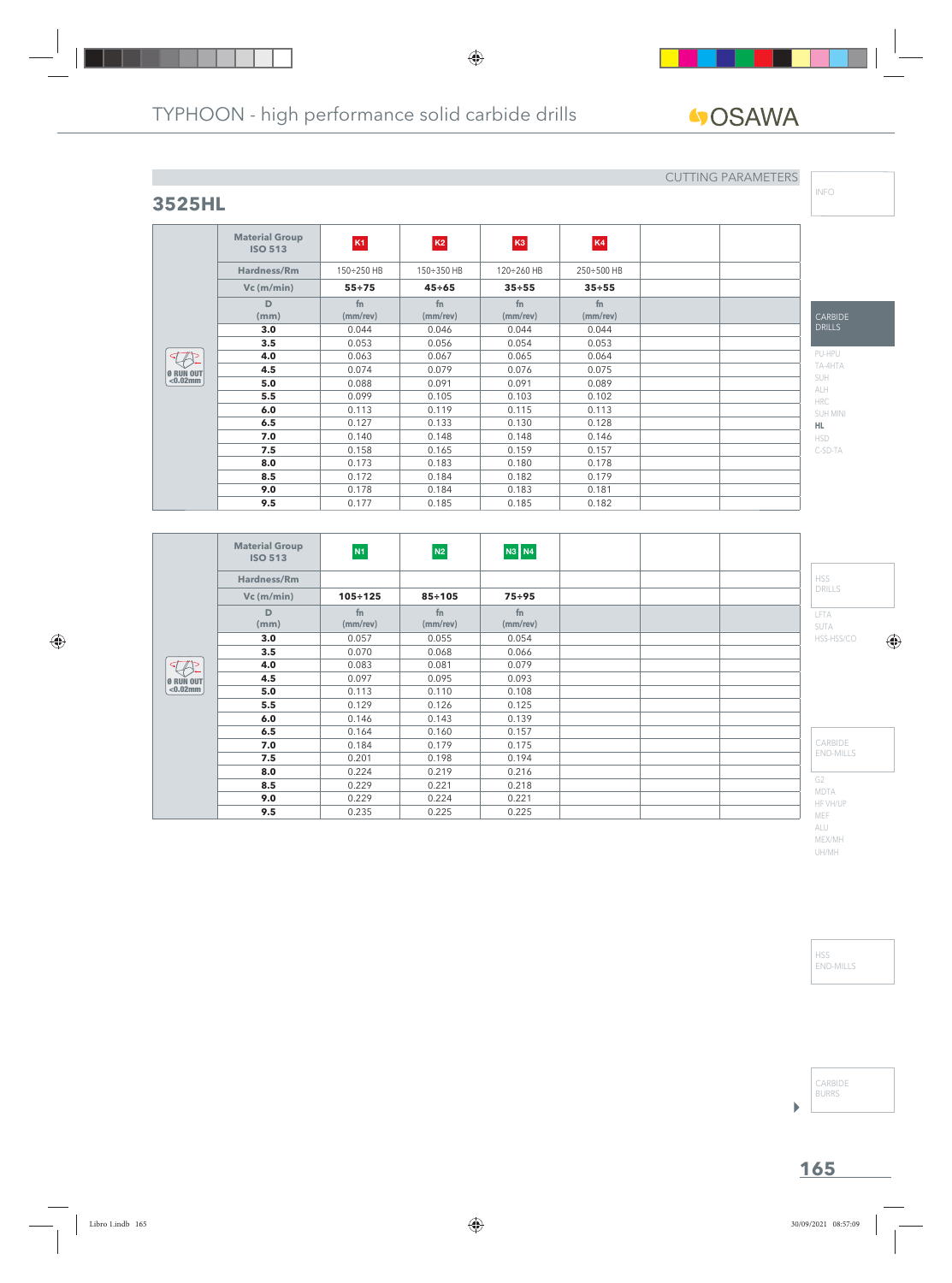## **3525HL**

CARBID DRILLS PU-HPU TA-4HTA SUH ALH HRC SUH MINI **HL** HSD C-SD-TA

INFO

#### CUTTING PARAMETERS

|                                 | <b>Material Group</b><br><b>ISO 513</b> | $S1 \mid S2$         | <b>S3</b>             | <b>S4</b>            | <b>S5</b>            |  |
|---------------------------------|-----------------------------------------|----------------------|-----------------------|----------------------|----------------------|--|
|                                 | Hardness/Rm                             | $<$ 35 HRC           | $35 \div 45$ HRC      |                      |                      |  |
|                                 | $Vc$ (m/min)                            | $24 \div 28$         | $20 + 25$             | $28 + 32$            | $25 + 30$            |  |
|                                 | D<br>(mm)                               | fn<br>$(mm$ /rev $)$ | fn.<br>$(mm$ /rev $)$ | fn<br>$(mm$ /rev $)$ | fn<br>$(mm$ /rev $)$ |  |
|                                 | 3.0                                     | 0.033                | 0.026                 | 0.047                | 0.041                |  |
| <b>Ø RUN OUT</b><br>$< 0.02$ mm | 3.5                                     | 0.040                | 0.033                 | 0.055                | 0.048                |  |
|                                 | 4.0                                     | 0.048                | 0.040                 | 0.065                | 0.058                |  |
|                                 | 4.5                                     | 0.057                | 0.044                 | 0.077                | 0.066                |  |
|                                 | 5.0                                     | 0.064                | 0.050                 | 0.088                | 0.075                |  |
|                                 | 5.5                                     | 0.072                | 0.057                 | 0.104                | 0.089                |  |
|                                 | 6.0                                     | 0.087                | 0.064                 | 0.124                | 0.106                |  |
|                                 | 6.5                                     | 0.095                | 0.069                 | 0.136                | 0.117                |  |
|                                 | 7.0                                     | 0.104                | 0.075                 | 0.150                | 0.129                |  |
|                                 | 7.5                                     | 0.117                | 0.086                 | 0.164                | 0.142                |  |
|                                 | 8.0                                     | 0.121                | 0.100                 | 0.181                | 0.158                |  |
|                                 | 8.5                                     | 0.127                | 0.095                 | 0.192                | 0.154                |  |
|                                 | 9.0                                     | 0.135                | 0.100                 | 0.188                | 0.164                |  |
|                                 | 9.5                                     | 0.130                | 0.100                 | 0.191                | 0.155                |  |

\*during the exit phase the use of external coolant supply is recommended to keep the tool and the workpiece cooled and lubricated to avoid failures due to overheating.

\*nella fase di uscita, per evitare il grippaggio causa surriscaldamento, è necessario usare l'adduzione esterna del refrigerante per mantenere raffreddati e lubrificati l'utensile ed il pezzo in lavorazione.

 $\bullet$ \*beim Herausfahren des Bohrers aus der Bohrung, muss beachtet werden, um das Einklemmen wegen Überhitzung zu verhindern, dass von Aussen Kühlmittel zugeführt wird um das Werkzeug und das Teil zu Kühlen und zu Schmieren.

() \*en phase de sortie, pour éviter le grippage dû à une surchauffe, il est nécessaire d'utiliser l'arrosage externe pour maintenir l'outil et la pièce refroidis et lubrifiés.

\*en la fase de salida, para evitar el bloqueo debido al sobrecalentamiento, es necesario usar la aducción externa del refrigerante para mantener enfriadas y lubricadas la herramienta y la pieza.

 \*hа этапе выхода, чтобы избежать заклинивания из-за перегрева, необходимо использовать внешний подвод СОЖ, чтобы инструмент и заготовка охлаждались и смазывались.

CARBIDE END-MILLS

LFTA SUTA HSS-HSS/CO

HSS DRILLS

G2 MDTA HF VH/UP MEF ALU MEX/MH UH/MH

H<sub>SS</sub> END-MILLS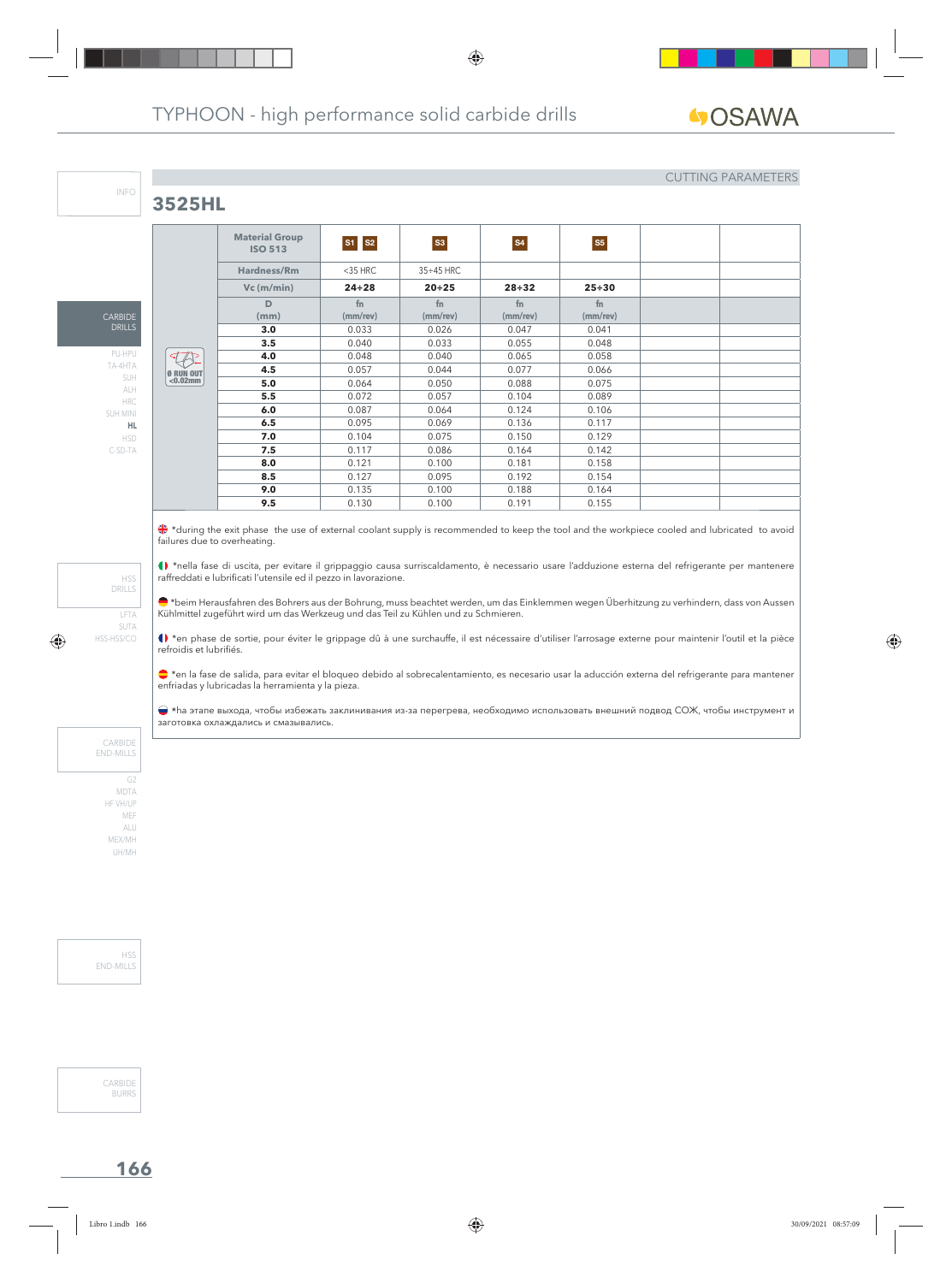# **40SAWA**

CARBIDE DRILLS

PU-HPU TA-4HTA SUH ALH HRC SUH MINI **HL** HSD C-SD-TA





| ★ 1st choice ☆ suitable |  |  |  |
|-------------------------|--|--|--|



| D(h7)   | D Tol.                           | d(h6)          | Т       | 1   | L   | $I-4M$ | drilling length | <b>EDP No.</b> | <b>Stock</b> |                         |
|---------|----------------------------------|----------------|---------|-----|-----|--------|-----------------|----------------|--------------|-------------------------|
| $3.10*$ | $0/-0.012$                       | $\overline{4}$ | 94      | 99  | 135 | 15.5   | $30 \times D$   | 3530HL0310N    | $\bigcirc$   |                         |
| 3.20    | $0/-0.012$                       | $\overline{4}$ | 97      | 102 | 135 | 16     | $30 \times D$   | 3530HL0320N    | $\circ$      |                         |
| 3.30    | $0/-0.012$                       | $\overline{4}$ | $100\,$ | 105 | 140 | 16.5   | $30\times D$    | 3530HL0330N    | $\bigcirc$   |                         |
| 3.40    | $0/-0.012$                       | 4              | 103     | 108 | 145 | 17     | $30 \times D$   | 3530HL0340N    | $\bigcirc$   |                         |
| 3.50    | $0/-0.012$                       | $\overline{4}$ | 106     | 111 | 145 | 17.5   | $30 \times D$   | 3530HL0350N    | $\bullet$    | <b>HSS</b>              |
| 3.60    | $0/-0.012$                       | 4              | 109     | 114 | 150 | 18     | $30 \times D$   | 3530HL0360N    | $\bigcirc$   | DRILLS                  |
| 3.70    | $0/-0.012$                       | $\overline{4}$ | 112     | 118 | 155 | 18.5   | $30 \times D$   | 3530HL0370N    | $\bigcirc$   |                         |
| 3.80    | $0/-0.012$                       | 4              | 115     | 121 | 155 | 19     | $30 \times D$   | 3530HL0380N    | $\bigcirc$   | <b>LFTA</b>             |
| 3.90    | $0/-0.012$                       | $\overline{4}$ | 118     | 124 | 160 | 19.5   | $30\times D$    | 3530HL0390N    | $\bigcirc$   | SUTA<br>HSS-HSS/CO      |
| 4.00    | $0/-0.012$                       | $\overline{4}$ | 121     | 127 | 160 | 20     | $30 \times D$   | 3530HL0400N    | $\bullet$    |                         |
| 4.10    | $0/-0.012$                       | 5              | 124     | 130 | 165 | 20.5   | $30 \times D$   | 3530HL0410N    | $\bigcirc$   |                         |
| 4.20    | $0/-0.012$                       | 5              | 127     | 133 | 170 | 21     | $30 \times D$   | 3530HL0420N    | $\bigcirc$   |                         |
| 4.30    | $0/-0.012$                       | 5              | 130     | 136 | 175 | 21.5   | $30 \times D$   | 3530HL0430N    | $\bigcirc$   |                         |
| 4.40    | $0/-0.012$                       | 5              | 133     | 140 | 175 | 22     | $30\times D$    | 3530HL0440N    | $\bigcirc$   |                         |
| 4.50    | $0/-0.012$                       | 5              | 136     | 143 | 180 | 22.5   | $30 \times D$   | 3530HL0450N    | $\bullet$    |                         |
| 4.60    | $0/-0.012$                       | 5              | 139     | 146 | 185 | 23     | $30 \times D$   | 3530HL0460N    | $\bigcirc$   | CARBIDE                 |
| 4.70    | $0/-0.012$                       | 5              | 142     | 149 | 185 | 23.5   | $30 \times D$   | 3530HL0470N    | $\bigcirc$   | <b>END-MILLS</b>        |
| 4.80    | $0/-0.012$                       | 5              | 145     | 152 | 190 | 24     | $30 \times D$   | 3530HL0480N    | $\bigcirc$   |                         |
| 4.90    | $0/-0.012$                       | 5              | 148     | 155 | 190 | 24.5   | $30\times D$    | 3530HL0490N    | $\bigcirc$   | G2                      |
| 5.00    | $0/-0.012$                       | 5              | 151     | 159 | 195 | 25     | $30\times D$    | 3530HL0500N    | $\bullet$    | MDTA<br>HF VH/UP        |
| 5.10    | $0/-0.012$                       | 6              | 154     | 162 | 200 | 25.5   | $30 \times D$   | 3530HL0510N    | $\bigcirc$   | MEF                     |
| 5.20    | $0/-0.012$                       | 6              | 157     | 165 | 205 | 26     | $30 \times D$   | 3530HL0520N    | $\bigcirc$   | ALU                     |
| 5.30    | $0/-0.012$                       | 6              | 160     | 168 | 205 | 26.5   | $30 \times D$   | 3530HL0530N    | $\bigcirc$   | MEX/MH                  |
| 5.40    | $0/-0.012$                       | 6              | 163     | 171 | 210 | 27     | $30 \times D$   | 3530HL0540N    | $\bigcirc$   | UH/MH                   |
| 5.50    | $0/-0.012$                       | 6              | 166     | 174 | 215 | 27.5   | $30\times D$    | 3530HL0550N    | $\bullet$    |                         |
| 5.60    | $0/-0.012$                       | 6              | 169     | 177 | 215 | 28     | $30 \times D$   | 3530HL0560N    | $\bigcirc$   |                         |
| 5.70    | $0/-0.012$                       | 6              | 172     | 181 | 220 | 28.5   | $30 \times D$   | 3530HL0570N    | $\bigcirc$   |                         |
| 5.80    | $0/-0.012$                       | 6              | 175     | 184 | 225 | 29     | $30\times D$    | 3530HL0580N    | $\bigcirc$   |                         |
| 5.90    | $0/-0.012$                       | 6              | 178     | 187 | 225 | 29.5   | $30 \times D$   | 3530HL0590N    | $\bigcirc$   |                         |
| 6.00    | $0/-0.012$                       | 6              | 181     | 190 | 230 | 30     | $30 \times D$   | 3530HL0600N    | $\bullet$    | <b>HSS</b>              |
| 6.10    | $0/-0.015$                       | $\,8\,$        | 184     | 193 | 230 | 30.5   | $30 \times D$   | 3530HL0610N    | $\bigcirc$   | <b>END-MILLS</b>        |
| 6.20    | $0/-0.015$                       | 8              | 187     | 196 | 135 | 31     | $30 \times D$   | 3530HL0620N    | $\bigcirc$   |                         |
| 6.30    | $0/-0.015$                       | $\,8\,$        | 190     | 199 | 240 | 31.5   | $30 \times D$   | 3530HL0630N    | $\bigcirc$   |                         |
| 6.40    | $0/-0.015$                       | 8              | 193     | 203 | 240 | 32     | $30 \times D$   | 3530HL0640N    | $\bigcirc$   |                         |
| 6.50    | $0/-0.015$                       | $\,8\,$        | 196     | 206 | 245 | 32.5   | $30 \times D$   | 3530HL0650N    | $\bullet$    |                         |
| 6.60    | $0/-0.015$                       | 8              | 199     | 209 | 250 | 33     | $30 \times D$   | 3530HL0660N    | $\bigcirc$   |                         |
| 6.70    | $0/-0.015$                       | 8              | 202     | 212 | 250 | 33.5   | $30 \times D$   | 3530HL0670N    | $\bigcirc$   |                         |
| 6.80    | $0/-0.015$                       | 8              | 205     | 215 | 255 | 34     | $30\times D$    | 3530HL0680N    | $\bigcirc$   |                         |
| 6.90    | $0/-0.015$                       | 8              | 208     | 218 | 255 | 34.5   | $30 \times D$   | 3530HL0690N    | $\bigcirc$   | CARBIDE<br><b>BURRS</b> |
|         | * Ø1÷Ø3 = 3530 SUH MINI page 160 |                |         |     |     |        |                 |                |              |                         |

 $\blacktriangleright$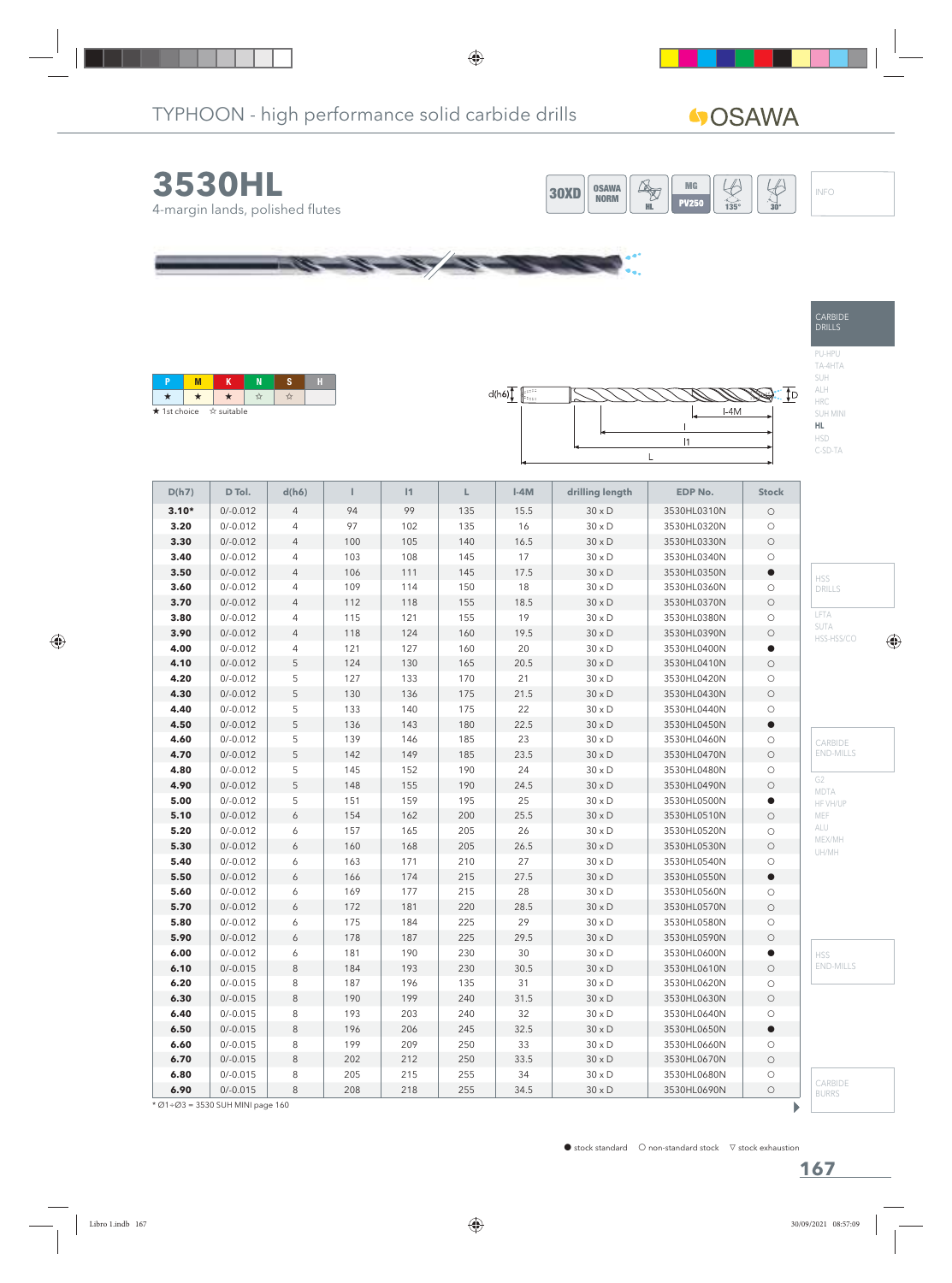|                    | <b>3530HL</b><br>4-margin lands, polished flutes                        |                       |                                       |            |            |                                                                     | <b>OSAWA</b><br>30XD<br><b>NORM</b> | $\bigoplus$<br>MG <sub>3</sub><br>$\overrightarrow{135}$<br><b>PV250</b><br>HL. |
|--------------------|-------------------------------------------------------------------------|-----------------------|---------------------------------------|------------|------------|---------------------------------------------------------------------|-------------------------------------|---------------------------------------------------------------------------------|
|                    |                                                                         |                       |                                       |            |            |                                                                     |                                     |                                                                                 |
|                    |                                                                         |                       |                                       |            |            |                                                                     |                                     |                                                                                 |
| M<br>P             | K<br>$\mathbf N$                                                        | S<br>$\mathbf{H}$ .   |                                       |            |            | $d(h6)$ $\left  \begin{matrix} 1 & 0 \\ 0 & 1 \end{matrix} \right $ |                                     |                                                                                 |
| $\star$<br>$\star$ | $\star$<br>$\stackrel{\rightarrow}{\bowtie}$<br>★ 1st choice ☆ suitable | $\frac{1}{2\sqrt{3}}$ |                                       |            |            |                                                                     |                                     | $I-4M$                                                                          |
|                    |                                                                         |                       |                                       |            |            |                                                                     |                                     |                                                                                 |
|                    |                                                                         |                       |                                       |            |            |                                                                     |                                     | $\vert$ 1                                                                       |
|                    |                                                                         |                       |                                       |            |            |                                                                     |                                     | L                                                                               |
|                    |                                                                         |                       |                                       |            |            |                                                                     |                                     |                                                                                 |
| D(h7)              | D Tol.                                                                  | d(h6)                 | $\begin{array}{c} \hline \end{array}$ | $\vert$ 1  | L          | $I-4M$                                                              | drilling length                     | <b>EDP No.</b>                                                                  |
| 7.00               | $0/-0.015$                                                              | 8                     | 211                                   | 222        | 265        | 35                                                                  | $30 \times D$                       | 3530HL0700N                                                                     |
| 7.10               | $0/-0.015$                                                              | $\,8\,$               | 214                                   | 225        | 265        | 35.5                                                                | $30 \times D$                       | 3530HL0710N                                                                     |
| 7.20               | $0/-0.015$                                                              | 8                     | 217                                   | 228        | 270        | 36                                                                  | $30 \times D$                       | 3530HL0720N                                                                     |
| 7.30               | $0/-0.015$                                                              | $\,8\,$               | 220                                   | 231        | 270        | 36.5                                                                | $30 \times D$                       | 3530HL0730N                                                                     |
| 7.40<br>7.50       | $0/-0.015$<br>$0/-0.015$                                                | 8<br>$\,8\,$          | 223<br>226                            | 234<br>237 | 275<br>280 | 37<br>37.5                                                          | $30 \times D$<br>$30 \times D$      | 3530HL0740N<br>3530HL0750N                                                      |
| 7.60               | $0/-0.015$                                                              | 8                     | 229                                   | 240        | 280        | 38                                                                  | $30 \times D$                       | 3530HL0760N                                                                     |
| 7.70               | $0/-0.015$                                                              | $\,8\,$               | 232                                   | 244        | 285        | 38.5                                                                | $30 \times D$                       | 3530HL0770N                                                                     |
| 7.80               | $0/-0.015$                                                              | 8                     | 235                                   | 247        | 290        | 39                                                                  | $30 \times D$                       | 3530HL0780N                                                                     |
| 7.90               | $0/-0.015$                                                              | $\,8\,$               | 238                                   | 250        | 290        | 39.5                                                                | $30 \times D$                       | 3530HL0790N                                                                     |
| 8.00               | $0/-0.015$                                                              | 8                     | 241                                   | 253        | 295        | 40                                                                  | $30 \times D$                       | 3530HL0800N                                                                     |
|                    |                                                                         |                       |                                       |            |            |                                                                     |                                     |                                                                                 |
|                    |                                                                         |                       |                                       |            |            |                                                                     |                                     |                                                                                 |
|                    |                                                                         |                       |                                       |            |            |                                                                     |                                     |                                                                                 |
|                    |                                                                         |                       |                                       |            |            |                                                                     |                                     |                                                                                 |
|                    |                                                                         |                       |                                       |            |            |                                                                     |                                     |                                                                                 |
|                    |                                                                         |                       |                                       |            |            |                                                                     |                                     |                                                                                 |
|                    |                                                                         |                       |                                       |            |            |                                                                     |                                     |                                                                                 |
|                    |                                                                         |                       |                                       |            |            |                                                                     |                                     |                                                                                 |
|                    |                                                                         |                       |                                       |            |            |                                                                     |                                     |                                                                                 |
|                    |                                                                         |                       |                                       |            |            |                                                                     |                                     |                                                                                 |
|                    |                                                                         |                       |                                       |            |            |                                                                     |                                     |                                                                                 |
|                    |                                                                         |                       |                                       |            |            |                                                                     |                                     |                                                                                 |
|                    |                                                                         |                       |                                       |            |            |                                                                     |                                     |                                                                                 |
|                    |                                                                         |                       |                                       |            |            |                                                                     |                                     |                                                                                 |
|                    |                                                                         |                       |                                       |            |            |                                                                     |                                     |                                                                                 |
|                    |                                                                         |                       |                                       |            |            |                                                                     |                                     |                                                                                 |
|                    |                                                                         |                       |                                       |            |            |                                                                     |                                     |                                                                                 |
|                    |                                                                         |                       |                                       |            |            |                                                                     |                                     |                                                                                 |
|                    |                                                                         |                       |                                       |            |            |                                                                     |                                     |                                                                                 |
|                    |                                                                         |                       |                                       |            |            |                                                                     |                                     |                                                                                 |
|                    |                                                                         |                       |                                       |            |            |                                                                     |                                     |                                                                                 |
|                    |                                                                         |                       |                                       |            |            |                                                                     |                                     |                                                                                 |
|                    |                                                                         |                       |                                       |            |            |                                                                     |                                     |                                                                                 |
|                    |                                                                         |                       |                                       |            |            |                                                                     |                                     |                                                                                 |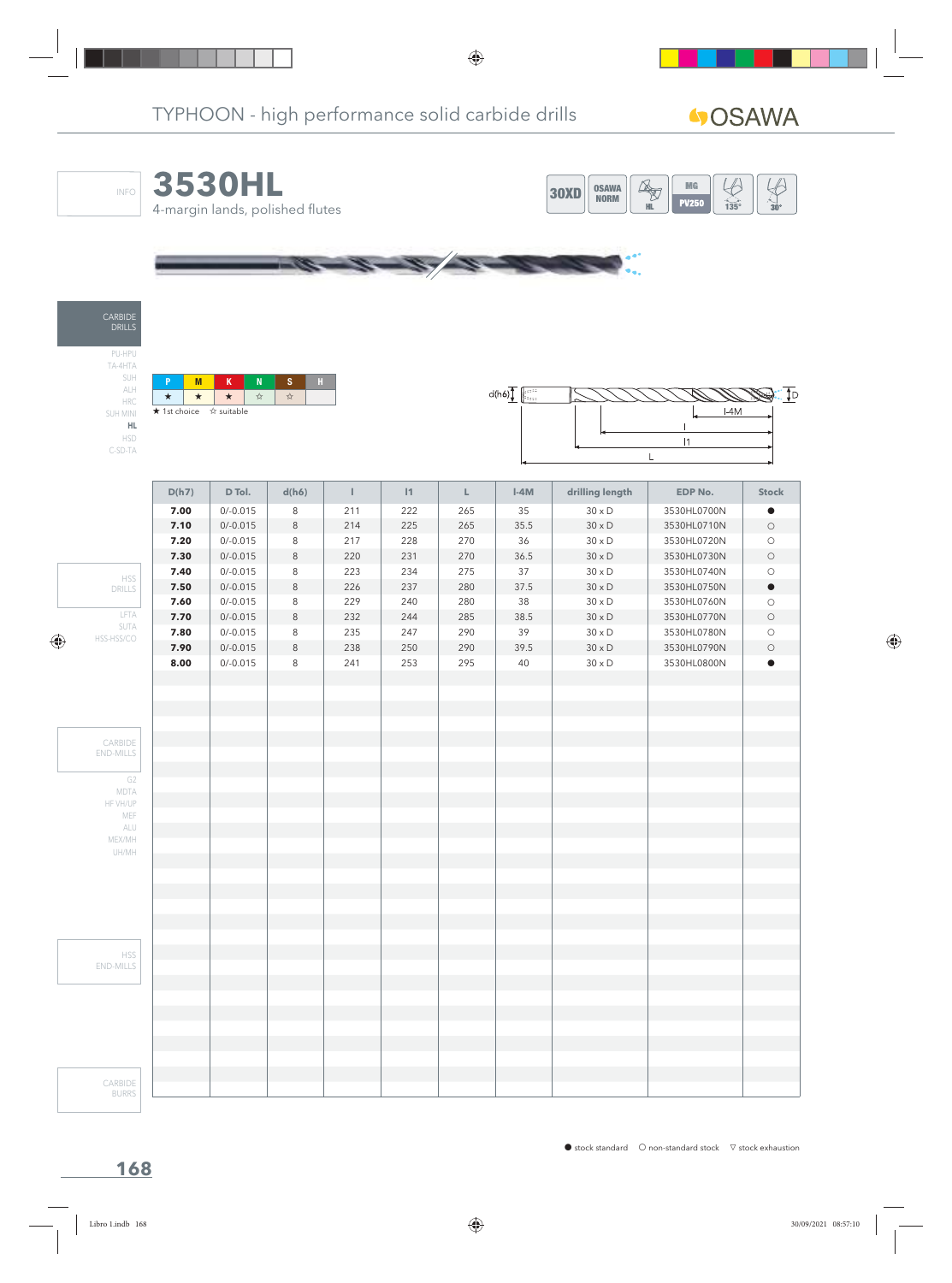**fn (mm/rev)**

**ISO 513 M1 M2 M3**

**Vc (m/min) 35÷45 35÷45 25÷35**

**3.0** 0.035 0.035 0.036 **3.5** 0.044 0.043 0.044 **4.0** 0.053 0.051 0.052 **4.5** 0.063 0.061 0.061 **5.0** 0.072 0.071 0.069 **5.5**  $\begin{array}{|c|c|c|c|c|} \hline \textbf{0.081} & \textbf{0.083} & \textbf{0.083} \ \hline \end{array}$ **6.0** 0.096 0.095 0.092 **6.5** 0.104 0.103 0.105 **7.0** 0.119 0.118 0.114 **7.5** 0.130 0.128 0.124 **8.0** 0.150 0.141 0.136

**fn (mm/rev)**

 $\bullet$  \*during the exit phase the use of external coolant supply is recommended to keep the tool and the workpiece cooled and lubricated to avoid

\*nella fase di uscita, per evitare il grippaggio causa surriscaldamento, è necessario usare l'adduzione esterna del refrigerante per mantenere

\*beim Herausfahren des Bohrers aus der Bohrung, muss beachtet werden, um das Einklemmen wegen Überhitzung zu verhindern, dass von Aussen

() \*en phase de sortie, pour éviter le grippage dû à une surchauffe, il est nécessaire d'utiliser l'arrosage externe pour maintenir l'outil et la pièce

● \*en la fase de salida, para evitar el bloqueo debido al sobrecalentamiento, es necesario usar la aducción externa del refrigerante para mantener

**fn (mm/rev)**

**ISO 513 P1 P2 P3 P4 P5 P5 P6 P7 P7 P8** 

**Vc (m/min) 60÷80 45÷65 40÷55 35÷50 35÷45 25÷35**

**fn (mm/rev)**

**3.0** | 0.040 | 0.041 | 0.042 | 0.041 | 0.035 | 0.037 **3.5** | 0.049 | 0.050 | 0.051 | 0.050 | 0.044 | 0.045 **4.0** 0.059 0.060 0.061 0.060 0.053 0.054 **4.5** 0.070 0.071 0.072 0.071 0.063 0.062 **5.0** 0.082 0.082 0.086 0.084 0.072 0.070 **5.5** 1 0.094 0.094 0.098 0.097 0.081 0.081 **6.0** | 0.107 | 0.106 | 0.109 | 0.107 | 0.096 | 0.095 **6.5** | 0.120 | 0.118 | 0.124 | 0.122 | 0.104 | 0.103 **7.0** 0.135 0.132 0.141 0.139 0.119 0.119 **7.5** | 0.153 | 0.148 | 0.152 | 0.150 | 0.130 | 0.130 **8.0** | 0.169 | 0.167 | 0.173 | 0.170 | 0.150 | 0.143

> **fn (mm/rev)**

**fn (mm/rev)**

**Hardness/Rm** 500÷700 N/mm<sup>2</sup> 600÷1000 N/mm<sup>2</sup> 900÷1200 N/mm<sup>2</sup> 1200÷1400 N/mm<sup>2</sup>

**fn (mm/rev)**

# GOSAWA

# **3530HL**

**Material Group**

**D (mm)**

**Material Group**

**Hardness/Rm**

**D (mm)**

raffreddati e lubrificati l'utensile ed il pezzo in lavorazione.

enfriadas y lubricadas la herramienta y la pieza.

Kühlmittel zugeführt wird um das Werkzeug und das Teil zu Kühlen und zu Schmieren.

 $\bigotimes_{\alpha \text{ prime}}$  $< 0.02$ mm

Ø RUN OUT <0.02mm

 $75.$ 

failures due to overheating.

refroidis et lubrifiés.

## CUTTING PARAMETERS

**fn (mm/rev)**

**fn (mm/rev)** INFO

| DRILLS     |
|------------|
| PU-HPU     |
| TA-4HTA    |
| SUH        |
| <b>ALH</b> |
| <b>HRC</b> |
| SUH MINI   |
| HL.        |
| HSD        |
| C-SD-TA    |

HSS

LFTA SUTA

DRILLS

HSS-HSS/CO

G2 CARBIDE END-MILLS

MDTA HF VH/UP MEF ALU MEX/MH UH/MH

CARBIDE BURRS

b

| • *ha этапе выхода, чтобы избежать заклинивания из-за перегрева, необходимо использовать внешний подвод СОЖ, чтобы инструмент и<br>заготовка охлаждались и смазывались. | HSS<br>END-MILLS |
|-------------------------------------------------------------------------------------------------------------------------------------------------------------------------|------------------|
|                                                                                                                                                                         |                  |
|                                                                                                                                                                         |                  |